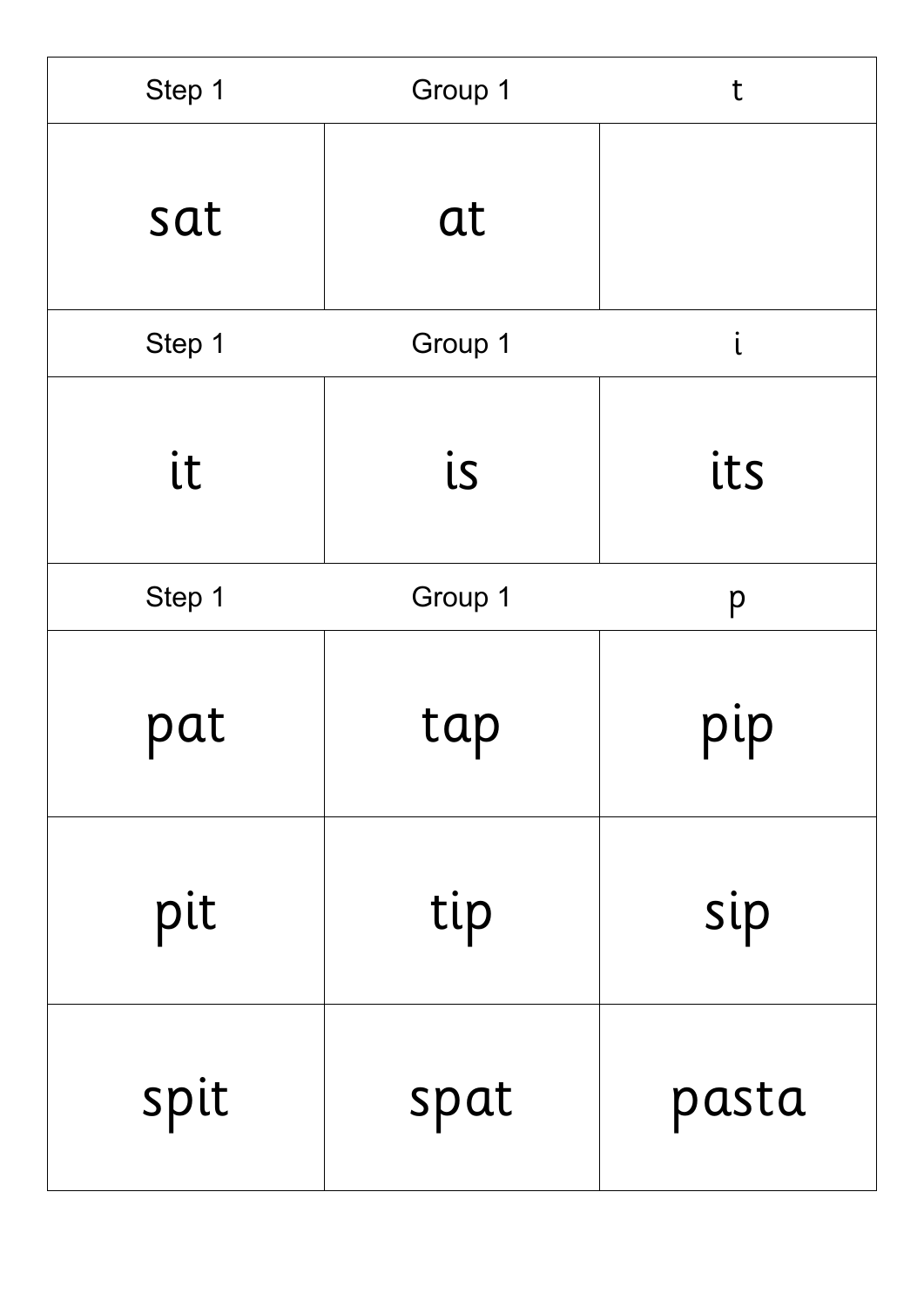| Step 1 | Group 1 | $\mathsf{n}$ |
|--------|---------|--------------|
| ant    | tin     | pan          |
| pin    | an      | nap          |
| tan    | pant    | snip         |
| spin   | snap    | insist       |
|        |         |              |
|        |         |              |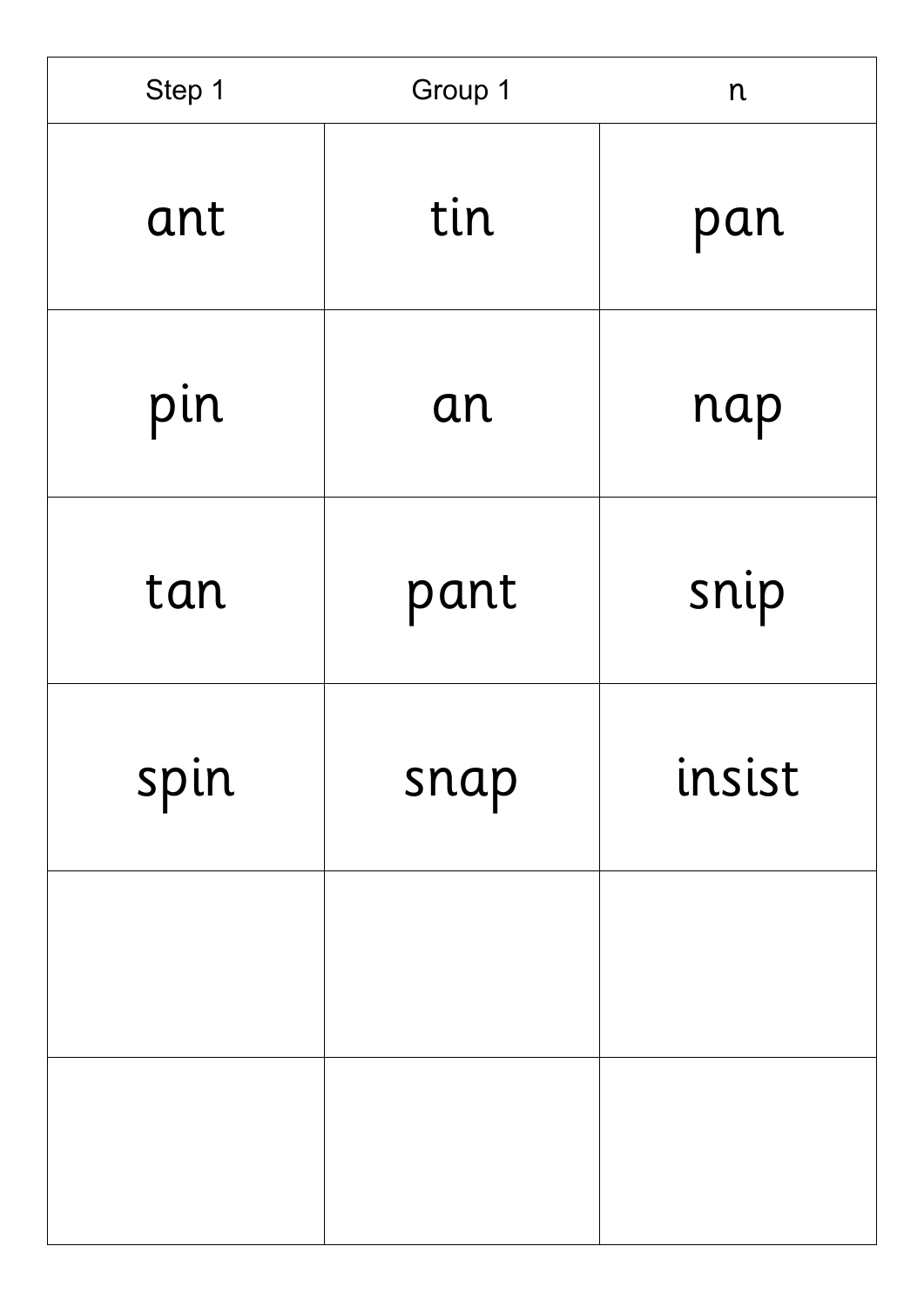| Step 1 | Group 2 | c <sub>k</sub> |
|--------|---------|----------------|
| cat    | act     | kiss           |
| pink   | picnic  | kick           |
| tick   | stick   | can            |
| snack  | sack    | pack           |
| skip   | cap     | sink           |
| tank   | panic   | skin           |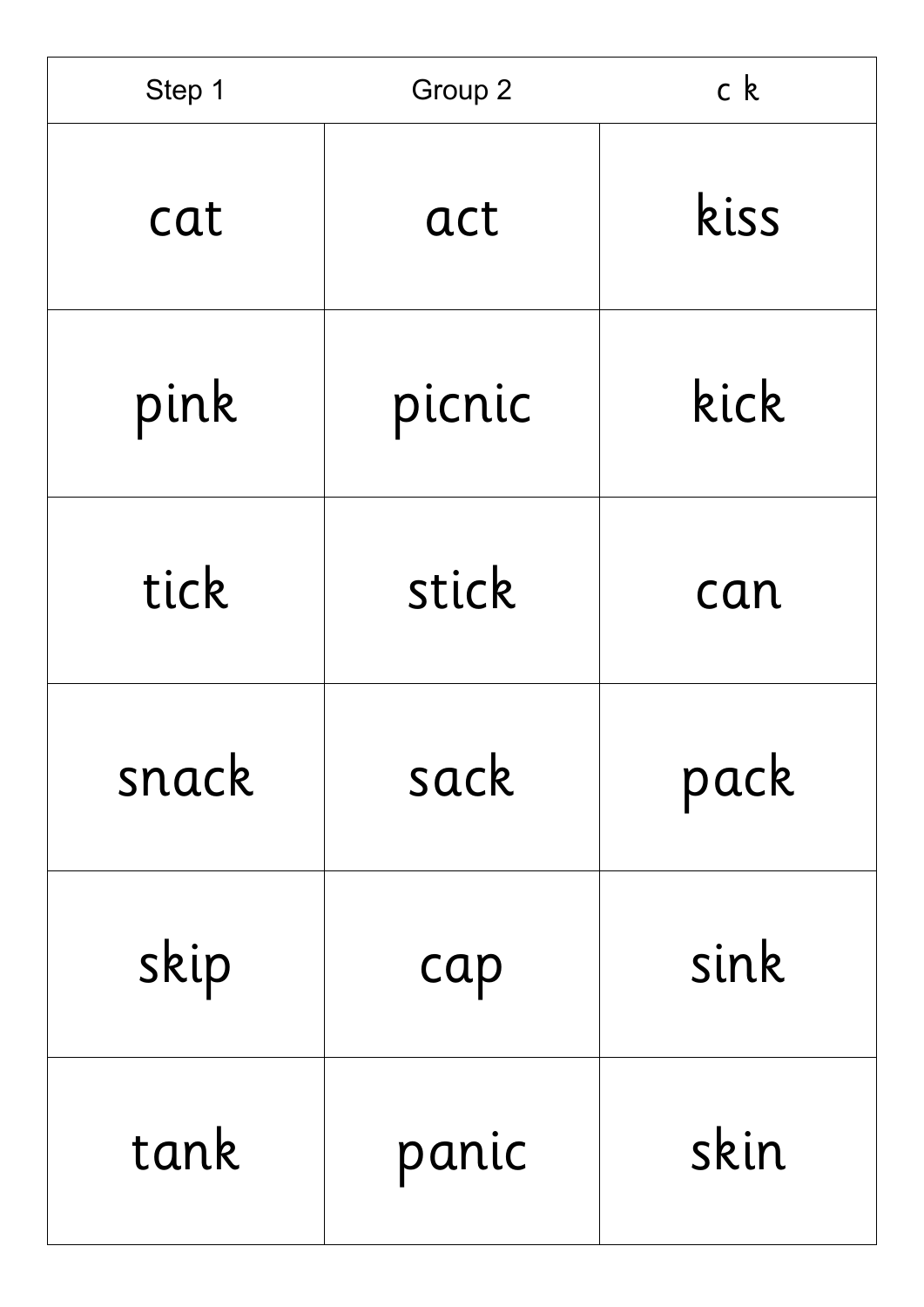| Step 1 | Group 2 | $\boldsymbol{e}$ |
|--------|---------|------------------|
| pen    | set     | ten              |
| net    | test    | pet              |
| nest   | sent    | neck             |
| step   | pest    | tennis           |
| peck   | tent    | insect           |
| speck  | ticket  | kitten           |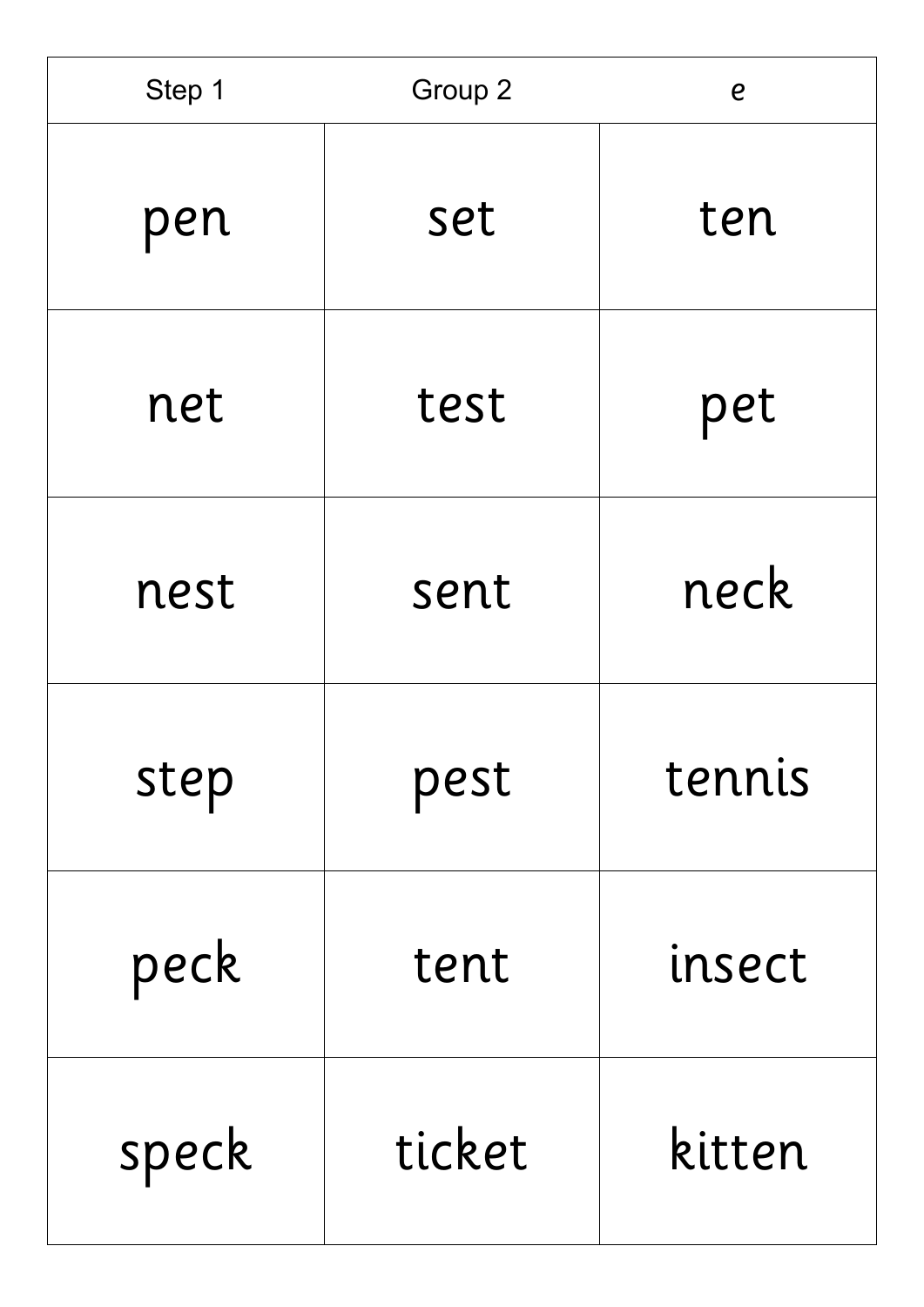| Step 1 | Group 2 | h      |
|--------|---------|--------|
| hen    | hat     | hip    |
| hit    | hiss    | hint   |
| honk   | happen  | hectic |
| Step 1 | Group 2 | r      |
| rat    | rip     | ran    |
| rest   | rack    | trip   |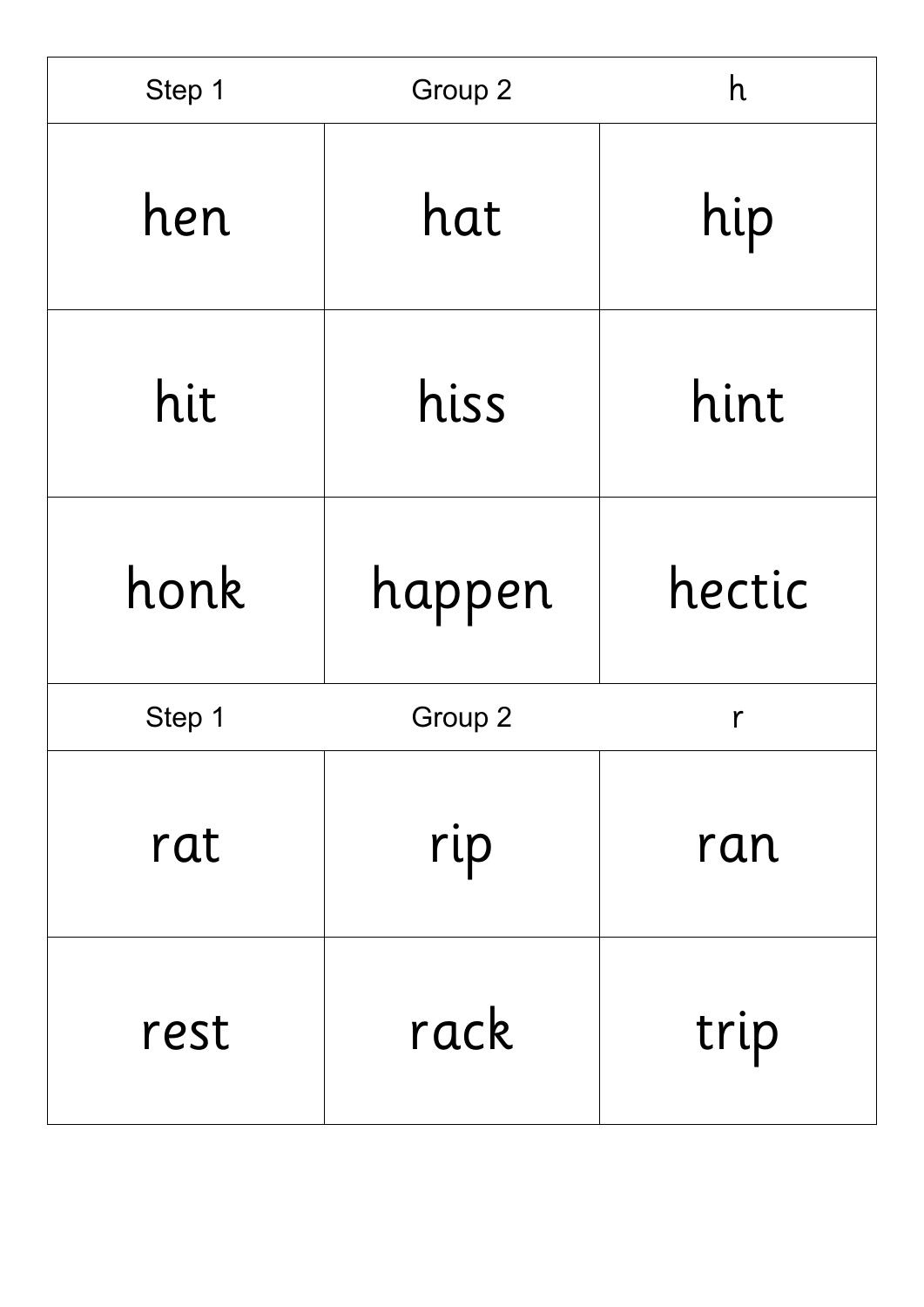| Step 1 | Group 2 | r       |
|--------|---------|---------|
| press  | track   | strap   |
| trick  | trap    | risk    |
| print  | scrap   | strict  |
| crept  | crack   | cricket |
|        | Group 2 | m       |
| man    | ham     | mat     |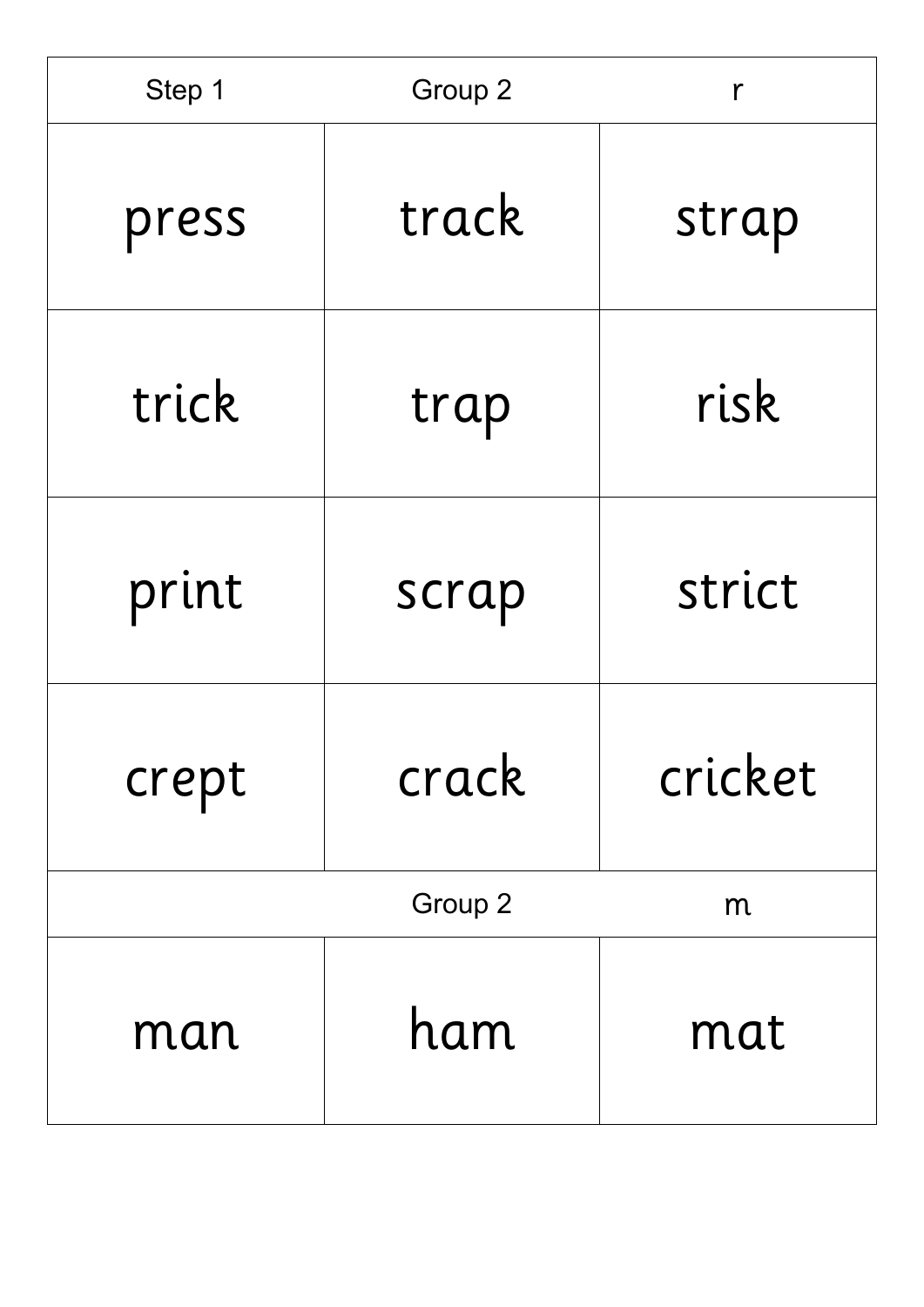| Step 1 | Group 2 | m     |
|--------|---------|-------|
| map    | men     | him   |
| miss   | mist    | hem   |
| pram   | camp    | mint  |
| stamp  | mess    | stem  |
| trim   | tramp   | mimic |
| tram   | ram     | rim   |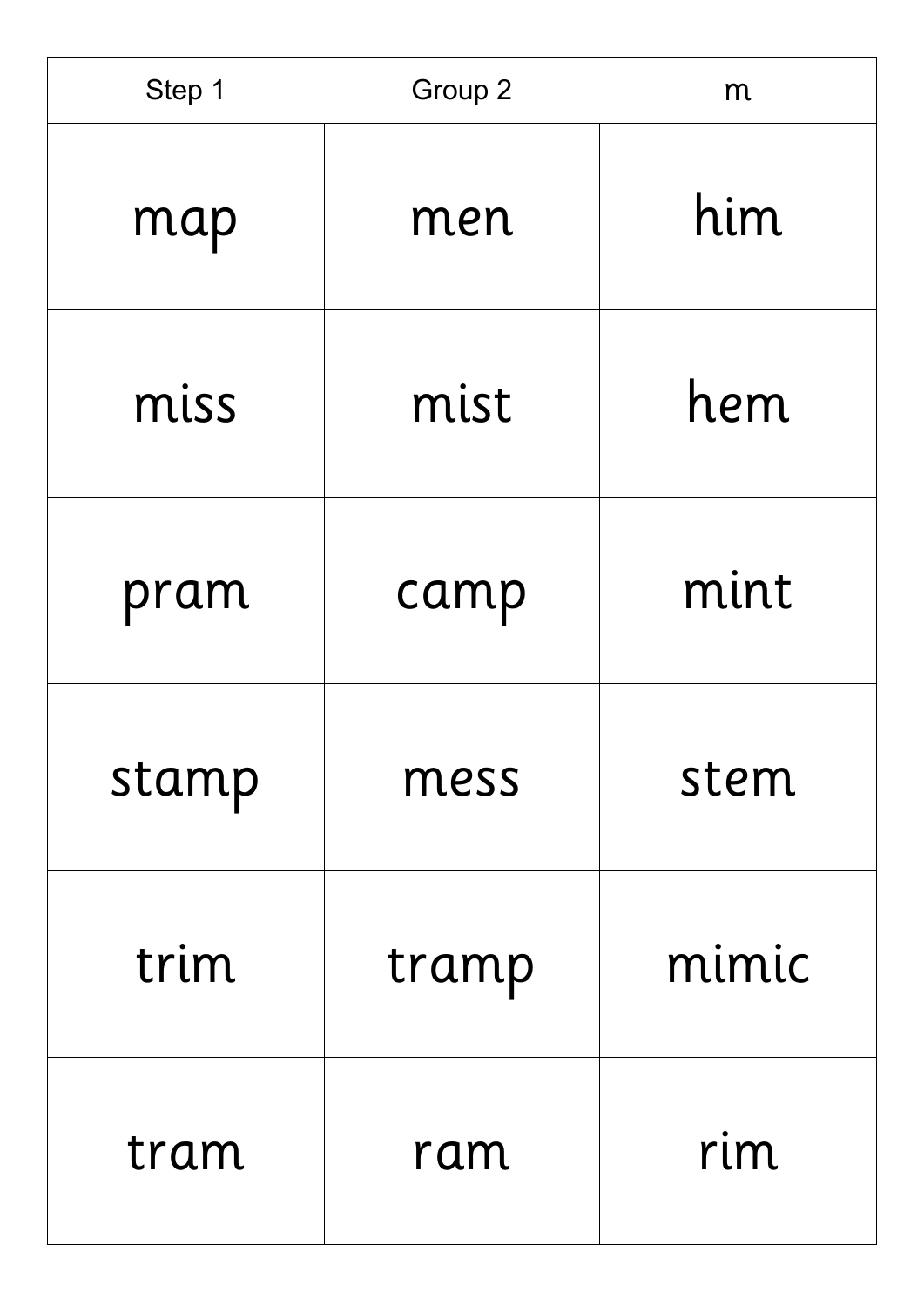| Step 1 | Group 2 | d       |
|--------|---------|---------|
| dad    | dip     | sad     |
| kid    | pad     | end     |
| red    | mad     | desk    |
| hand   | mend    | sand    |
| damp   | hid     | send    |
| dress  | drink   | dentist |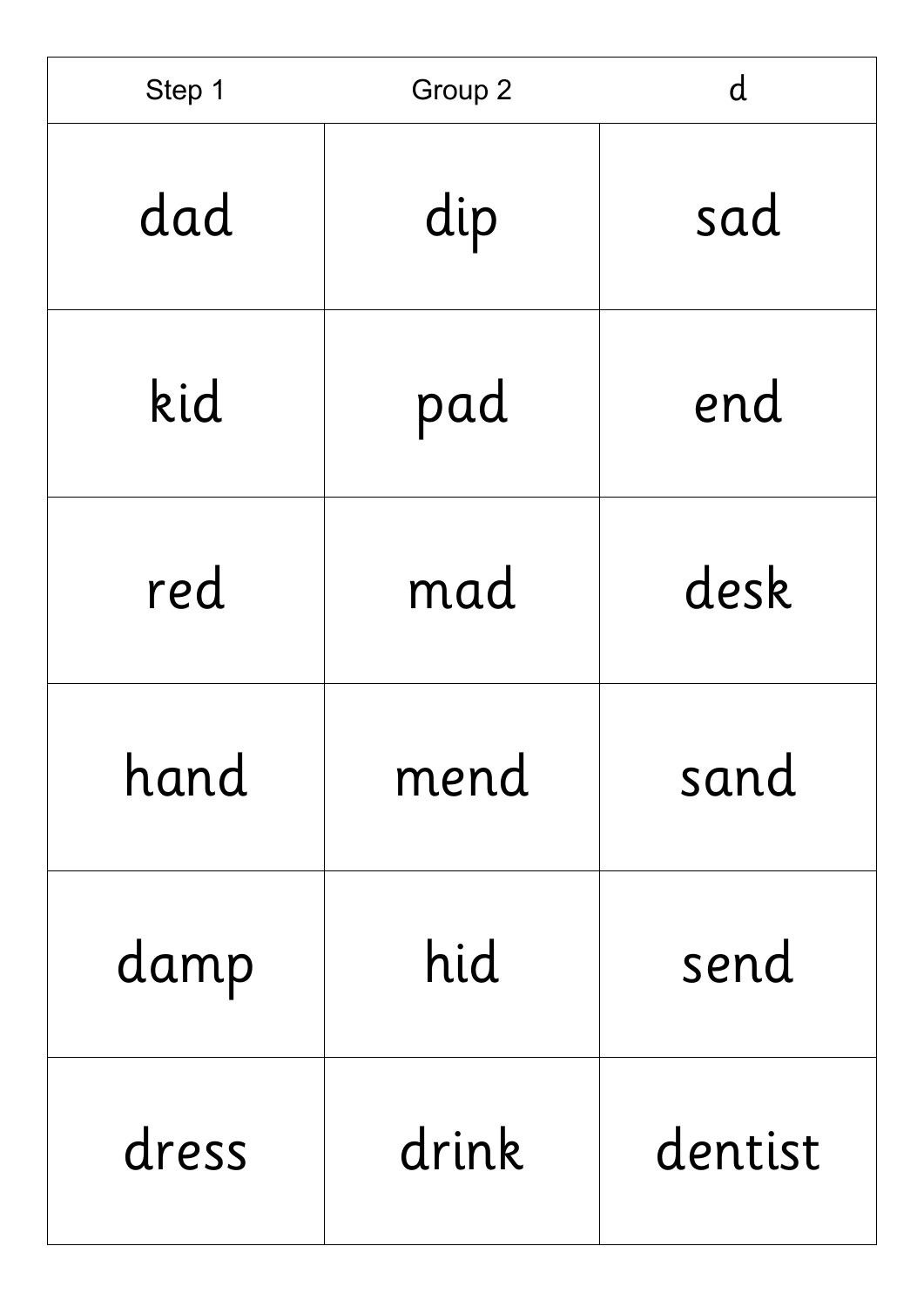| Step 1 | Group 3 | g      |
|--------|---------|--------|
| grip   | dig     | gap    |
| gas    | rag     | grin   |
| drag   | get     | peg    |
| egg    | pig     | grand  |
| snag   | rig     | stag   |
| grim   | tag     | magnet |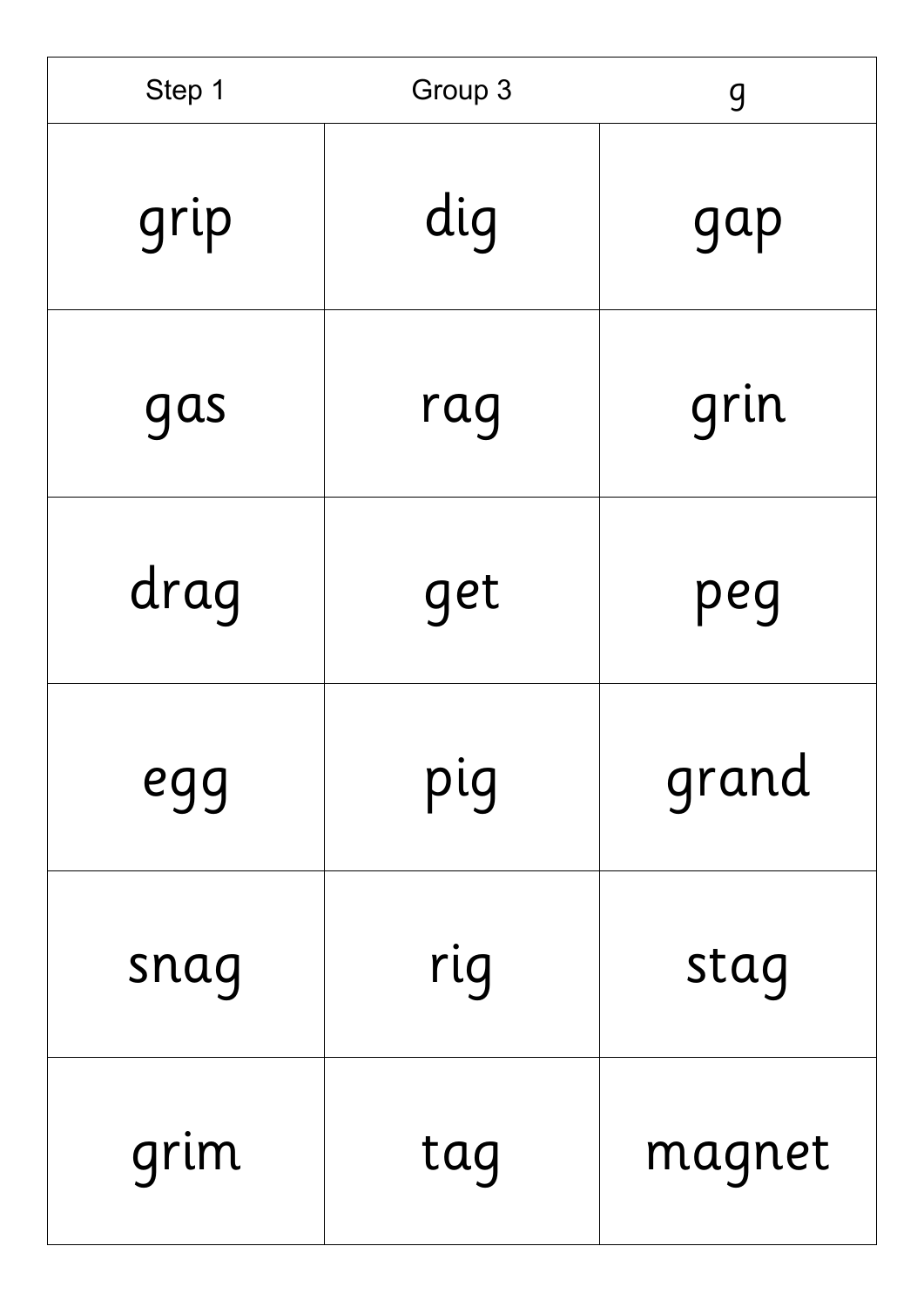| Step 1 | Group 3 | O     |
|--------|---------|-------|
| top    | cot     | dot   |
| pot    | on      | rock  |
| cost   | sock    | pond  |
| got    | stop    | cod   |
| spot   | pop     | comic |
| pod    | hot     | dog   |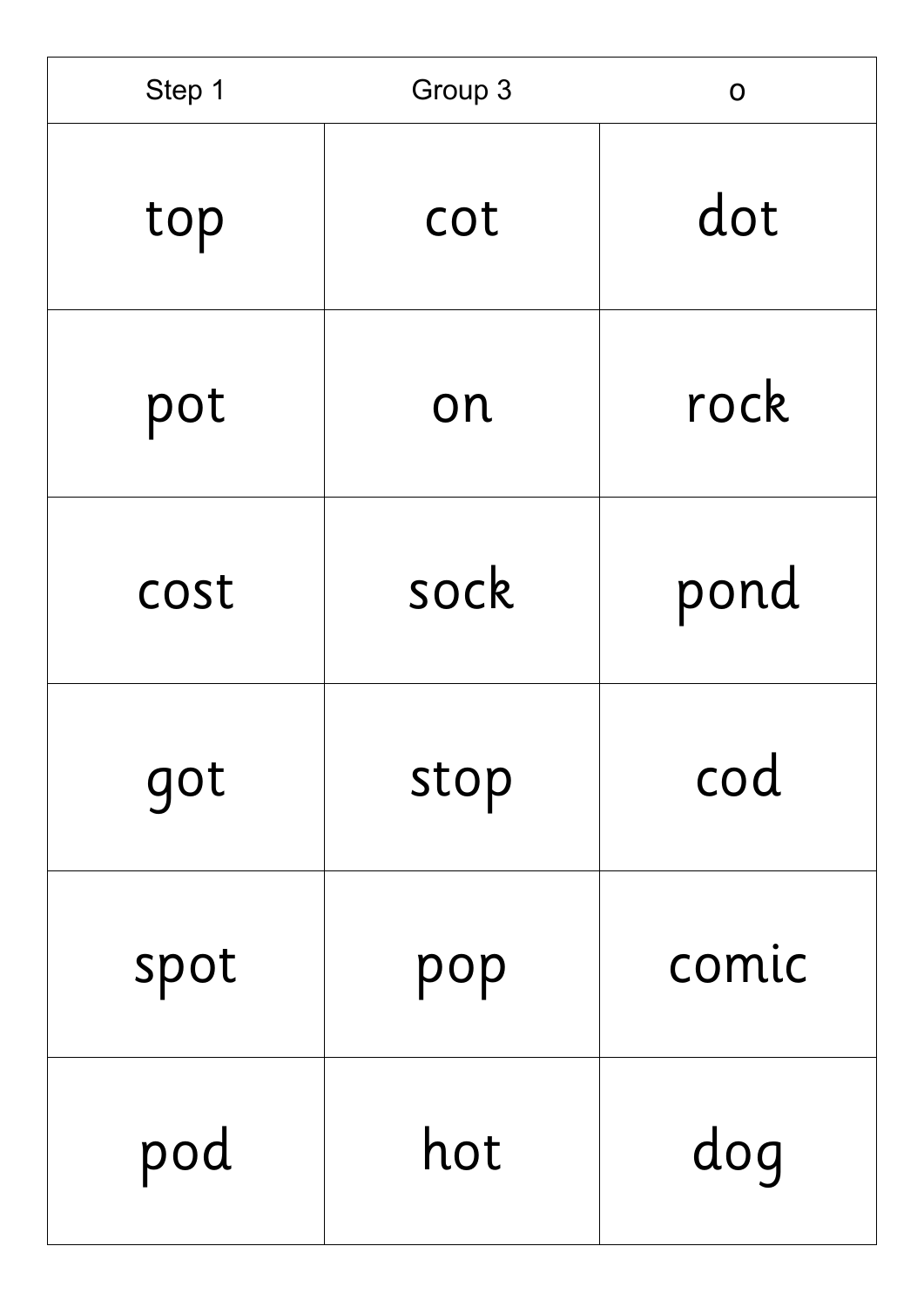| Step 1 | Group 3 | O            |
|--------|---------|--------------|
| hop    | drop    | dragon       |
| cross  | rocket  | parrot       |
| carrot | pocket  | second       |
| Step 1 | Group 3 | $\mathsf{u}$ |
| sun    | nut     | cup          |
| cut    | hum     | tug          |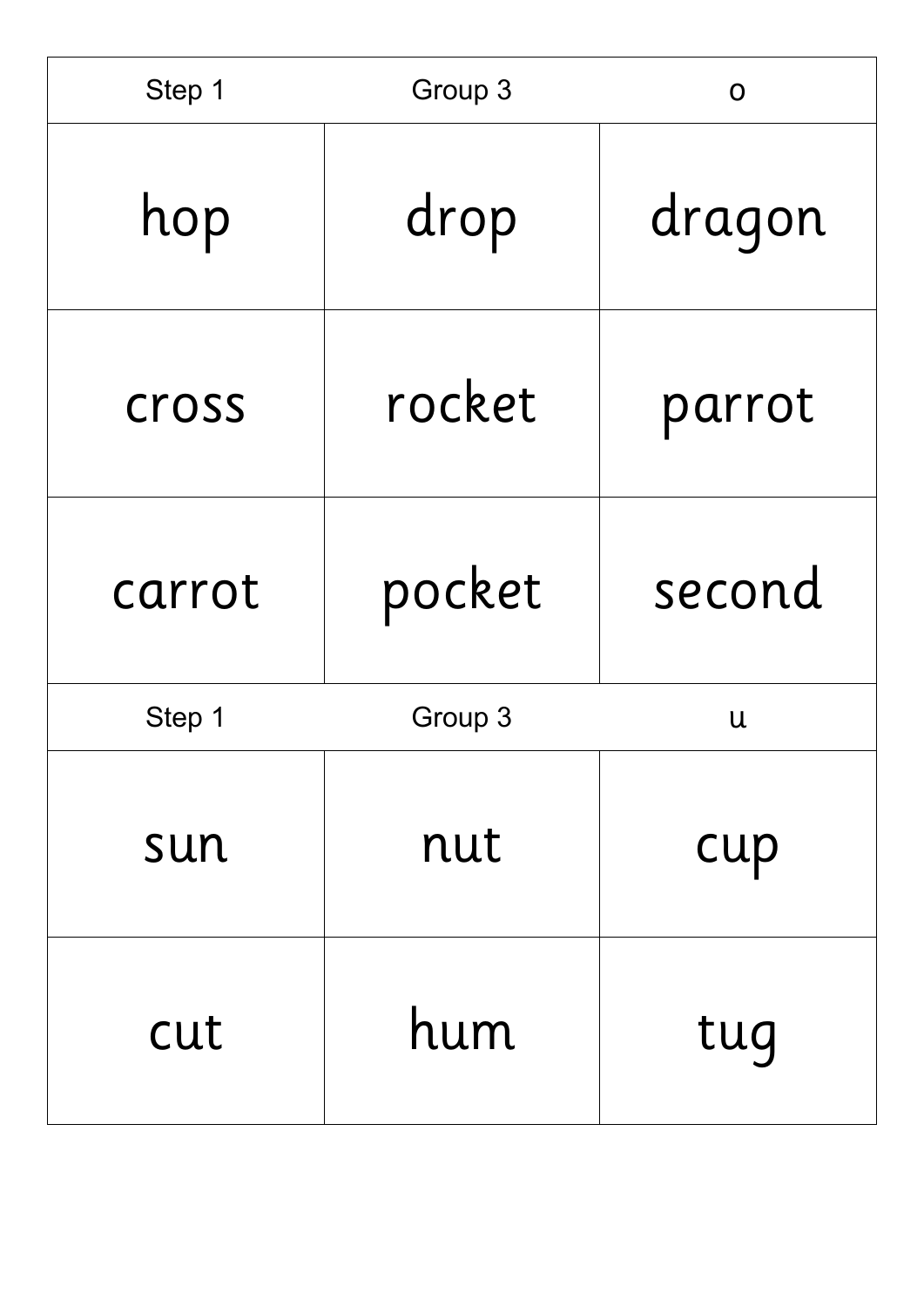| Step 1  | Group 3 | $\mathsf{u}$ |
|---------|---------|--------------|
| mud     | run     | hut          |
| duck    | pump    | must         |
| suck    | dust    | drum         |
| rust    | truck   | scrub        |
| upset   | snug    | trust        |
| trumpet | puppet  | eggcup       |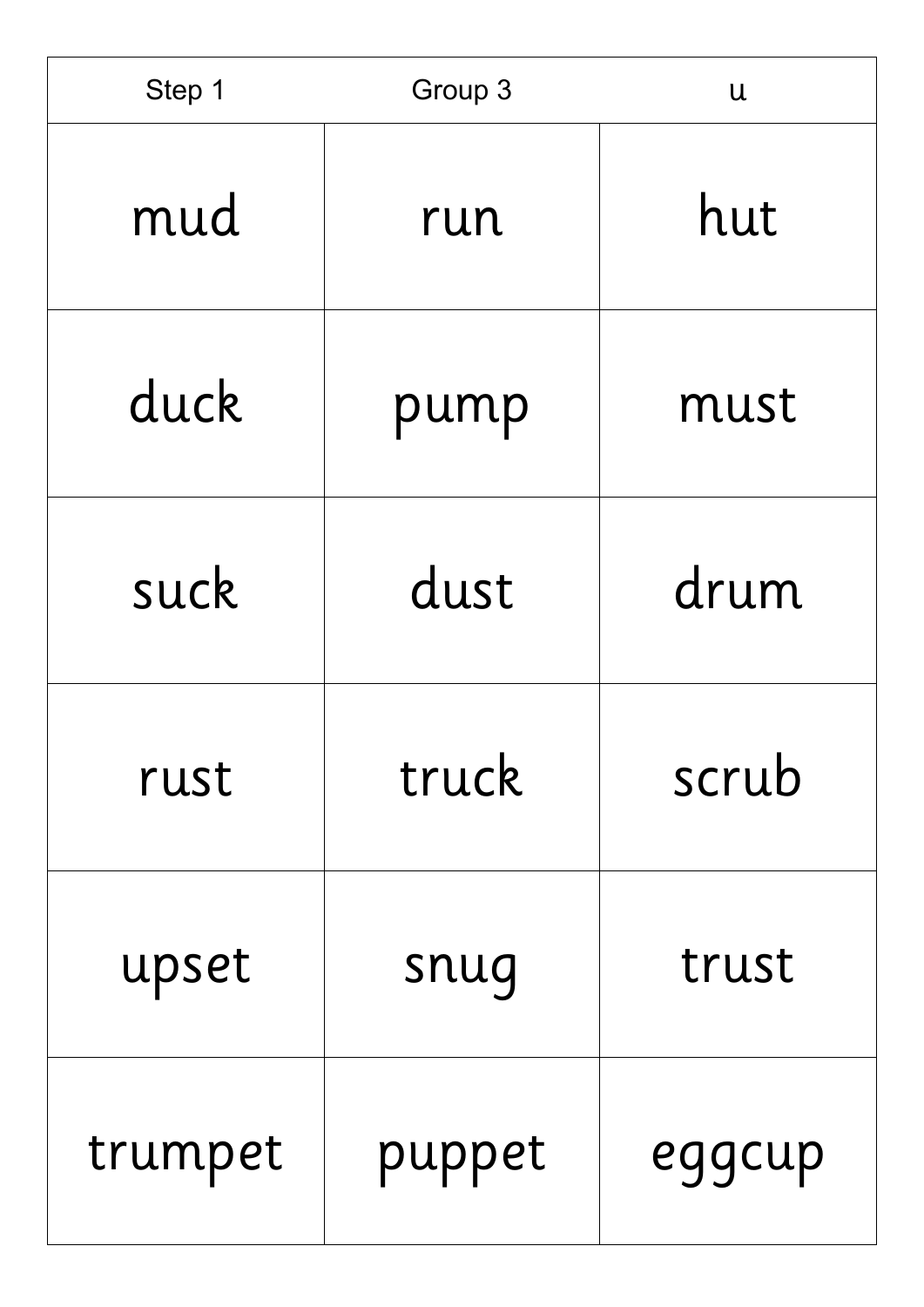| Step 1 | Group 3 |       |
|--------|---------|-------|
| leg    | log     | lap   |
| lid    | lick    | pills |
| plug   | luck    | slip  |
| plum   | lock    | ill   |
| sell   | lost    | help  |
| milk   | list    | melt  |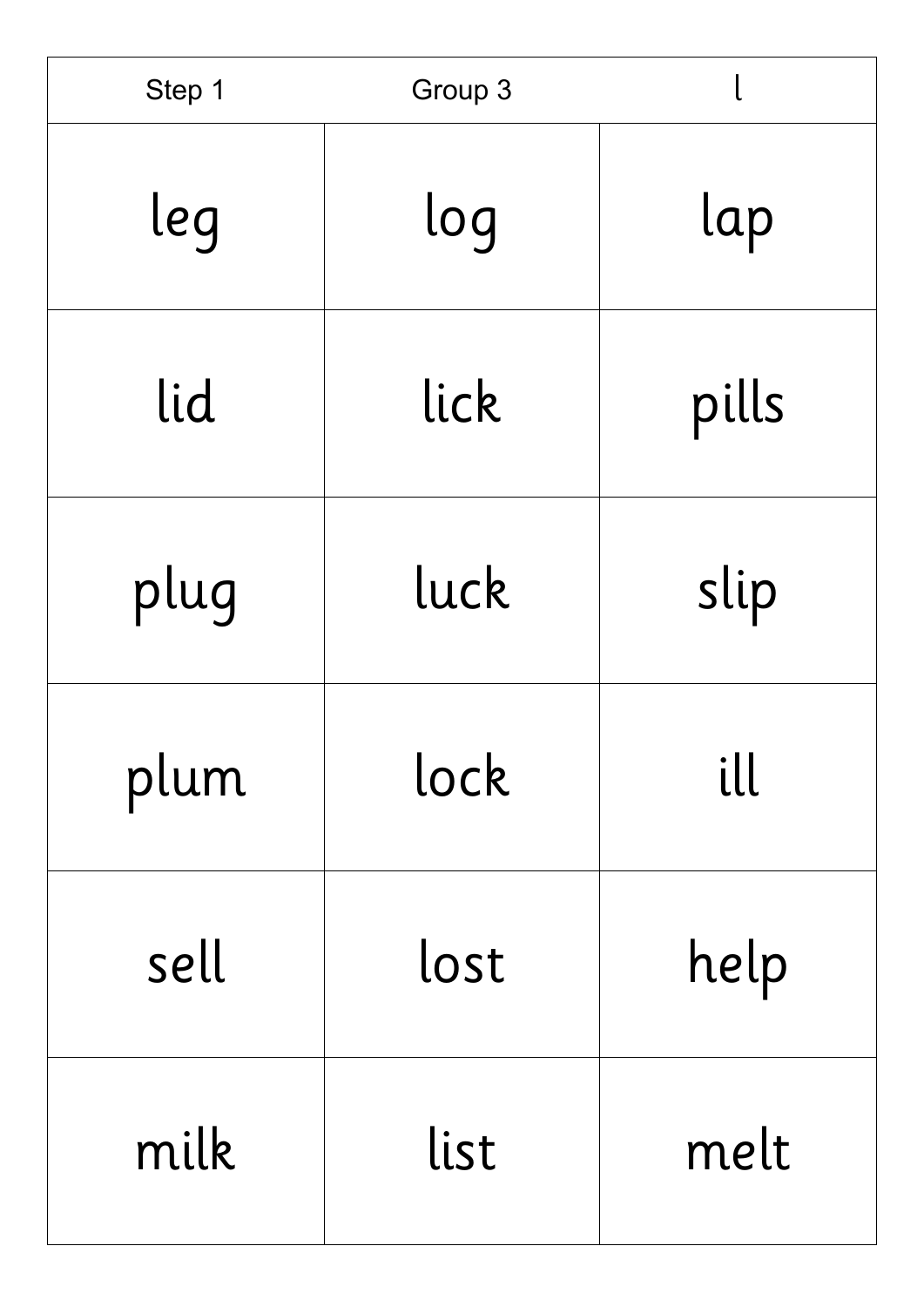| Step 1 | Group 3 |              |
|--------|---------|--------------|
| grill  | sulk    | clock        |
| lips   | click   | lemon        |
| Step 1 | Group 3 | $\mathsf{f}$ |
| if     | fun     | fog          |
| e      | fan     | soft         |
| fell   | huff    | puff         |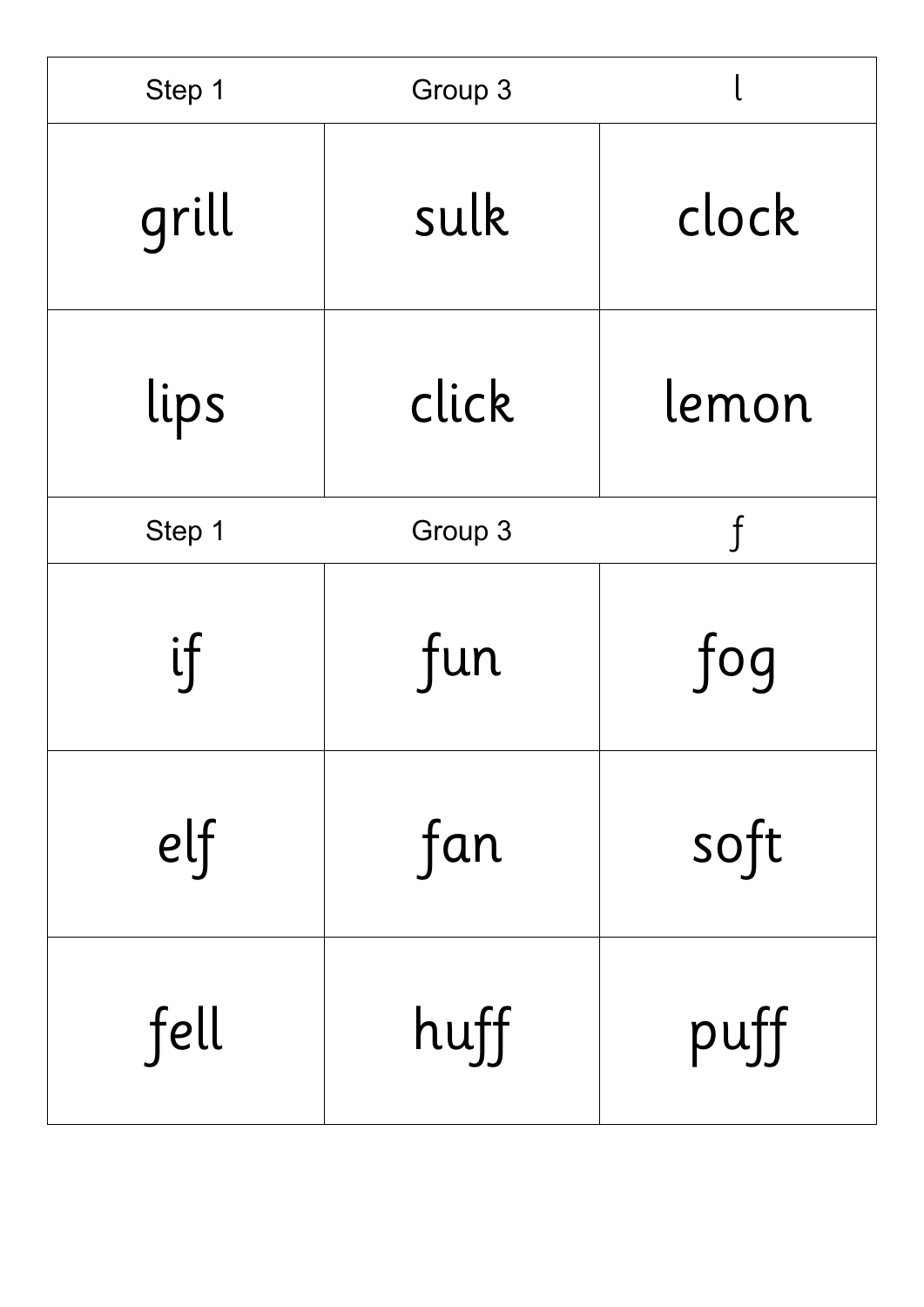| Step 1 | Group 3 | $\mathsf{f}$ |
|--------|---------|--------------|
| lift   | film    | gift         |
| left   | loft    | fist         |
| from   | traffic | fill         |
| felt   | fact    | flap         |
| frost  | flag    | frog         |
| sniff  | flick   | forest       |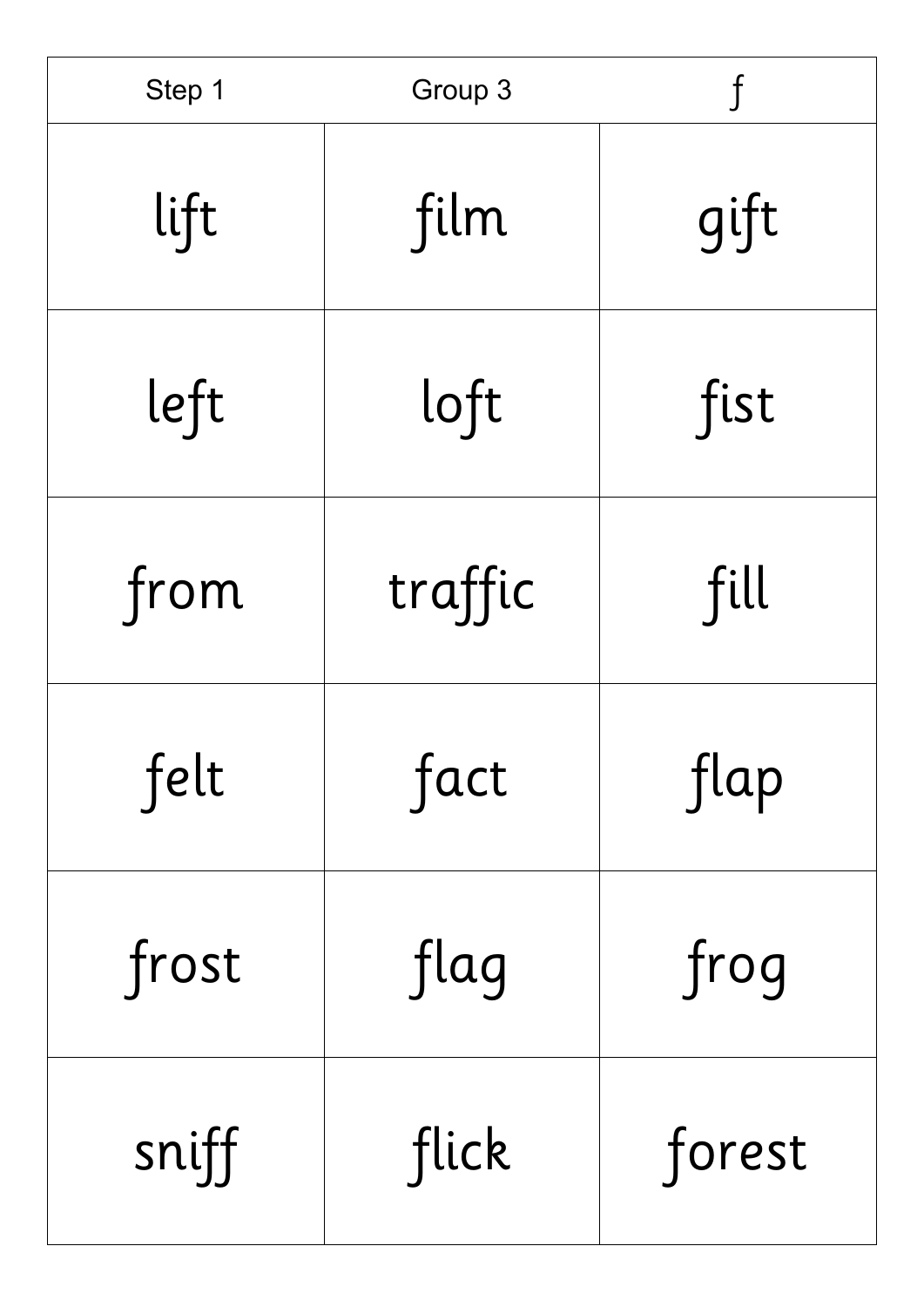| Step 1  | Group 3 | b       |
|---------|---------|---------|
| bed     | bag     | big     |
| bad     | rub     | bun     |
| belt    | bump    | back    |
| bulb    | crab    | black   |
| blink   | rabbit  | bucket  |
| dustbin | button  | blanket |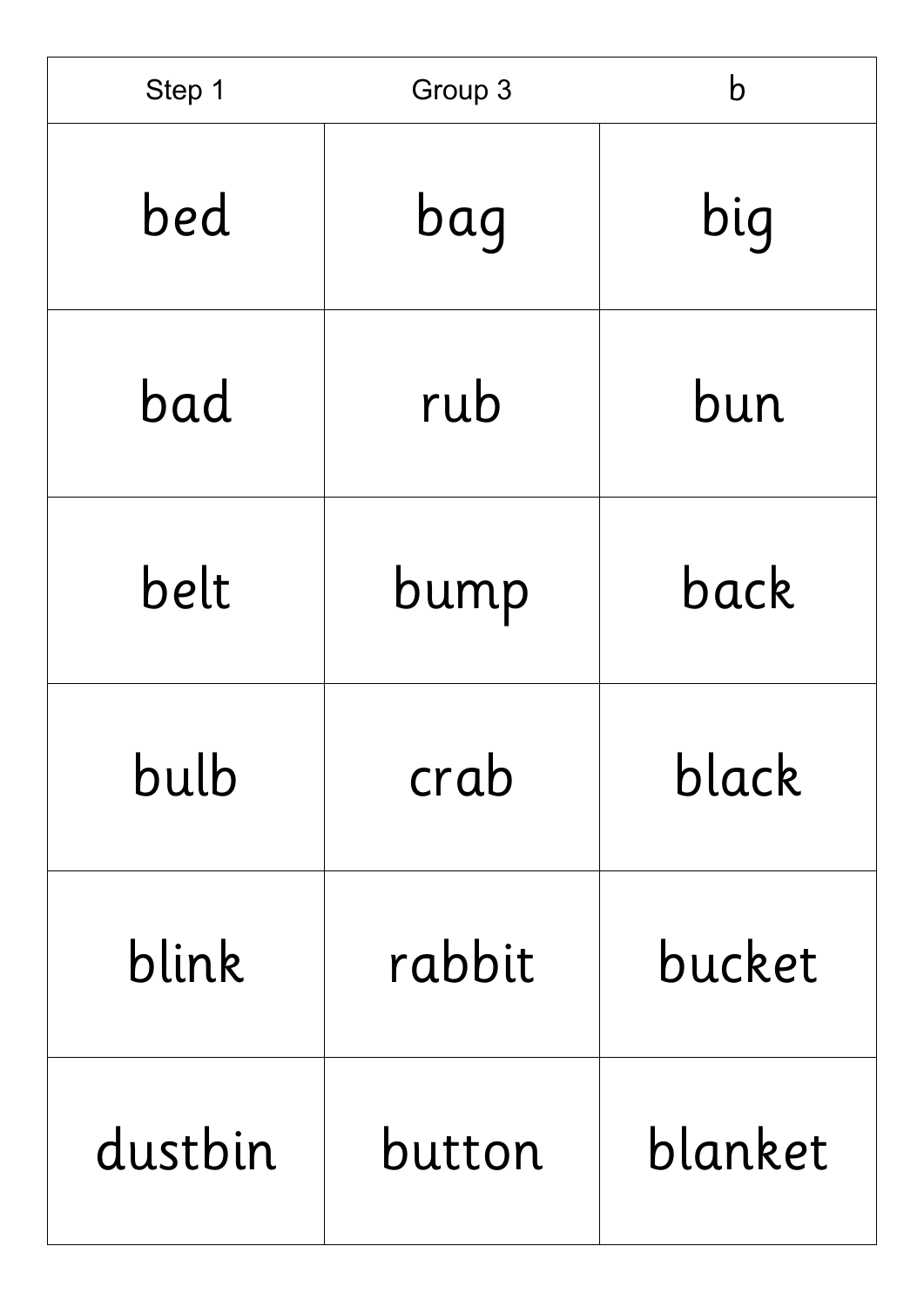| Step 2 | Group 4 | ai    |
|--------|---------|-------|
| rain   | hail    | drain |
| nail   | afraid  | tail  |
| rail   | brain   | sail  |
| paint  | pain    | aim   |
| claim  | main    | snail |
| train  | paid    | Spain |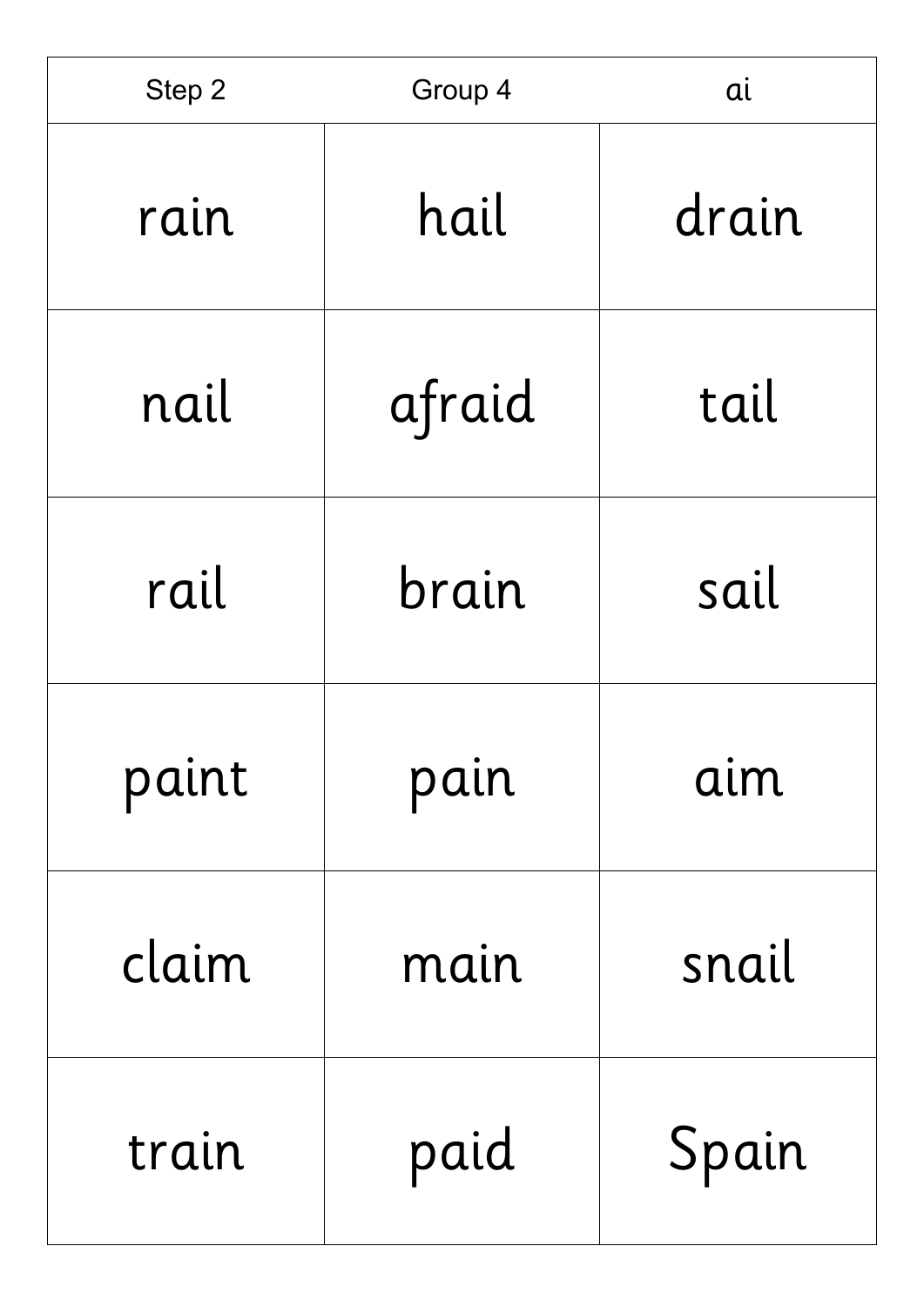| Step 2 | Group 4 |        |
|--------|---------|--------|
| jam    | jet     | job    |
| jog    | jug     | jump   |
| just   | jumble  | junk   |
| jacket | jungle  | juggle |
| Step 2 | Group 4 | oa     |
| boat   | goat    | load   |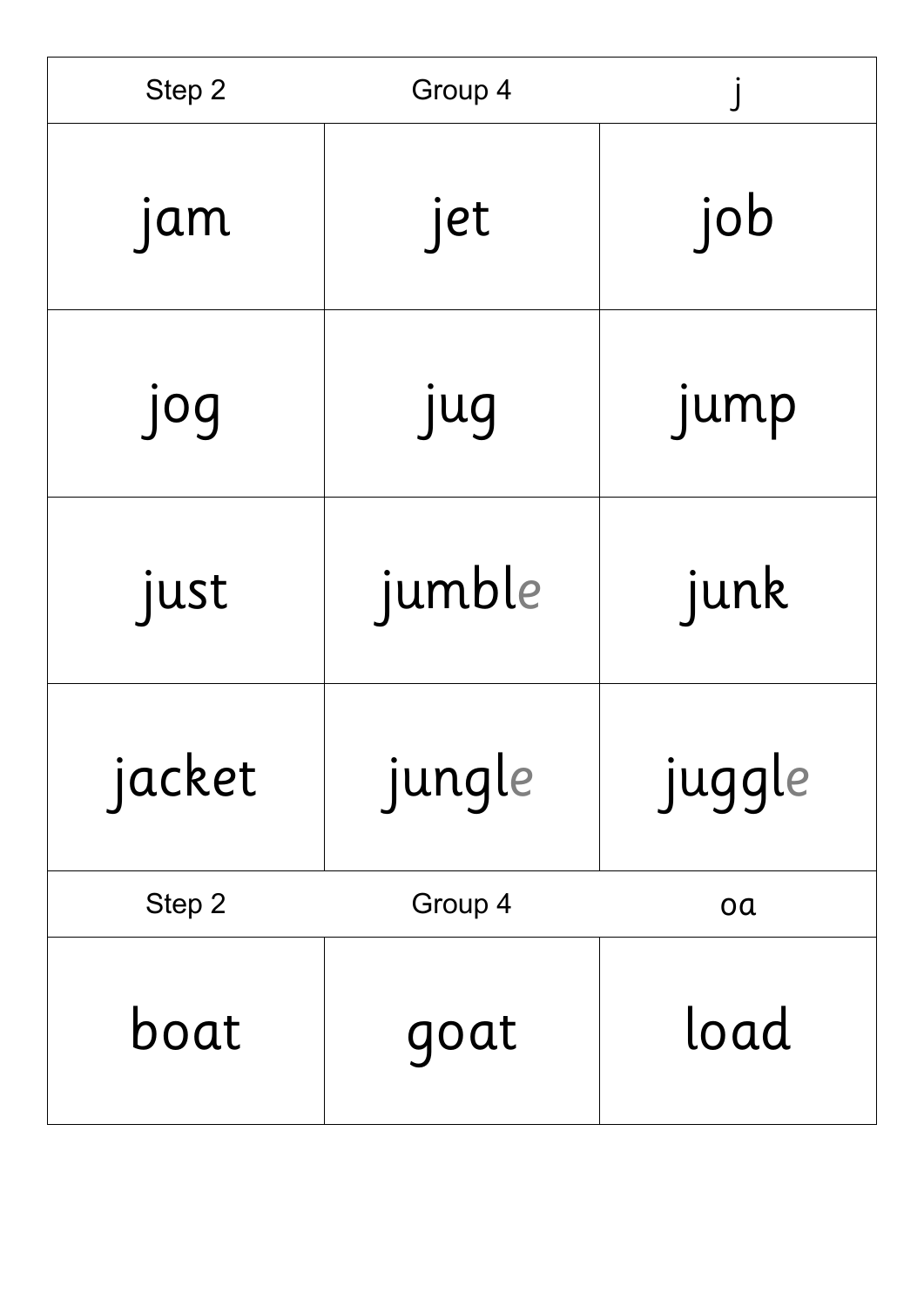| Step 2 | Group 4 | oa       |
|--------|---------|----------|
| soap   | road    | loaf     |
| moan   | oak     | roast    |
| foam   | toad    | coat     |
| groan  | soak    | float    |
| toast  | coal    | coast    |
| croak  | boast   | raincoat |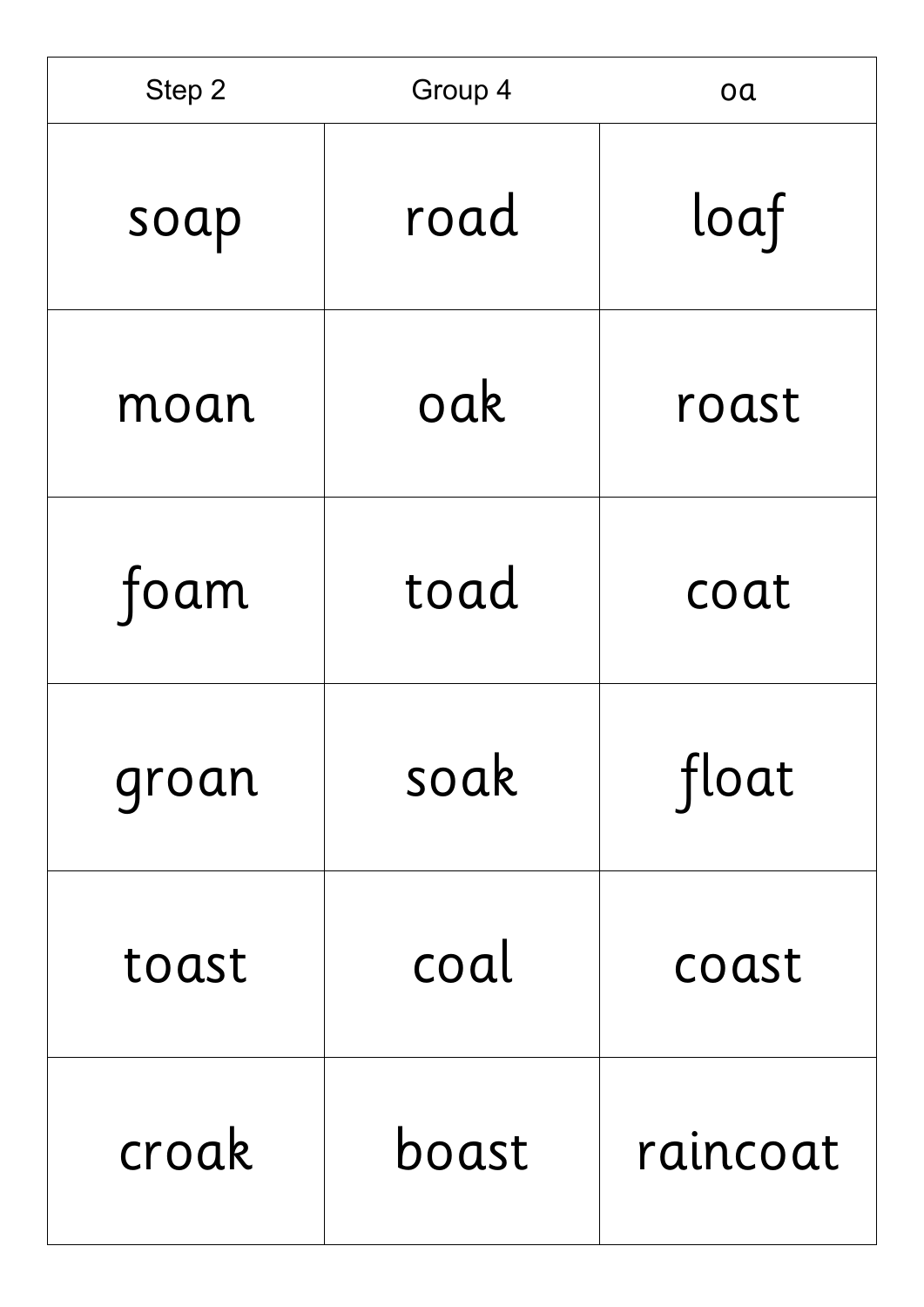| Step 2 | Group 4 | ie     |
|--------|---------|--------|
| pie    | tie     | die    |
| lie    | lied    | untie  |
| cries  | fries   | tries  |
| flies  | dries   | magpie |
| Step 2 | Group 4 | ee     |
| bee    | deep    | see    |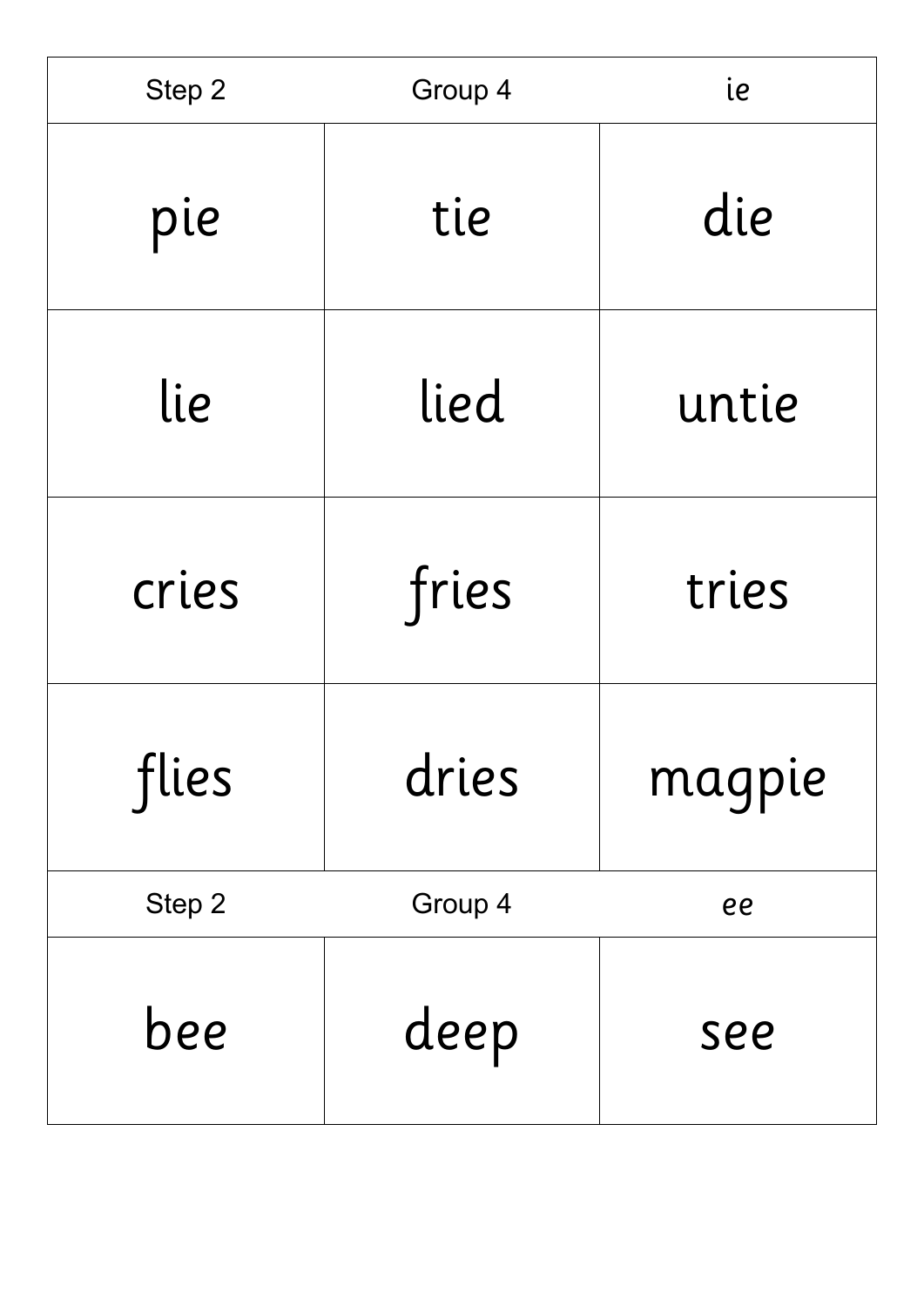| Step 2 | Group 4 | ee     |
|--------|---------|--------|
| heel   | feed    | keep   |
| feet   | seed    | tree   |
| deer   | sleep   | green  |
| free   | street  | steep  |
| leeks  | creep   | coffee |
| toffee | jeep    | beef   |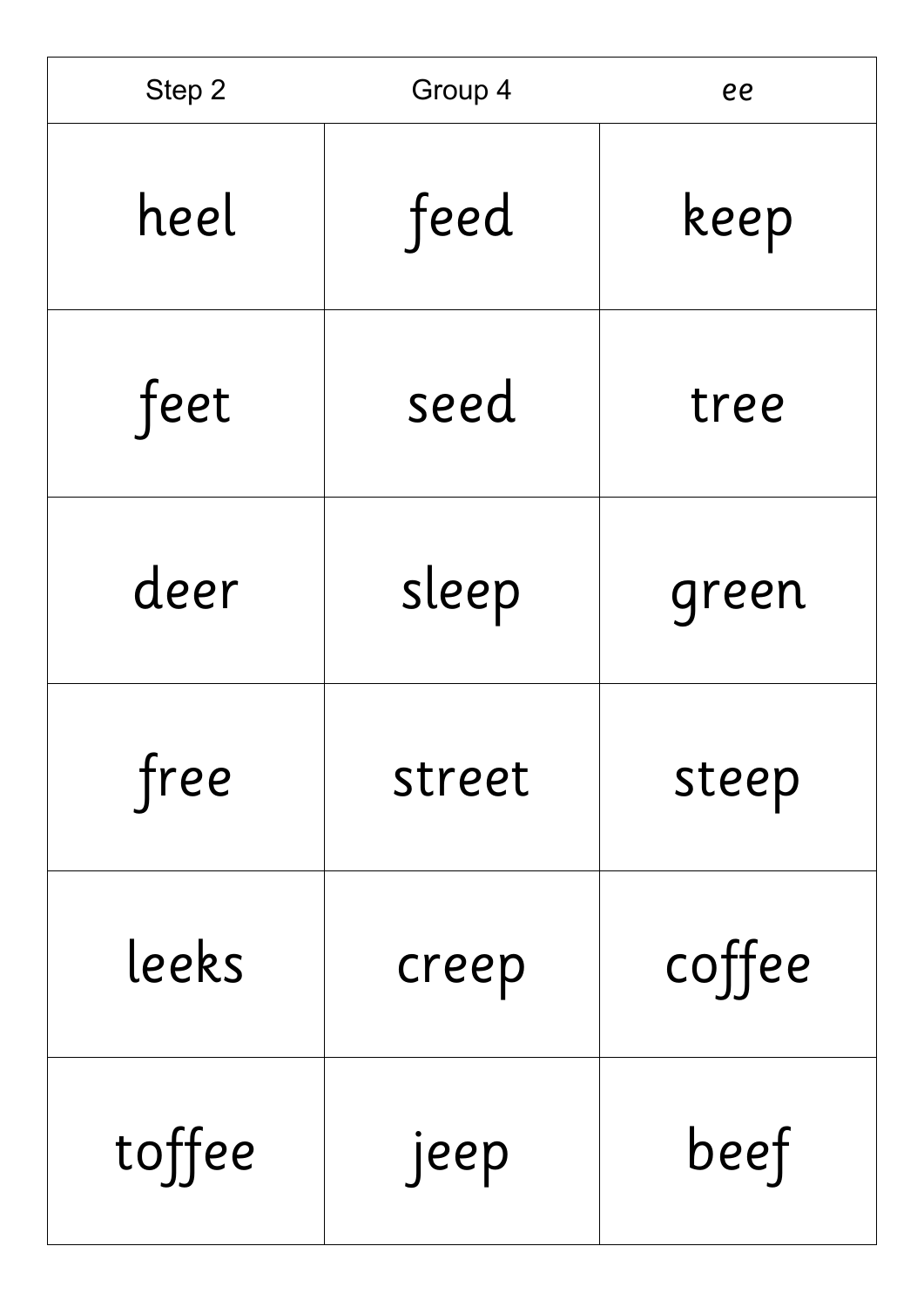| Step 2  | Group 4 | or     |
|---------|---------|--------|
| for     | or      | fort   |
| torn    | cork    | born   |
| horn    | fork    | corn   |
| storm   | sport   | mirror |
| doctor  | forget  | horse  |
| foghorn | tractor | snore  |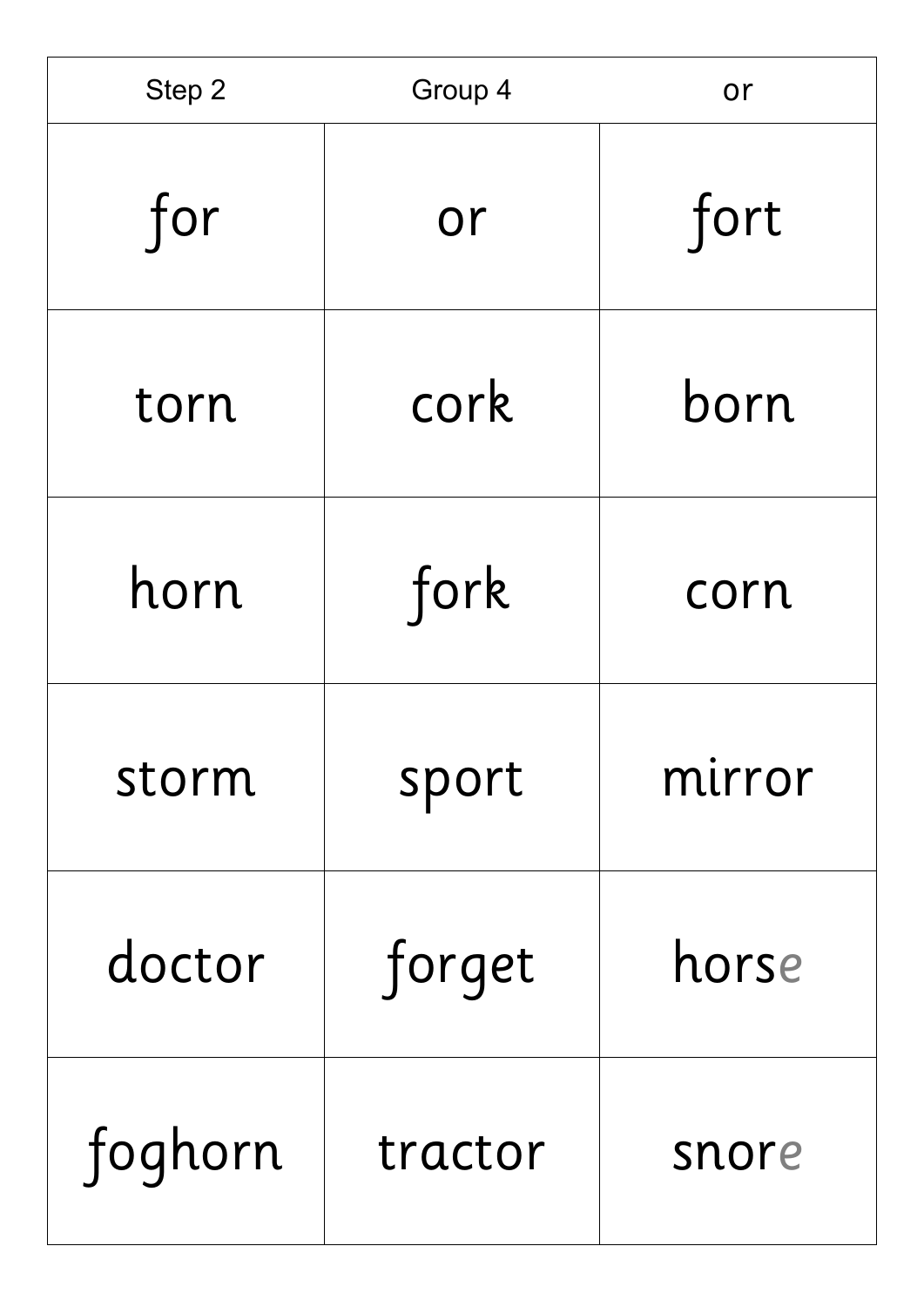| Step 2 | Group 5 | Z      |
|--------|---------|--------|
| zip    | buzz    | fizz   |
| zigzag | zebra   | sneeze |
| dazzle | puzzle  | freeze |
| breeze | drizzle | zap    |
| Step 2 | Group 5 | W      |
| win    | wet     | web    |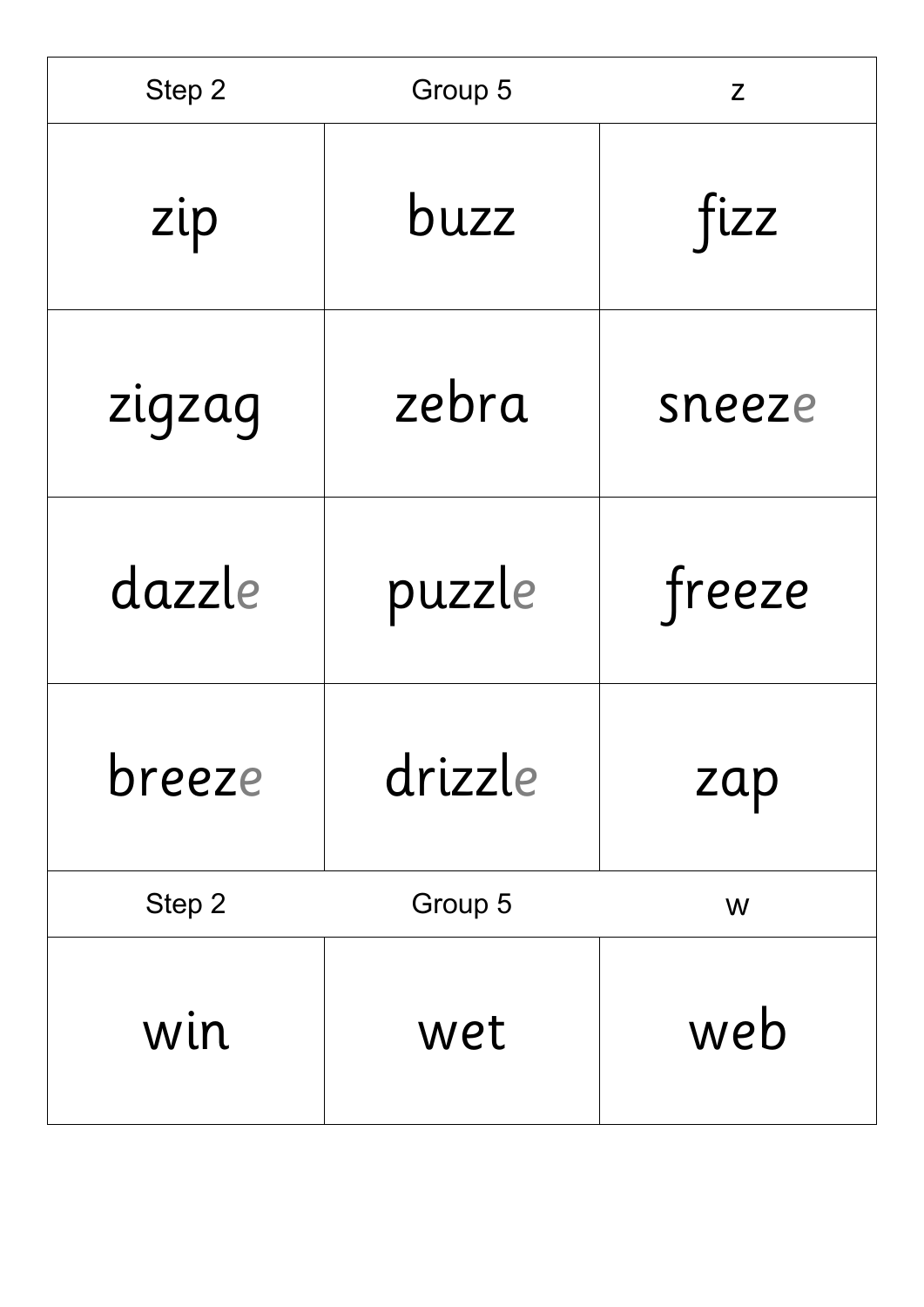| Step 2 | Group 5 | W      |
|--------|---------|--------|
| wind   | wag     | wait   |
| week   | worn    | will   |
| weed   | twin    | went   |
| swim   | well    | twig   |
| sweets | waist   | twist  |
| swam   | unwell  | cobweb |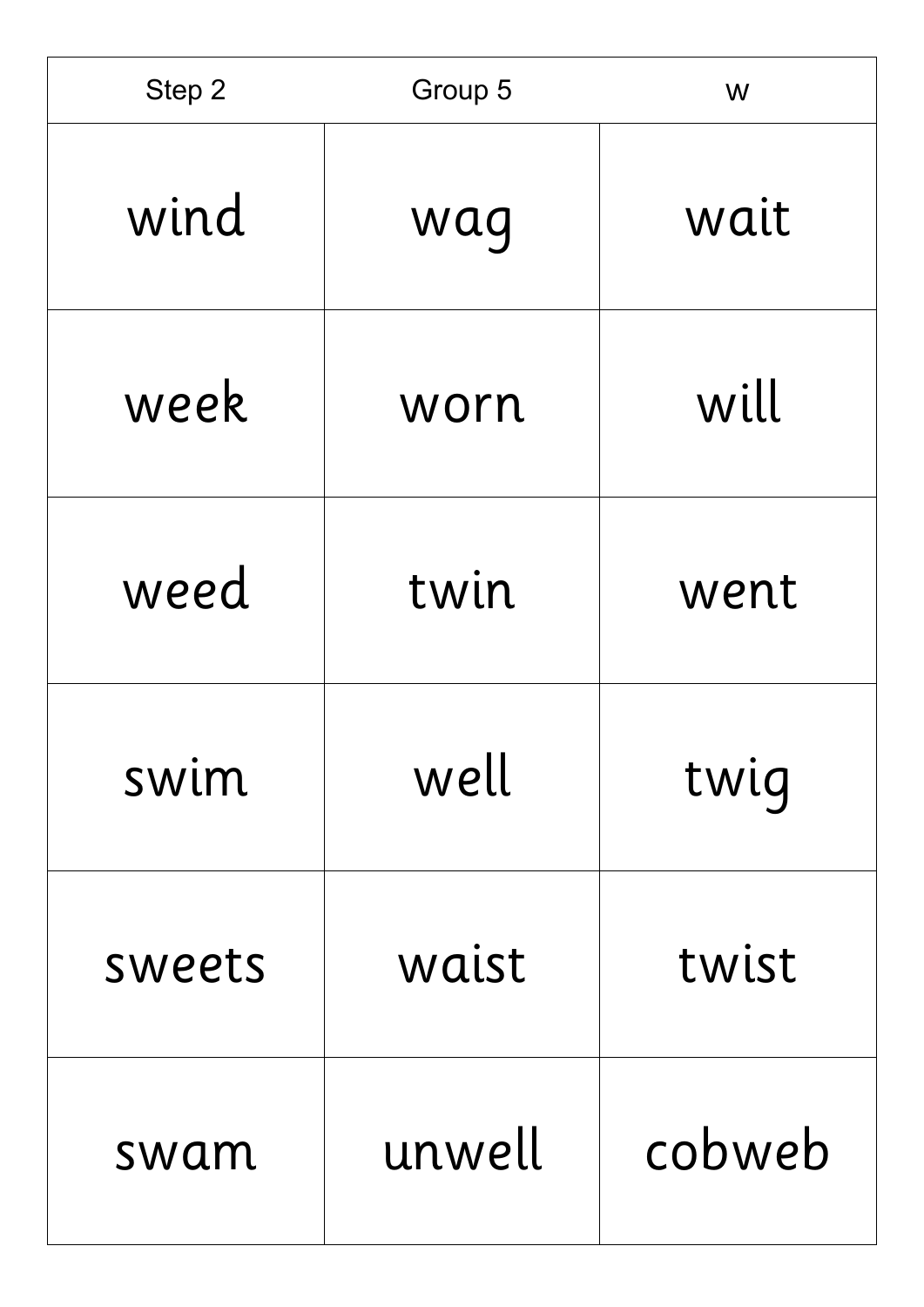| Step 2  | Group 5 | ng       |
|---------|---------|----------|
| ring    | bang    | sing     |
| song    | wing    | hang     |
| long    | king    | sting    |
| swing   | strong  | bring    |
| cling   | string  | spelling |
| soaking | snoring | feeling  |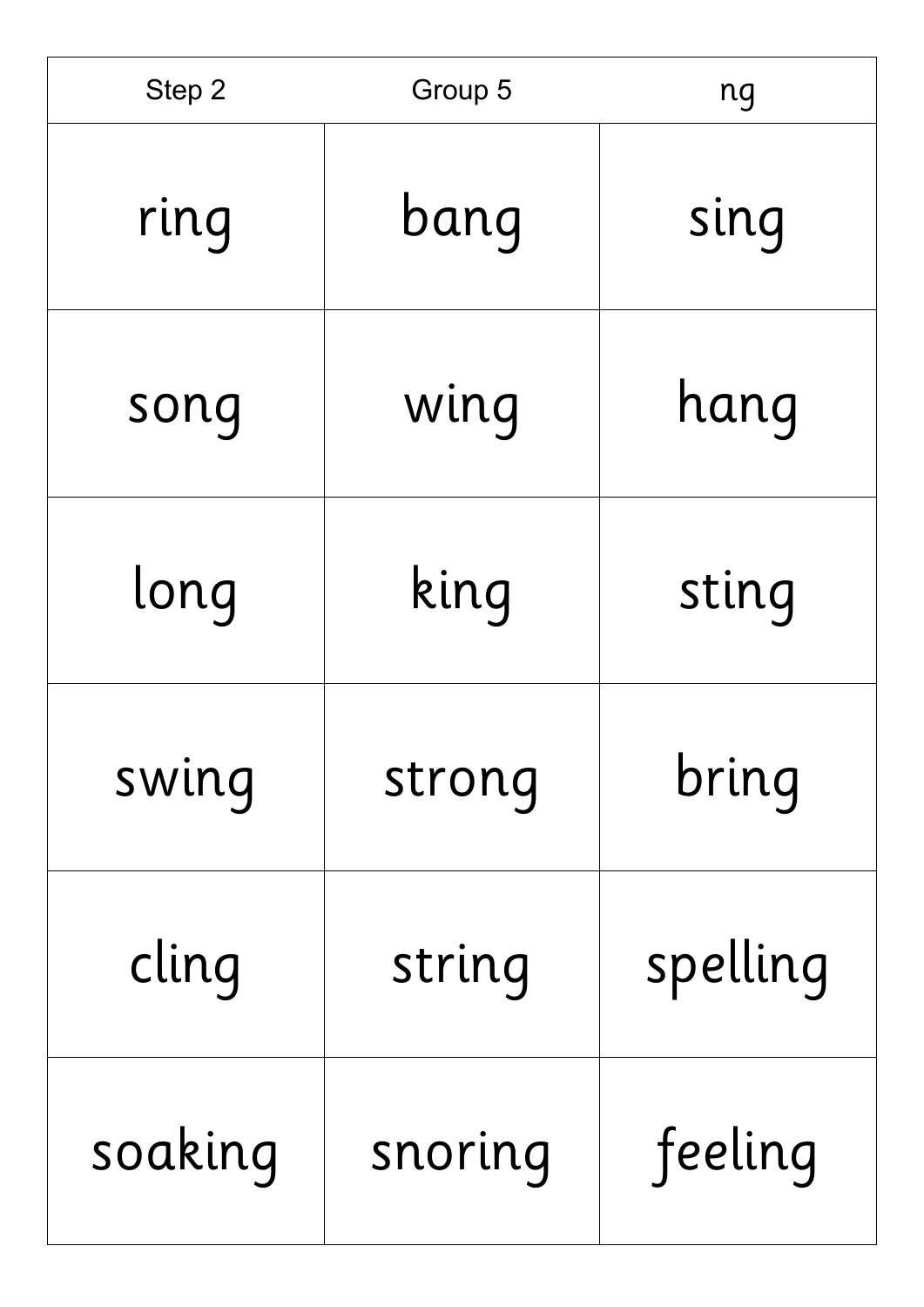| Step 2 | Group 5 | $\mathsf{V}$ |
|--------|---------|--------------|
| van    | vet     | vest         |
| give   | have    | visit        |
| travel | active  | vanilla      |
| sleeve | caravan | vain         |
| Step 2 | Group 5 | OO           |
| good   | wood    | foot         |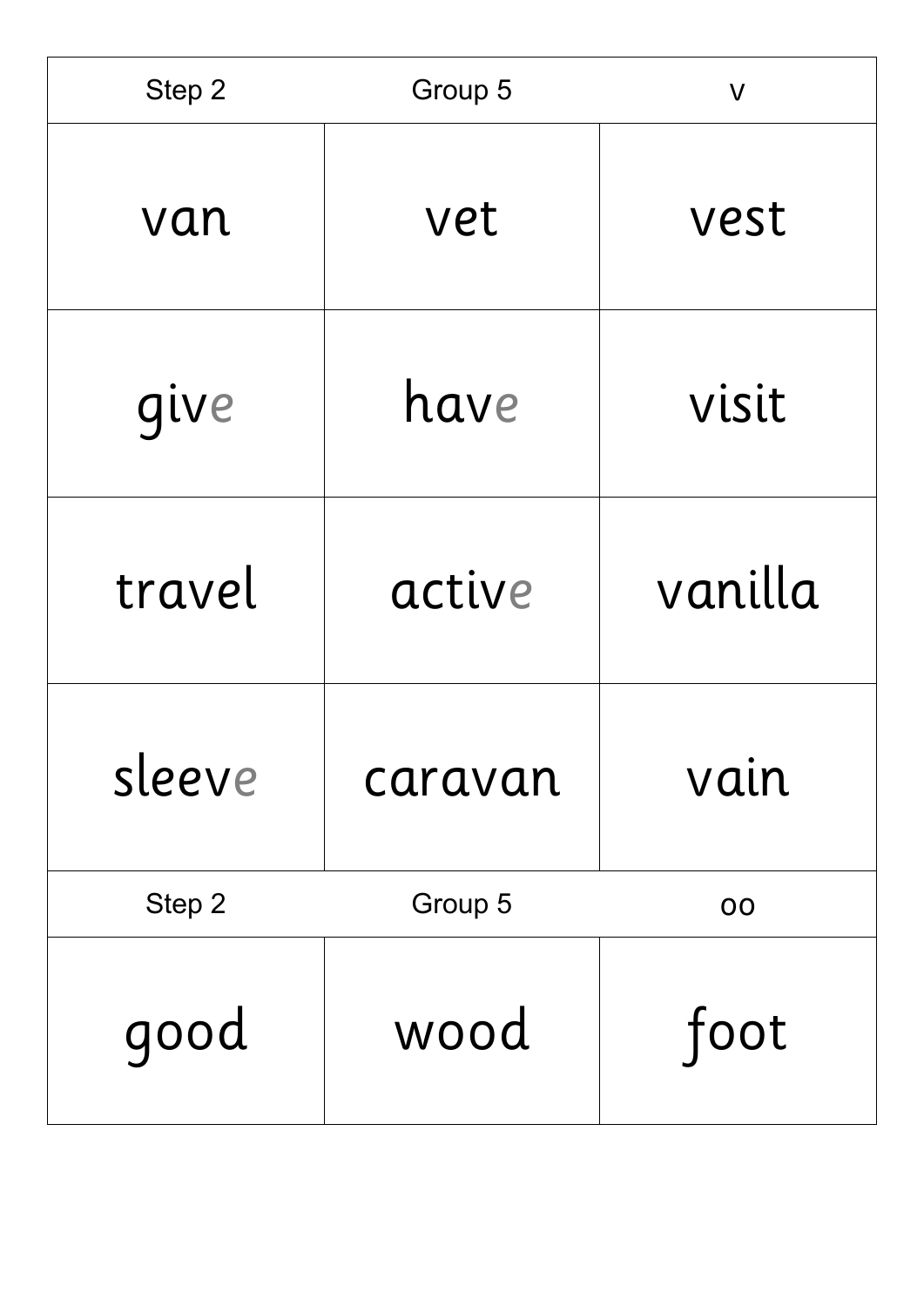| Step 2     | Group 5 | 00      |
|------------|---------|---------|
| wool       | soot    | book    |
| look       | woof    | cook    |
| hook       | stood   | took    |
| hood       | wooden  | woollen |
| Step 2     | Group 5 | 00      |
| <b>ZOO</b> | cool    | hoof    |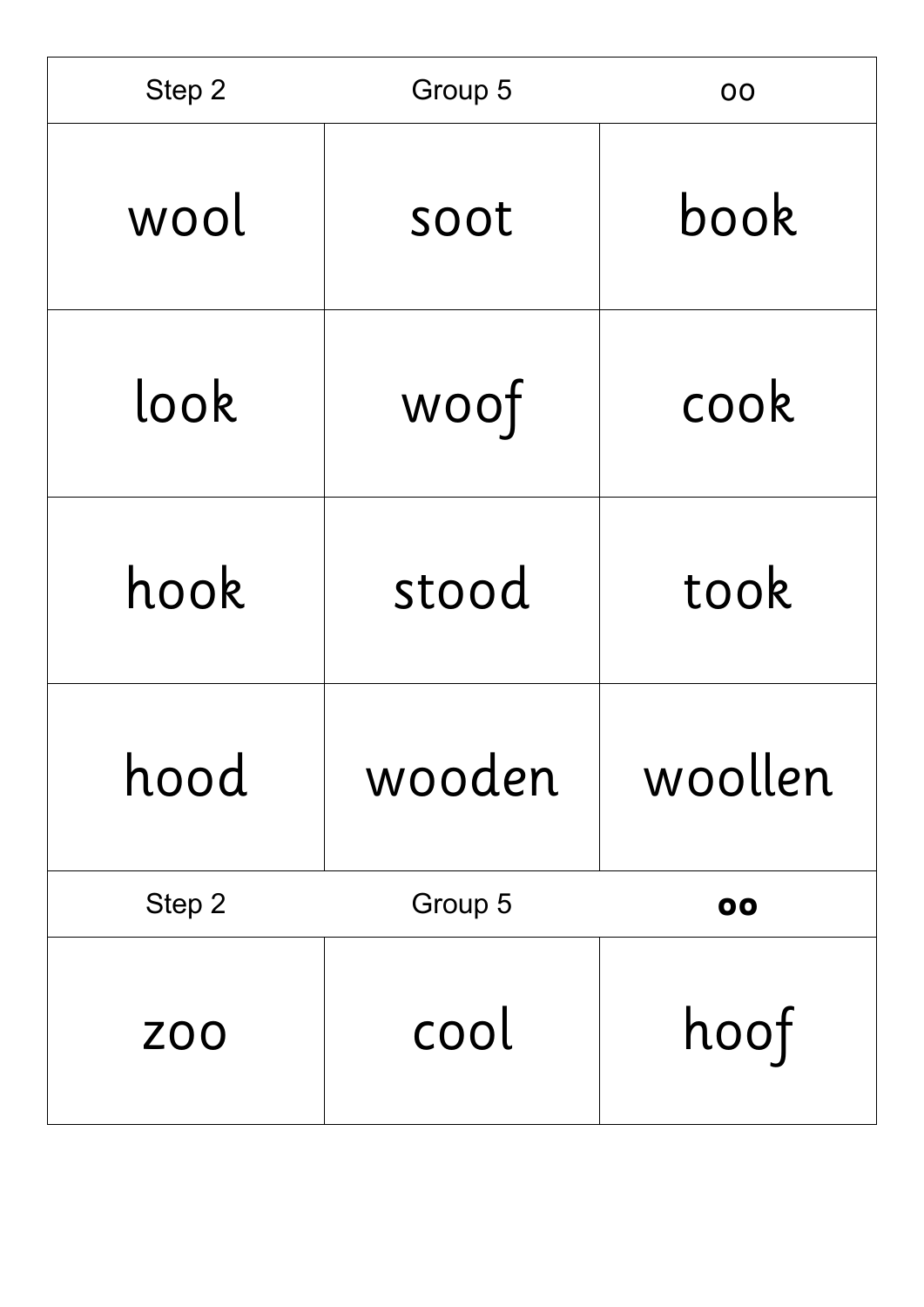| Step 2    | Group 5  | 00    |
|-----------|----------|-------|
| pool      | food     | moon  |
| soon      | hoop     | roof  |
| zoom      | tools    | root  |
| loop      | fool     | boot  |
| spoon     | stool    | goose |
| toadstool | beetroot | droop |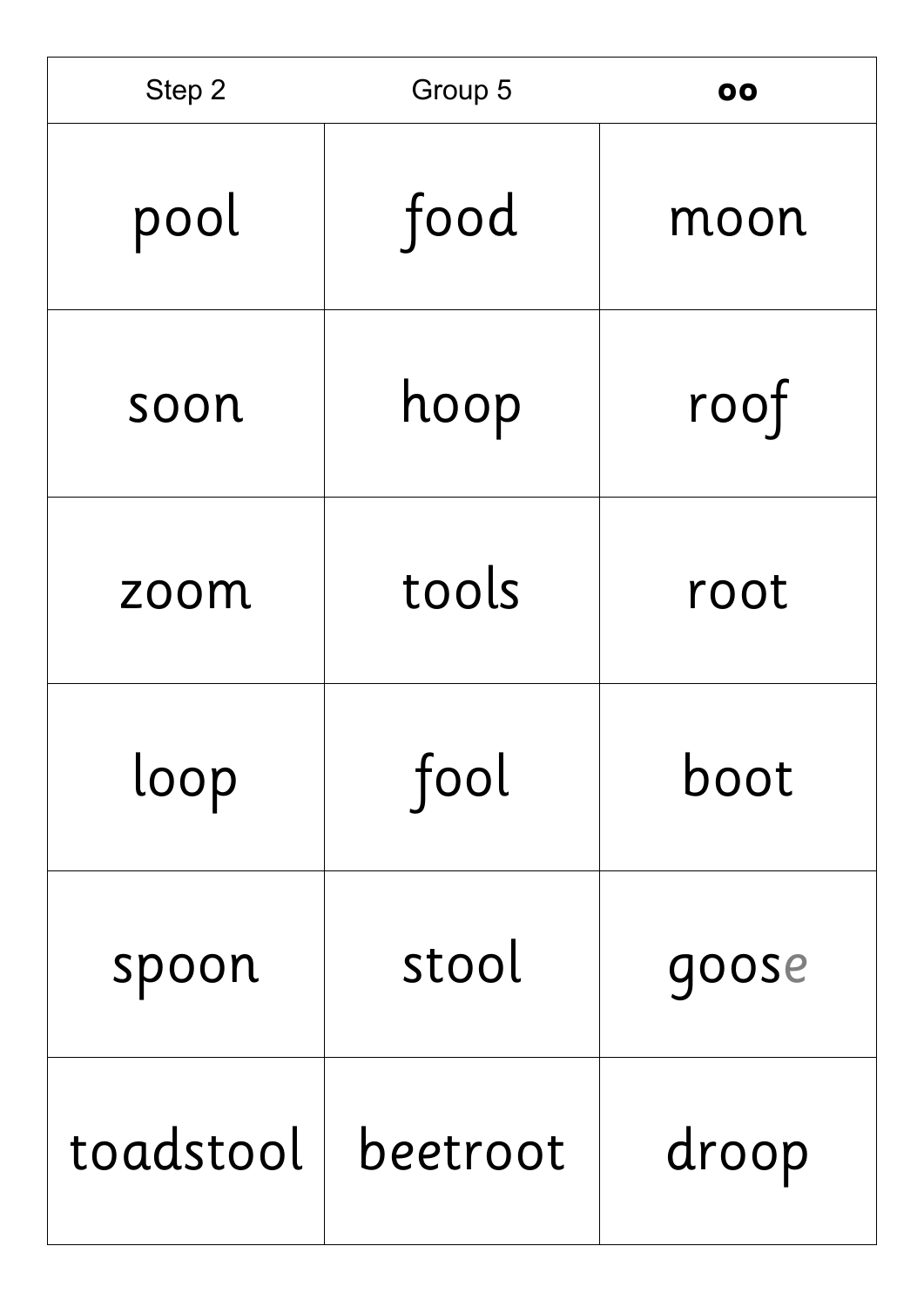| Step 3 | Group 6 | y       |
|--------|---------|---------|
| yes    | yap     | yell    |
| yelp   | yuck    | yank    |
| Step 3 | Group 6 | X       |
| six    | fox     | wax     |
| fix    | box     | mix     |
| next   | explain | sixteen |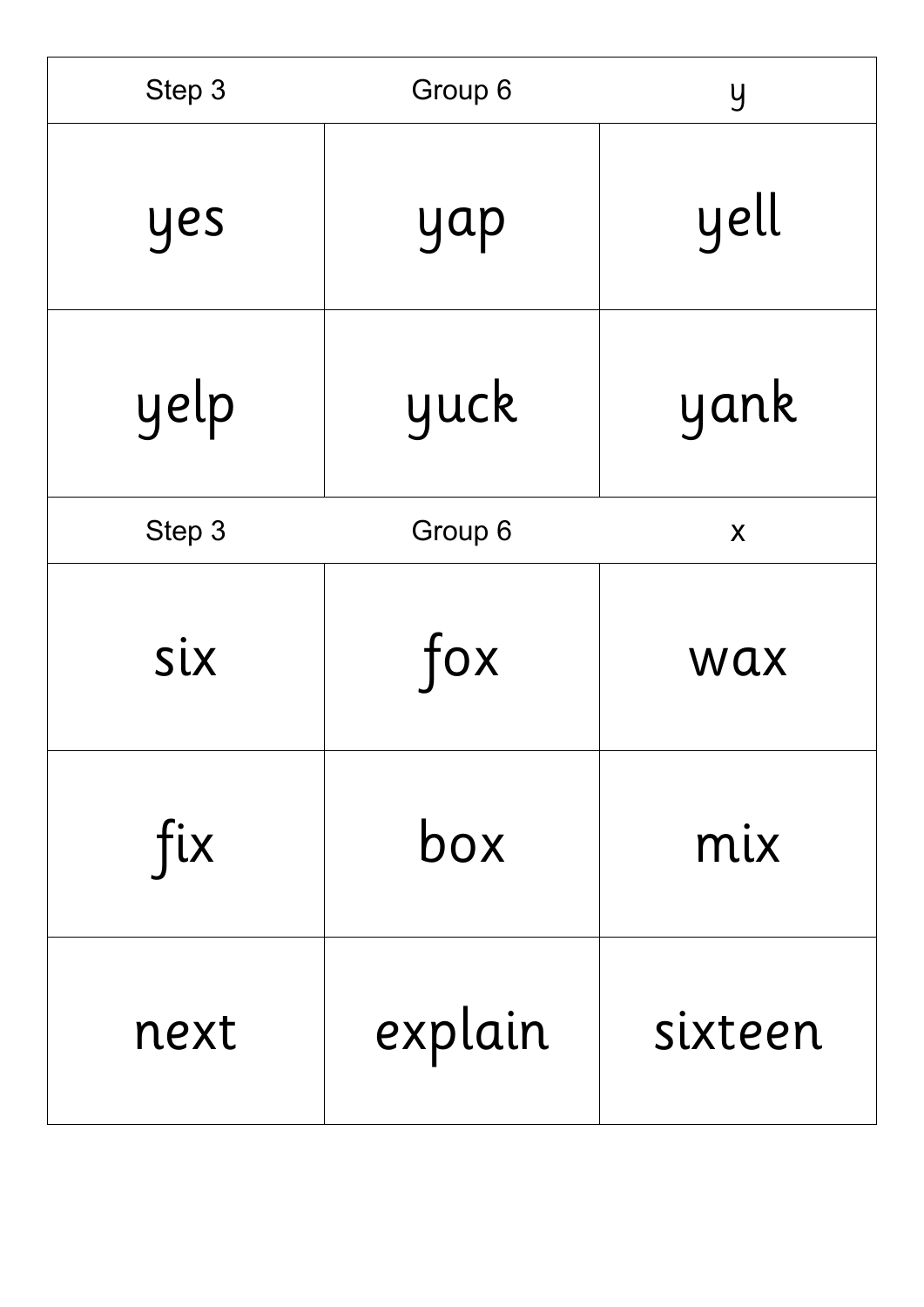| Step 3 | Group 6 | ch    |
|--------|---------|-------|
| chin   | chips   | rich  |
| chop   | bench   | chain |
| torch  | coach   | cheer |
| chest  | chick   | lunch |
| chimp  | bunch   | check |
| cheeks | chat    | chill |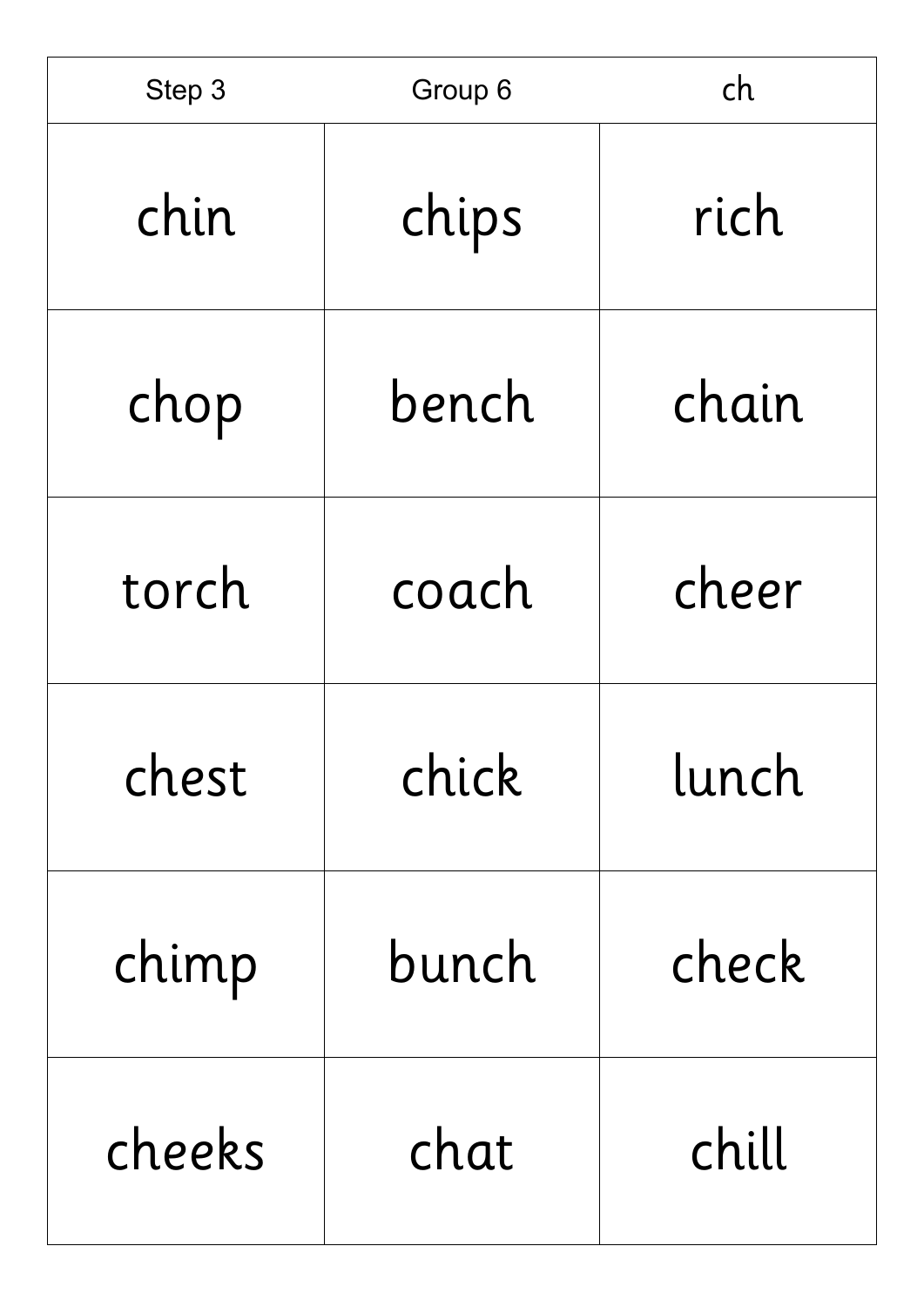| Step 3  | Group 6 | ch       |
|---------|---------|----------|
| cheese  | munch   | pinch    |
| ostrich | chicken | children |
| Step 3  | Group 6 | sh       |
| fish    | shop    | dish     |
| wish    | ship    | hush     |
| shed    | shut    | rash     |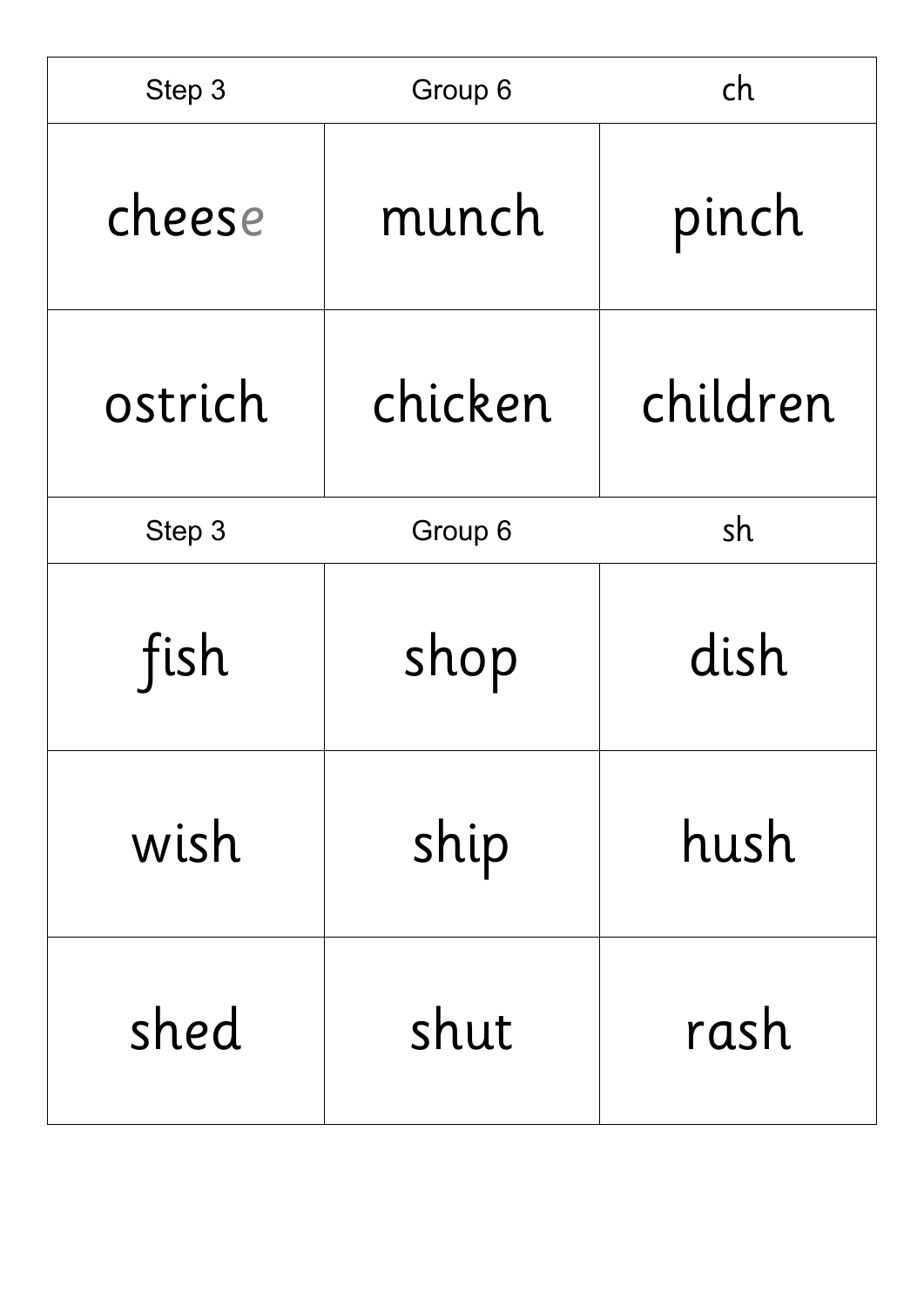| Step 3  | Group 6 | sh       |
|---------|---------|----------|
| cash    | shell   | shelf    |
| shock   | crash   | sheep    |
| short   | splash  | mash     |
| shook   | rush    | flash    |
| finish  | sheet   | brush    |
| shrimps | rubbish | goldfish |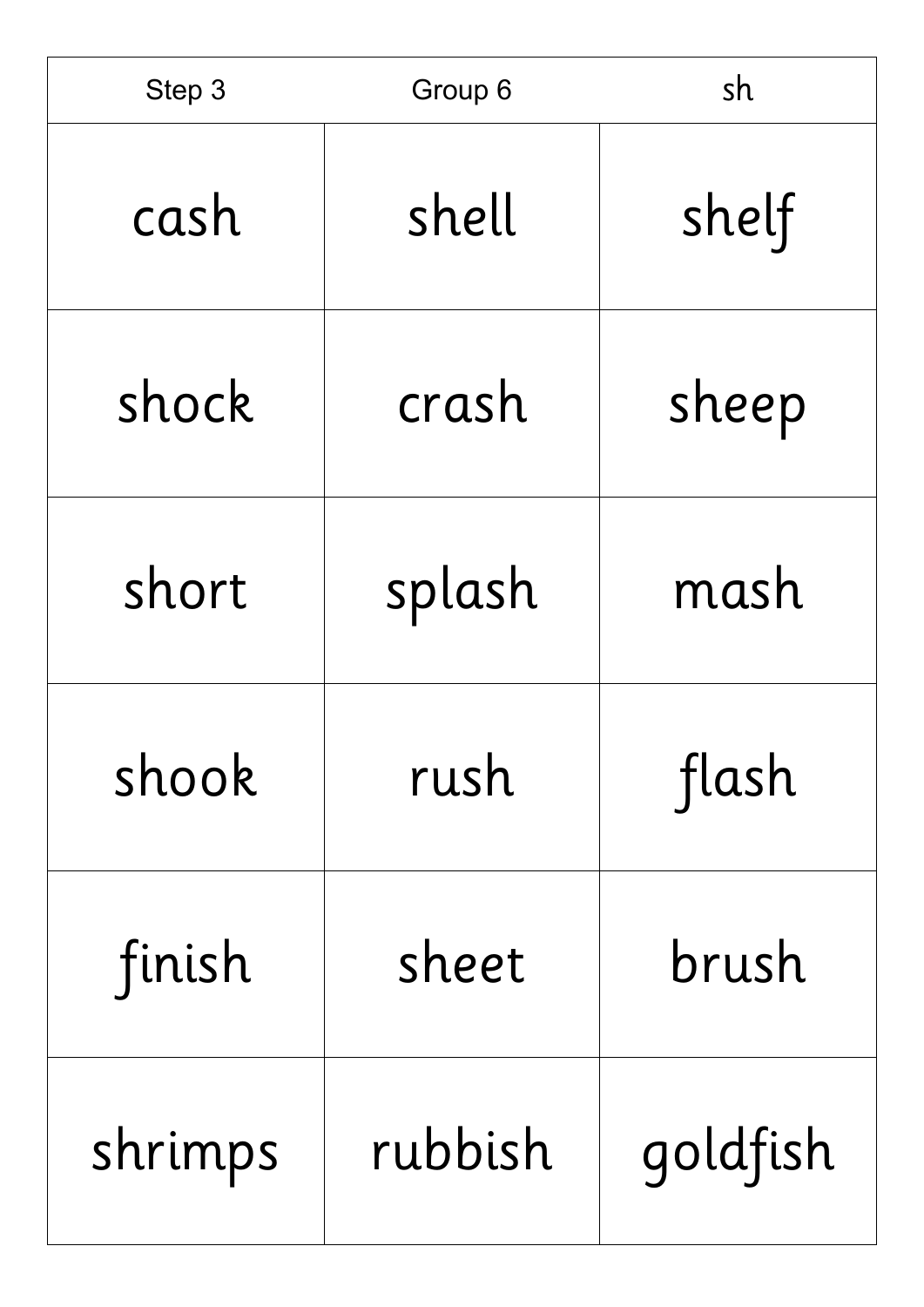| Step 3 | Group 6 | th     |
|--------|---------|--------|
| this   | then    | that   |
| with   | them    | than   |
| Step 3 | Group 6 | th     |
| thin   | moth    | throat |
| thick  | tenth   | thorn  |
| tooth  | thanks  | cloth  |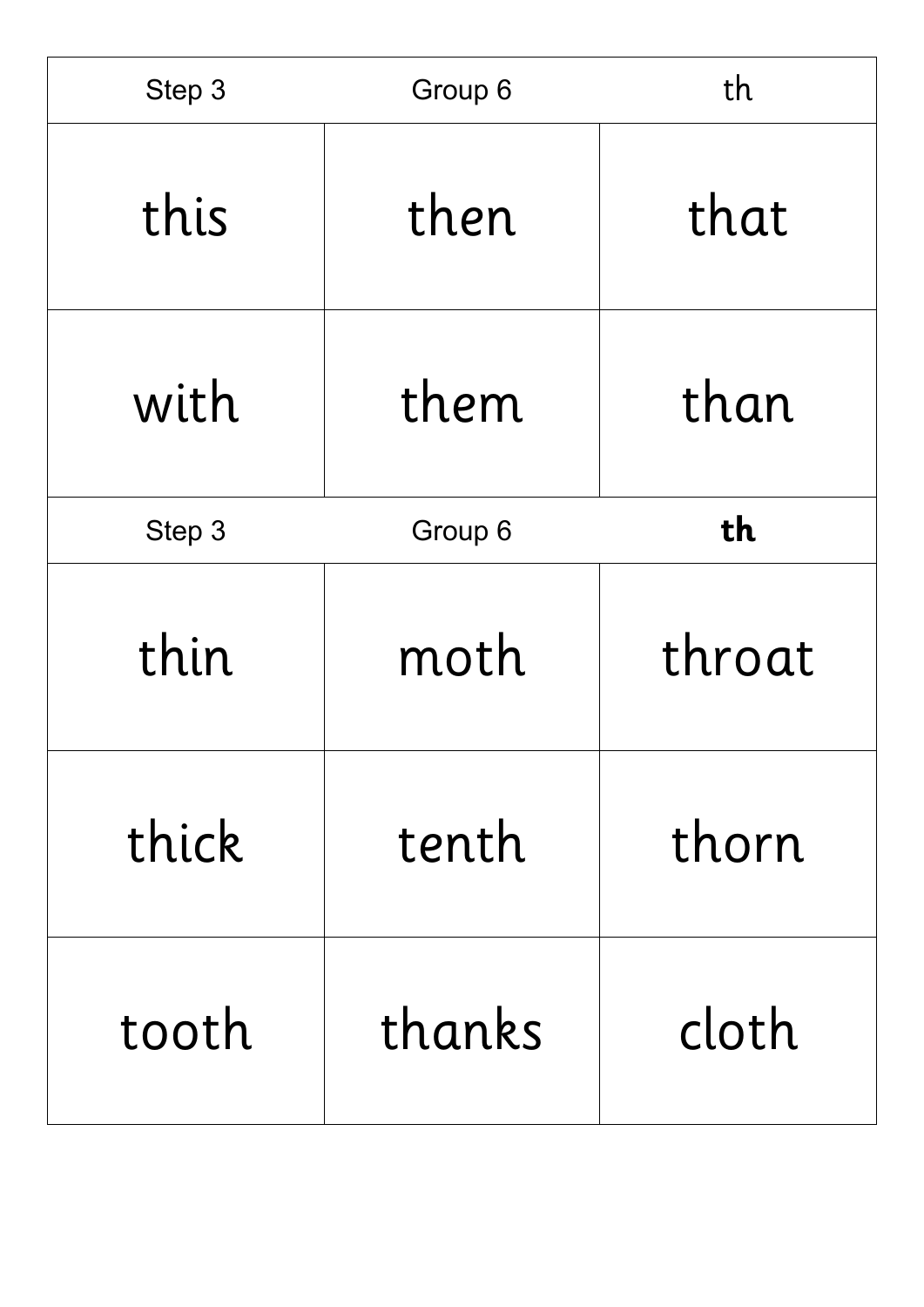| Step 3  | Group 7 | qu       |
|---------|---------|----------|
| quiz    | queen   | quick    |
| quack   | quilt   | squirrel |
| squeeze | quit    | liquid   |
| Step 3  | Group 7 | ou       |
| out     | loud    | found    |
| shout   | mouth   | count    |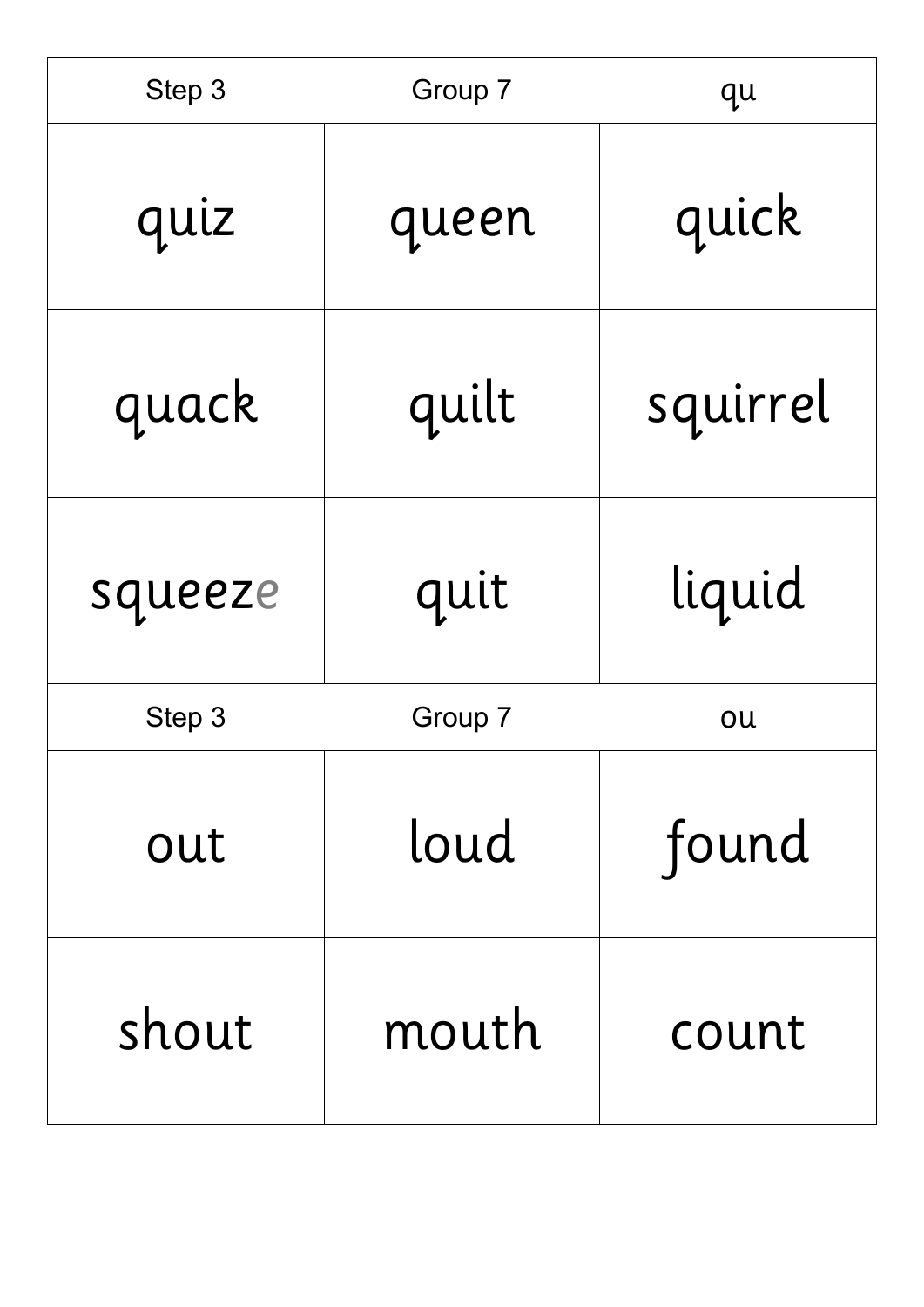| Step 3 | Group 7 | ou      |
|--------|---------|---------|
| sound  | about   | cloud   |
| proud  | flour   | sour    |
| ground | sprouts | round   |
| outfit | south   | pound   |
| crouch | house   | mouse   |
| scout  | aloud   | without |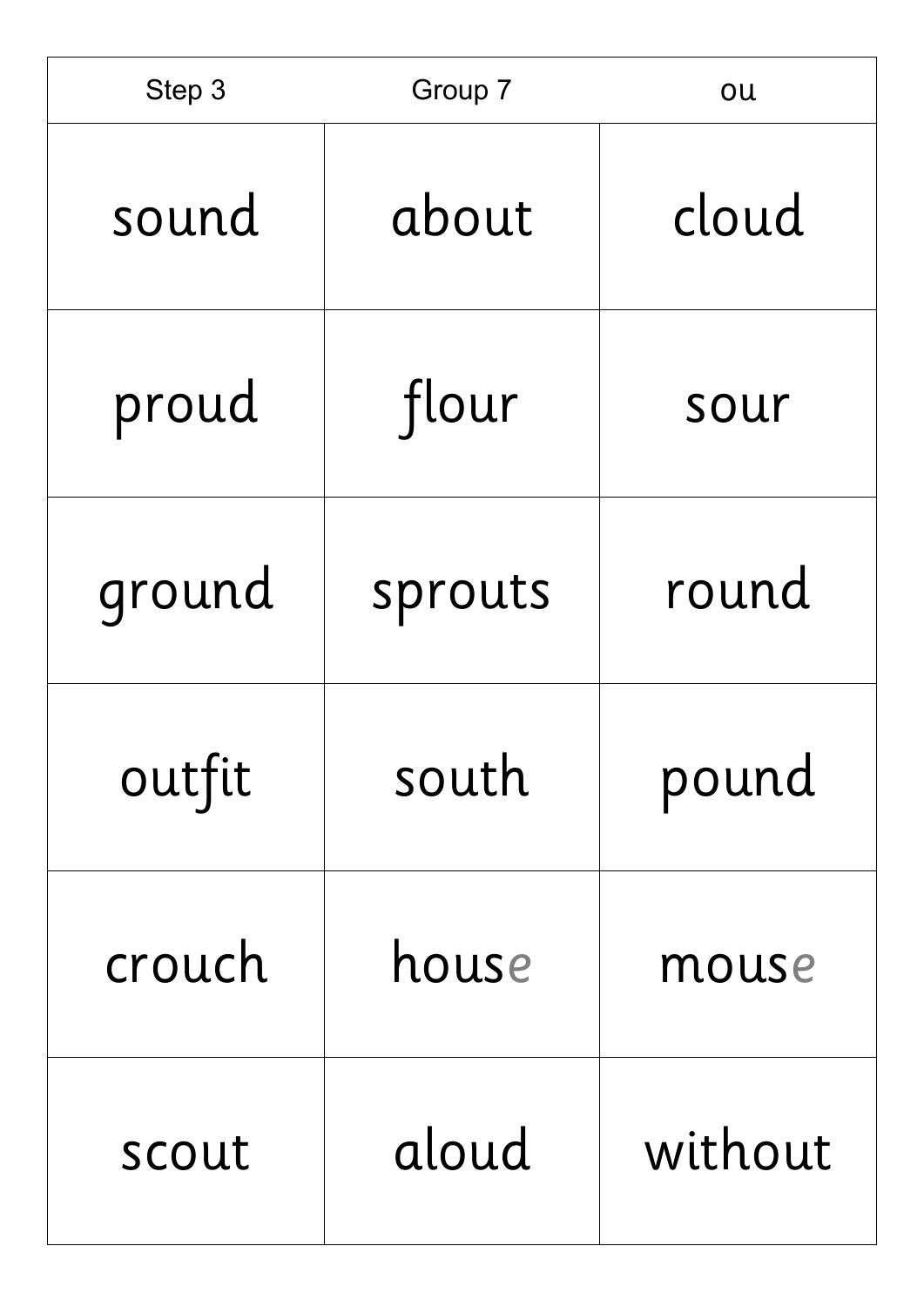| Step 3 | Group 7 | Οi     |
|--------|---------|--------|
| boil   | oil     | coin   |
| join   | point   | soil   |
| spoil  | tinfoil | toilet |
| Step 3 | Group 7 | ue     |
| rescue | fuel    | cue    |
| value  | statue  | due    |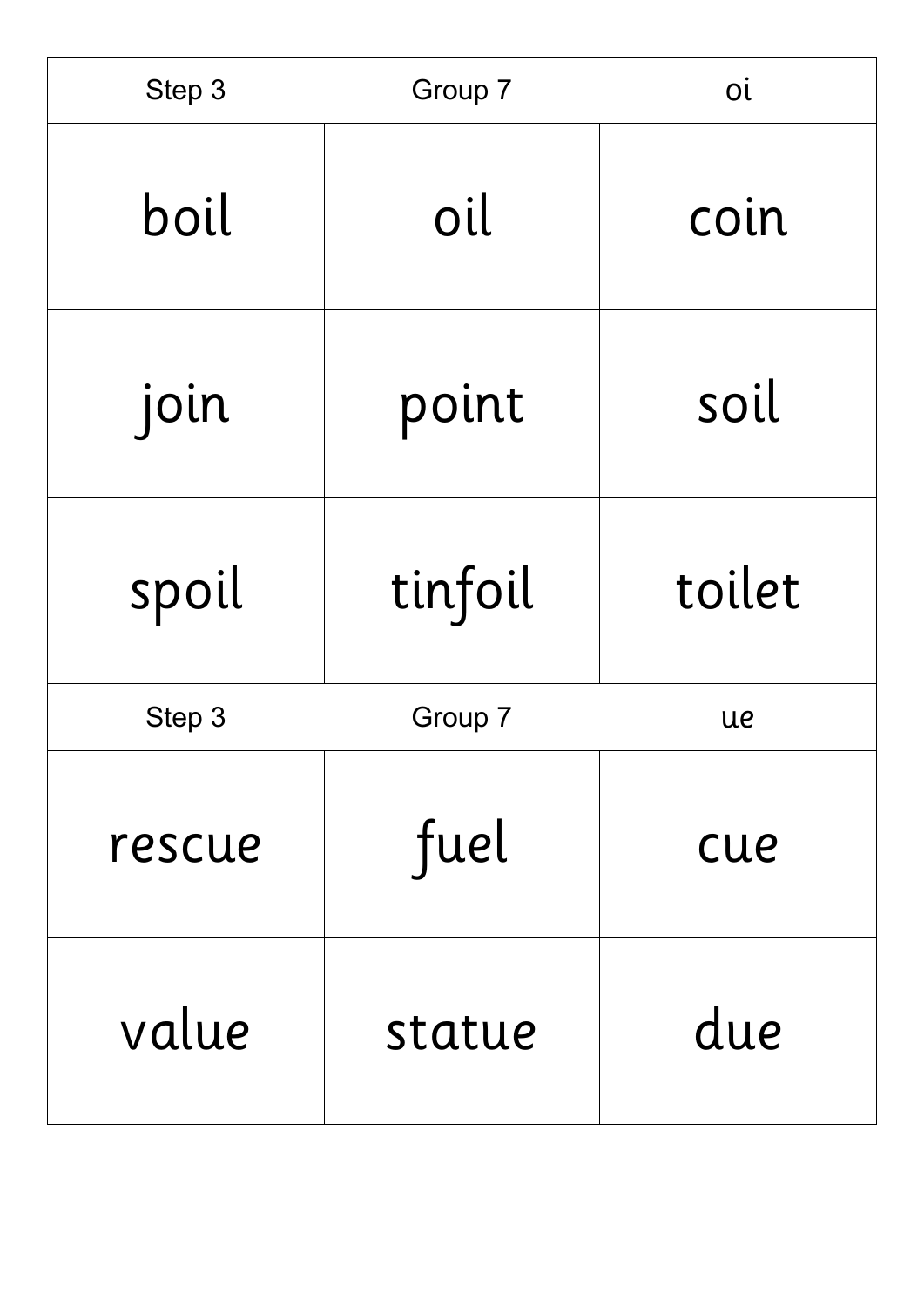| Step 3  | Group 7       | er      |
|---------|---------------|---------|
| her     | sister        | kerb    |
| silver  | letter        | herd    |
| river   | under         | winter  |
| never   | <b>Jumper</b> | summer  |
| finger  | clever        | pattern |
| thunder | winner        | dinner  |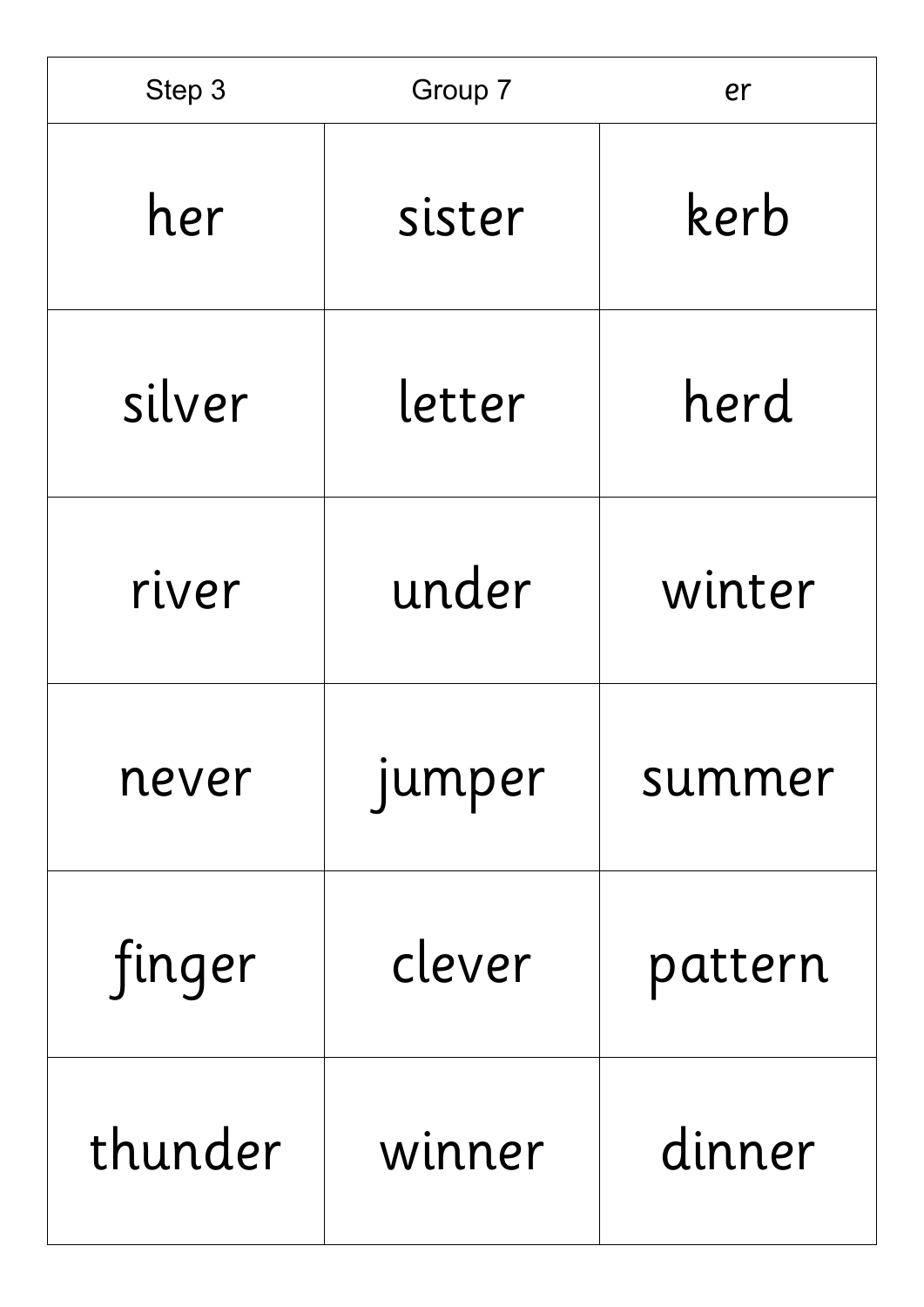| Step 3  | Group 7  | er      |
|---------|----------|---------|
| ladder  | painter  | cooker  |
| corner  | hammer   | shiver  |
| toaster | trousers | sticker |
| Step 3  | Group 7  | ar      |
| arm     | car      | farm    |
| park    | barn     | dark    |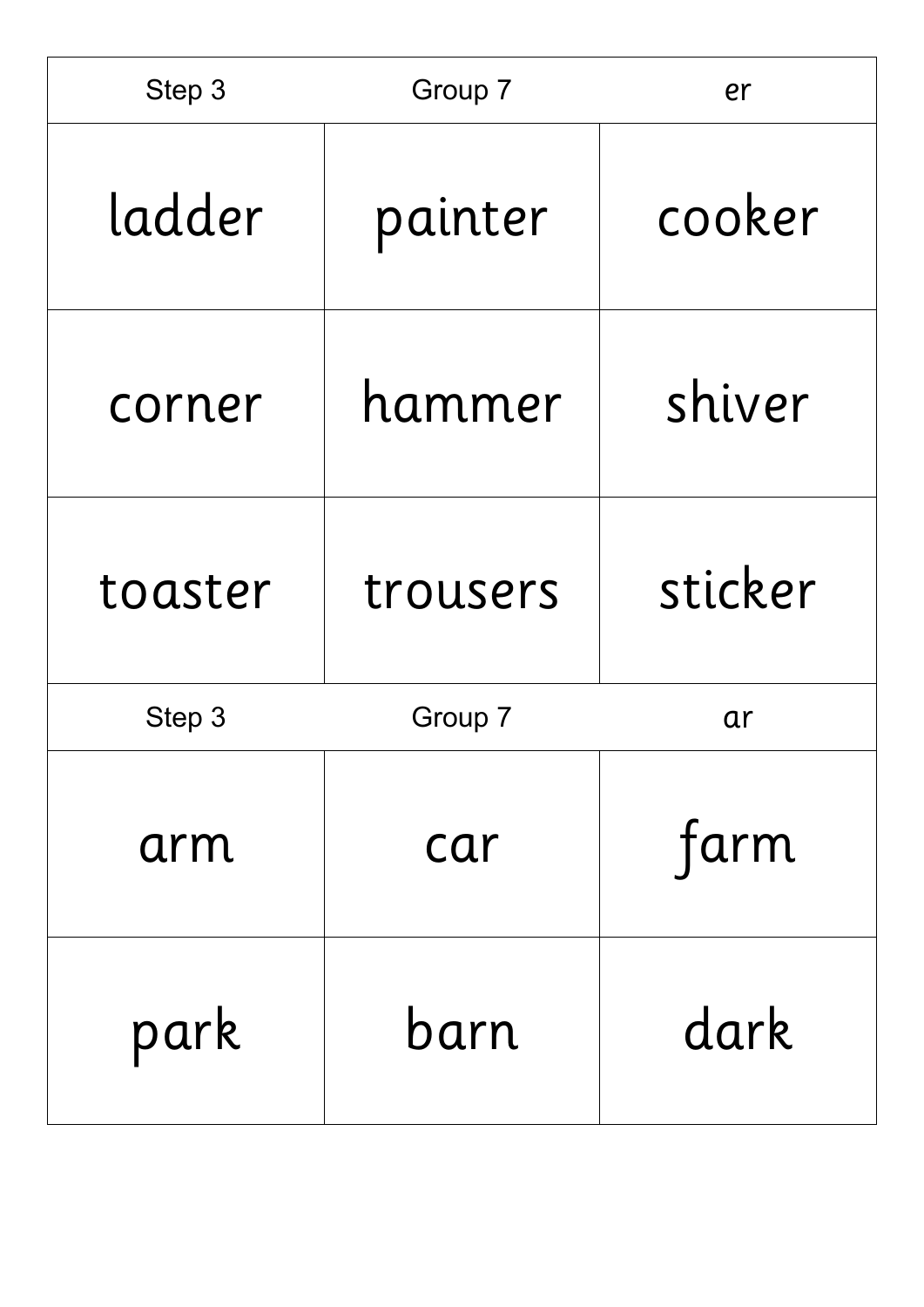| Step 3   | Group 7 | ar      |
|----------|---------|---------|
| jar      | bark    | card    |
| smart    | shark   | farmer  |
| artist   | scarf   | start   |
| starfish | march   | sharp   |
| partner  | garden  | harvest |
| collar   | market  | lizard  |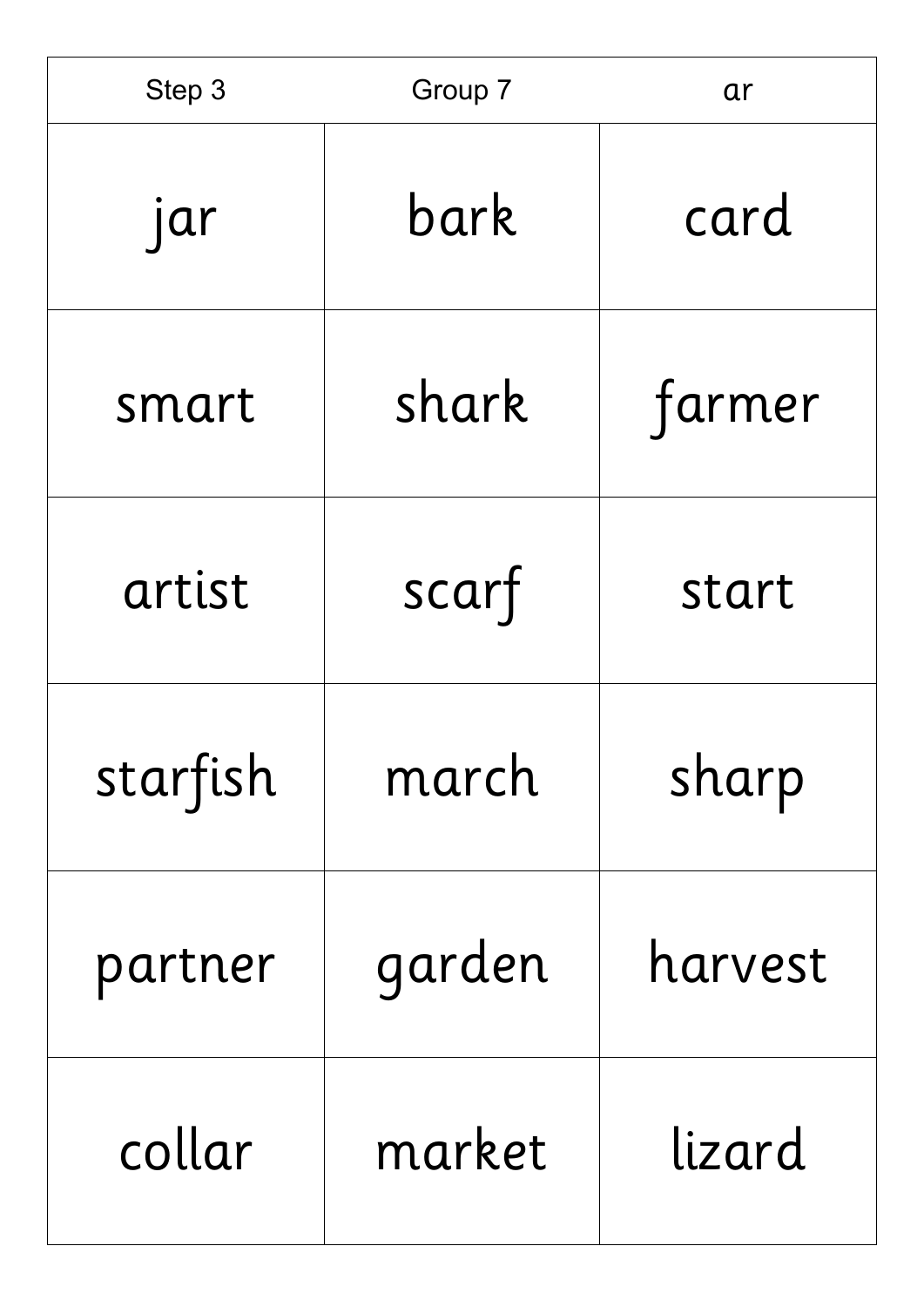| Step 4 | Group 8 | y /ee/ |
|--------|---------|--------|
| mummy  | daddy   | nanny  |
| jelly  | rocky   | foggy  |
| muddy  | sunny   | jolly  |
| puppy  | lorry   | story  |
| dizzy  | ugly    | family |
| lucky  | holly   | silly  |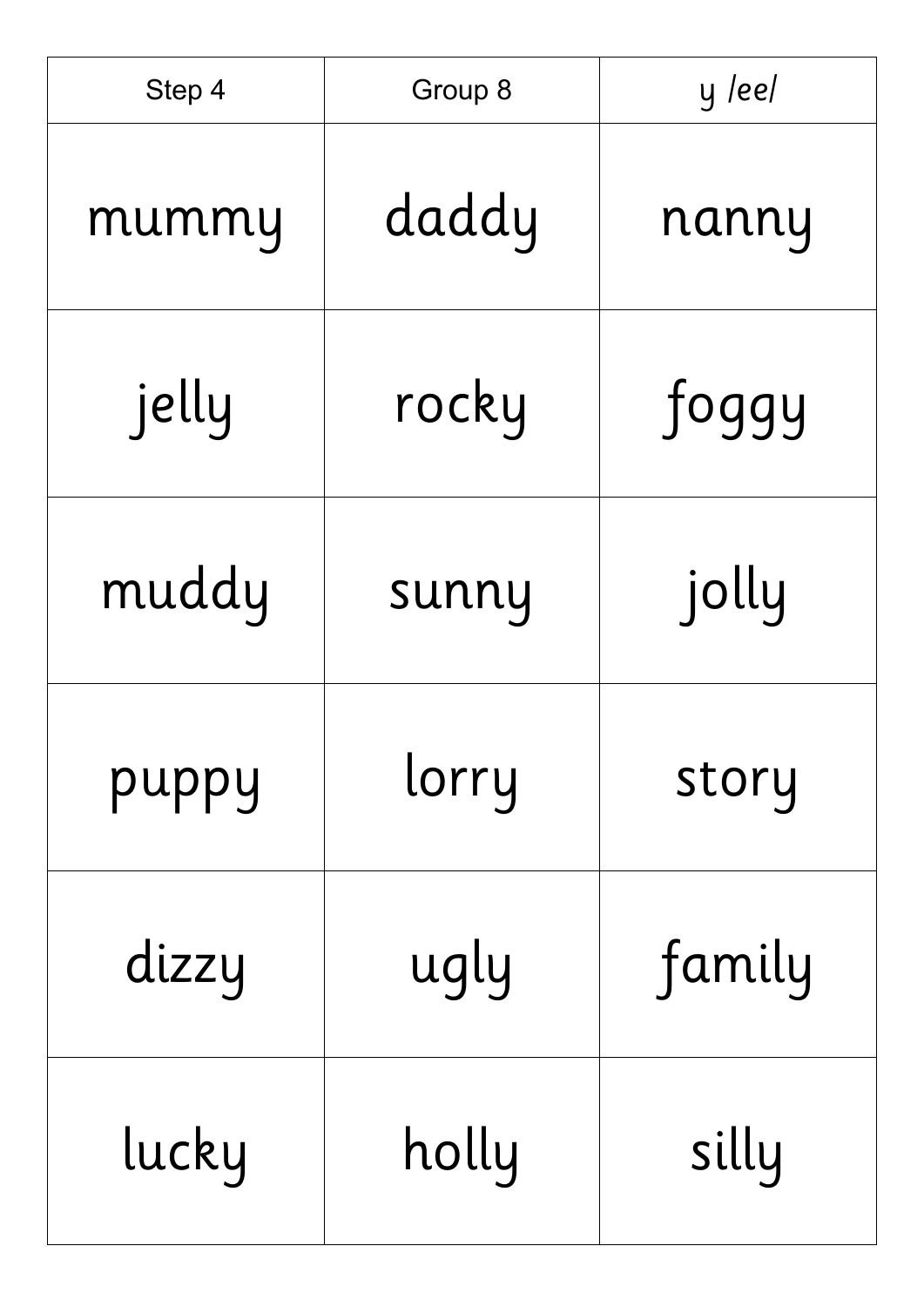| Step 4   | Group 8 | y leel |
|----------|---------|--------|
| penny    | soapy   | sleepy |
| rusty    | grumpy  | greedy |
| happy    | sorry   | sticky |
| frosty   | dusty   | sadly  |
| slippery | filthy  | milky  |
| unhappy  | empty   | wobbly |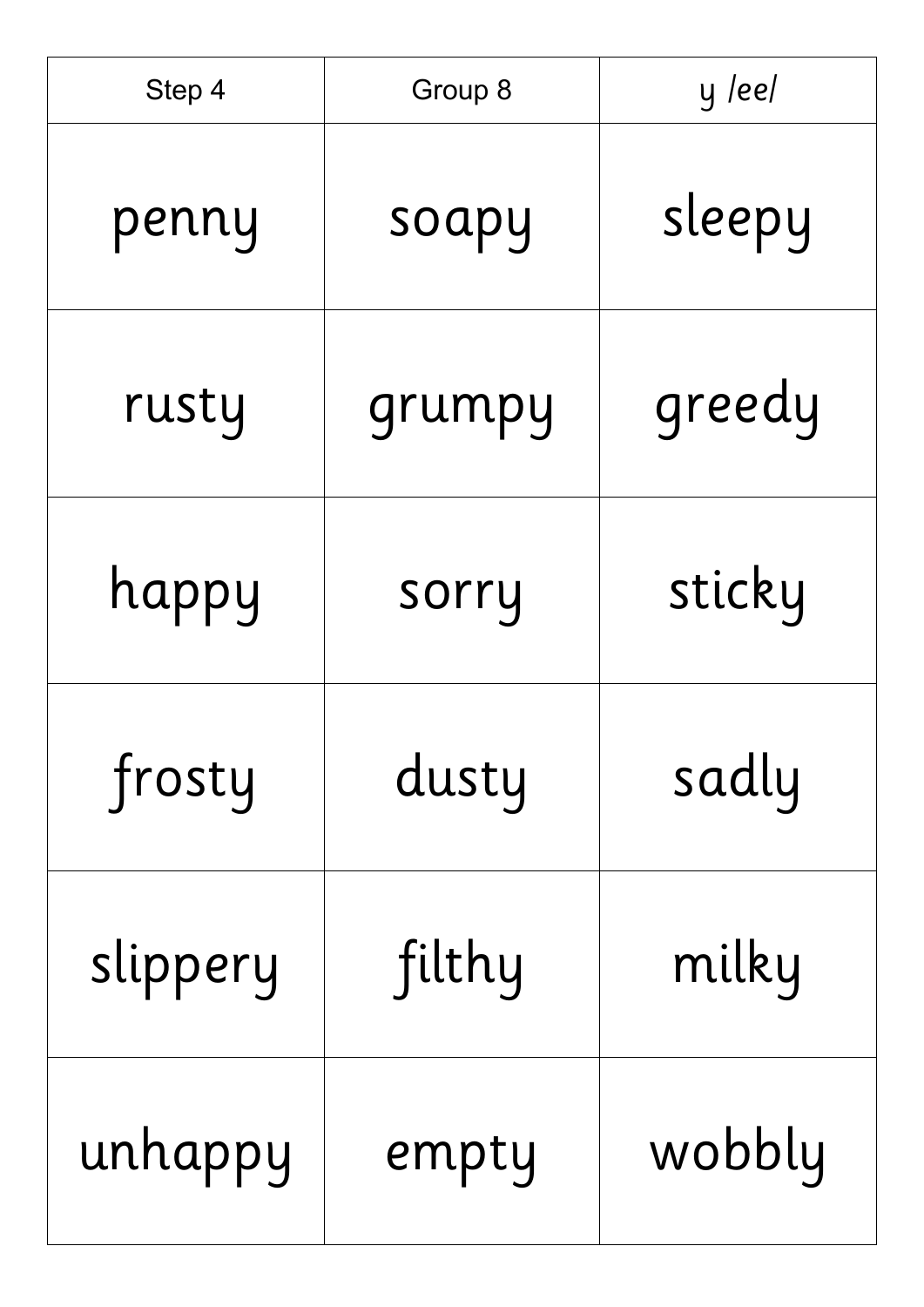| Step 4 | Group 8 | $a-e$ |
|--------|---------|-------|
| game   | made    | cake  |
| wave   | plate   | wake  |
| gale   | tame    | grape |
| flames | safe    | shave |
| skate  | cave    | tape  |
| late   | shape   | save  |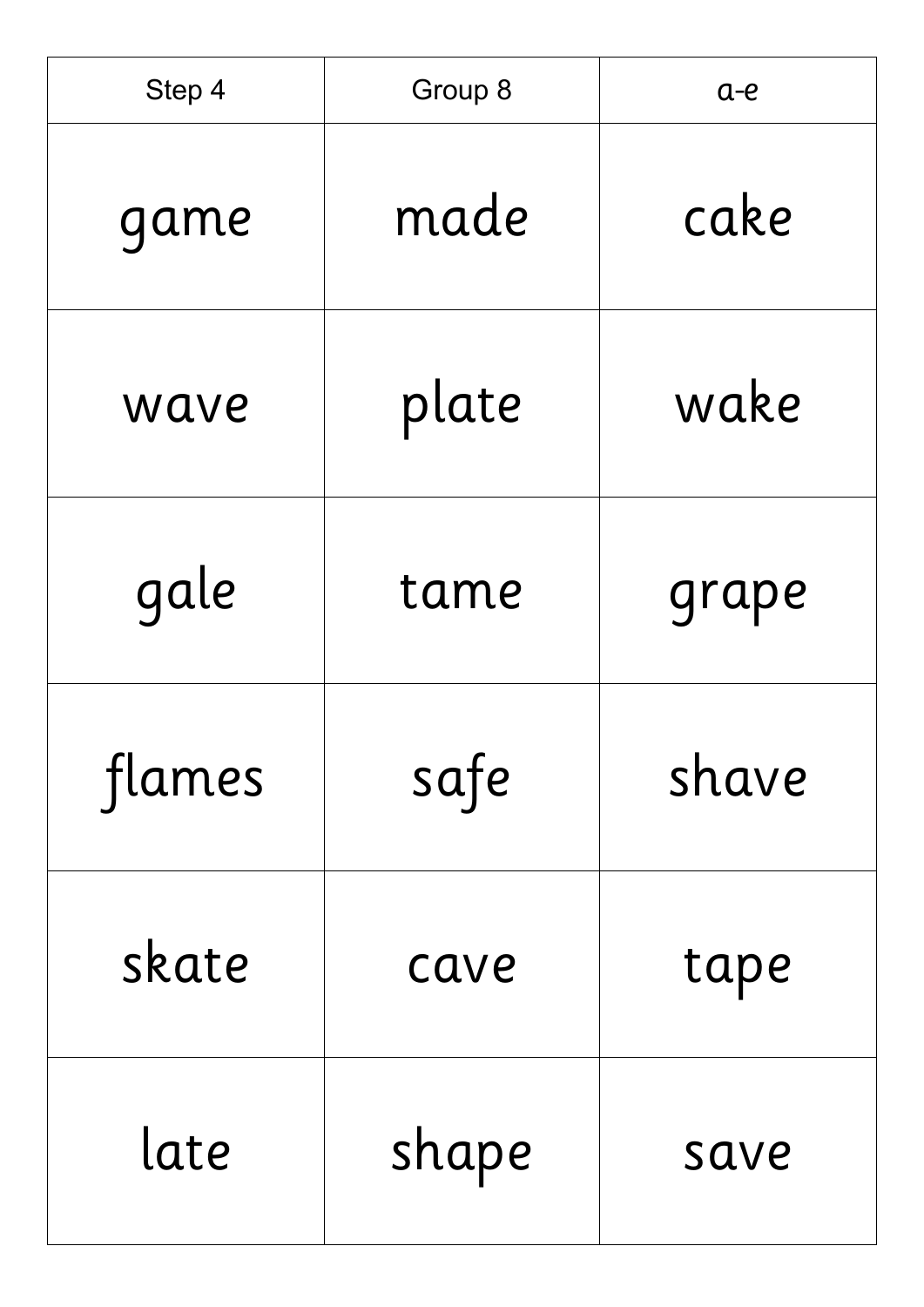| Step 4 | Group 8 | $a-e$   |
|--------|---------|---------|
| same   | lane    | blame   |
| brakes | shade   | mistake |
| tale   | rake    | pancake |
| graze  | chase   | plane   |
| brave  | spade   | stale   |
| awake  | escape  | amazing |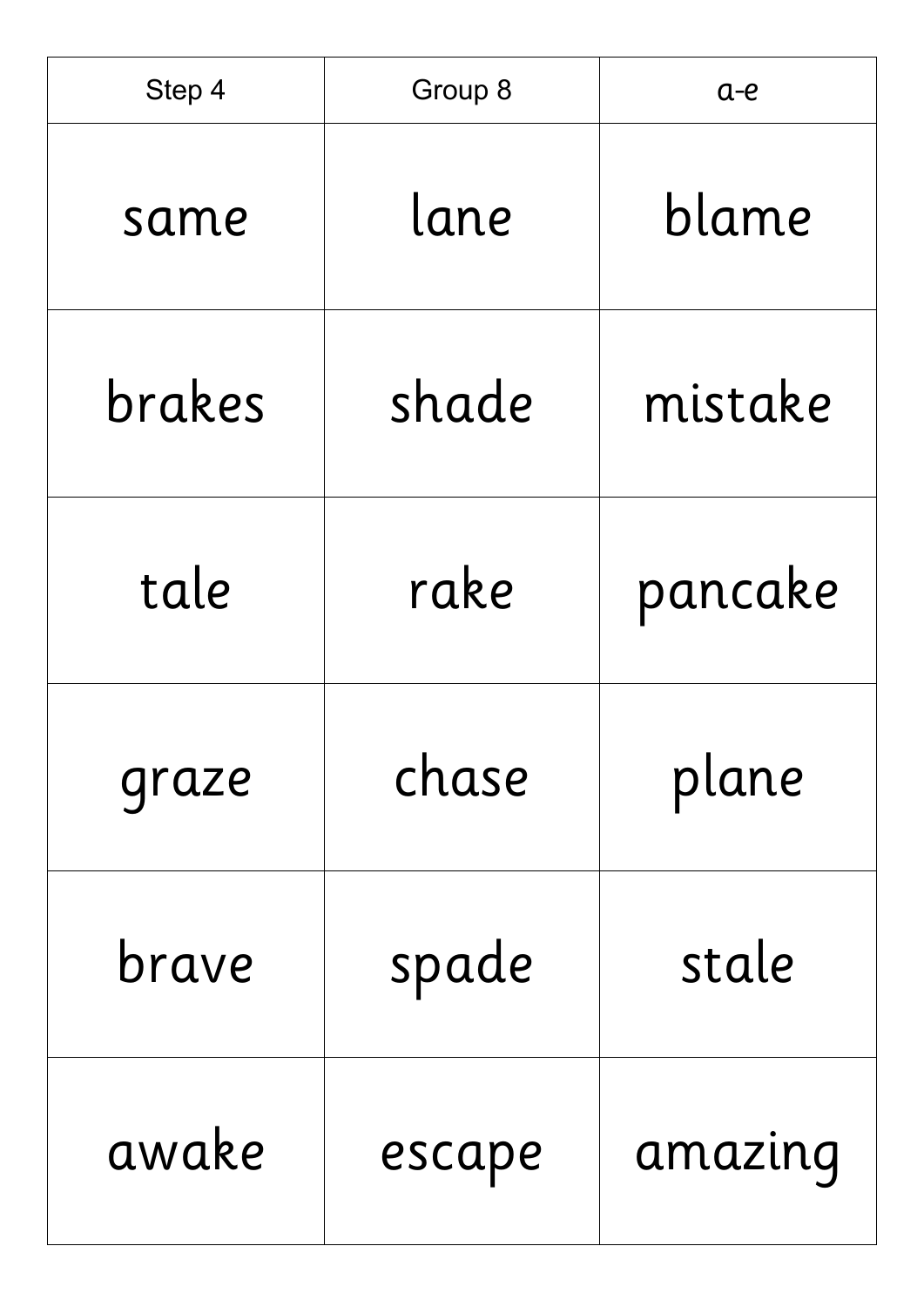| Step 4    | Group 8  | $e-e$   |
|-----------|----------|---------|
| Steve     | Pete     | theme   |
| here      | these    | even    |
| evening   | eve      | athlete |
| complete  | severe   | trapeze |
| extreme   | concrete | compete |
| interfere | event    | uneven  |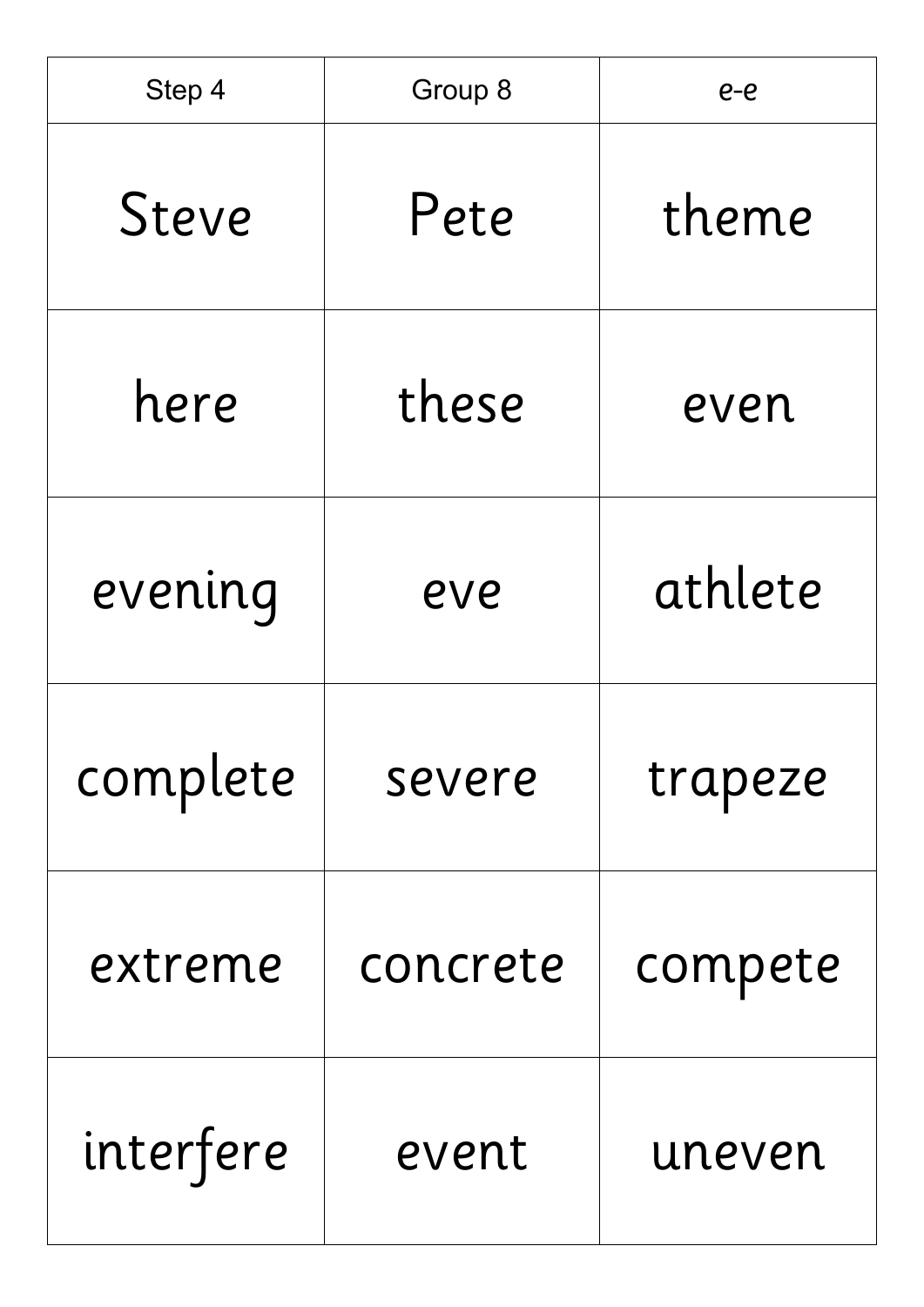| Step 4  | Group 8  | $i-e$   |
|---------|----------|---------|
| life    | fire     | quite   |
| shine   | prize    | smile   |
| drive   | bride    | slide   |
| tired   | lively   | inside  |
| bonfire | sunshine | beehive |
| wire    | ripe     | line    |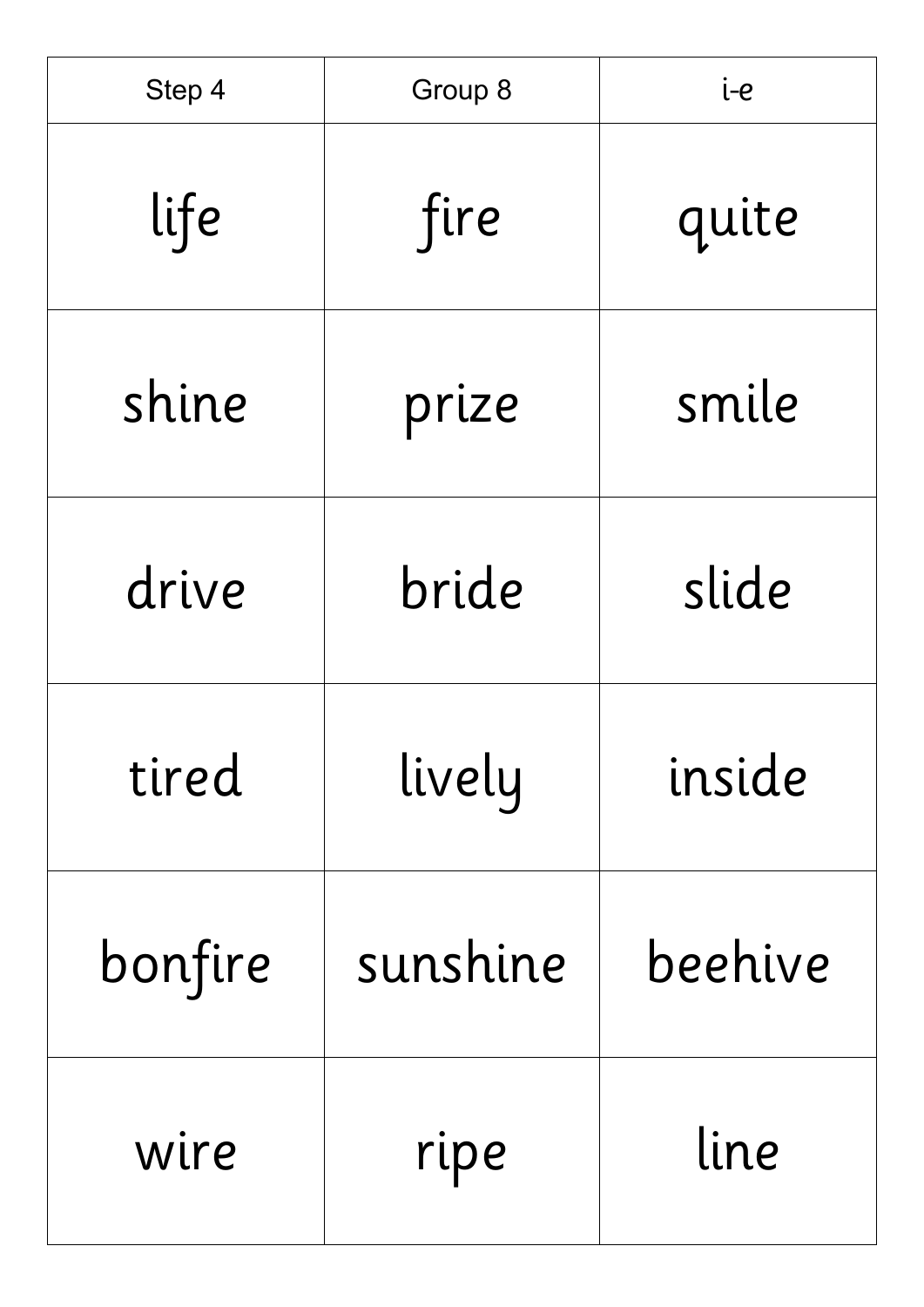| Step 4  | Group 8 | i-e      |
|---------|---------|----------|
| wife    | size    | time     |
| miles   | slime   | vine     |
| stripes | outside | bedtime  |
| invite  | wide    | dislike  |
| five    | mine    | glide    |
| pride   | website | hillside |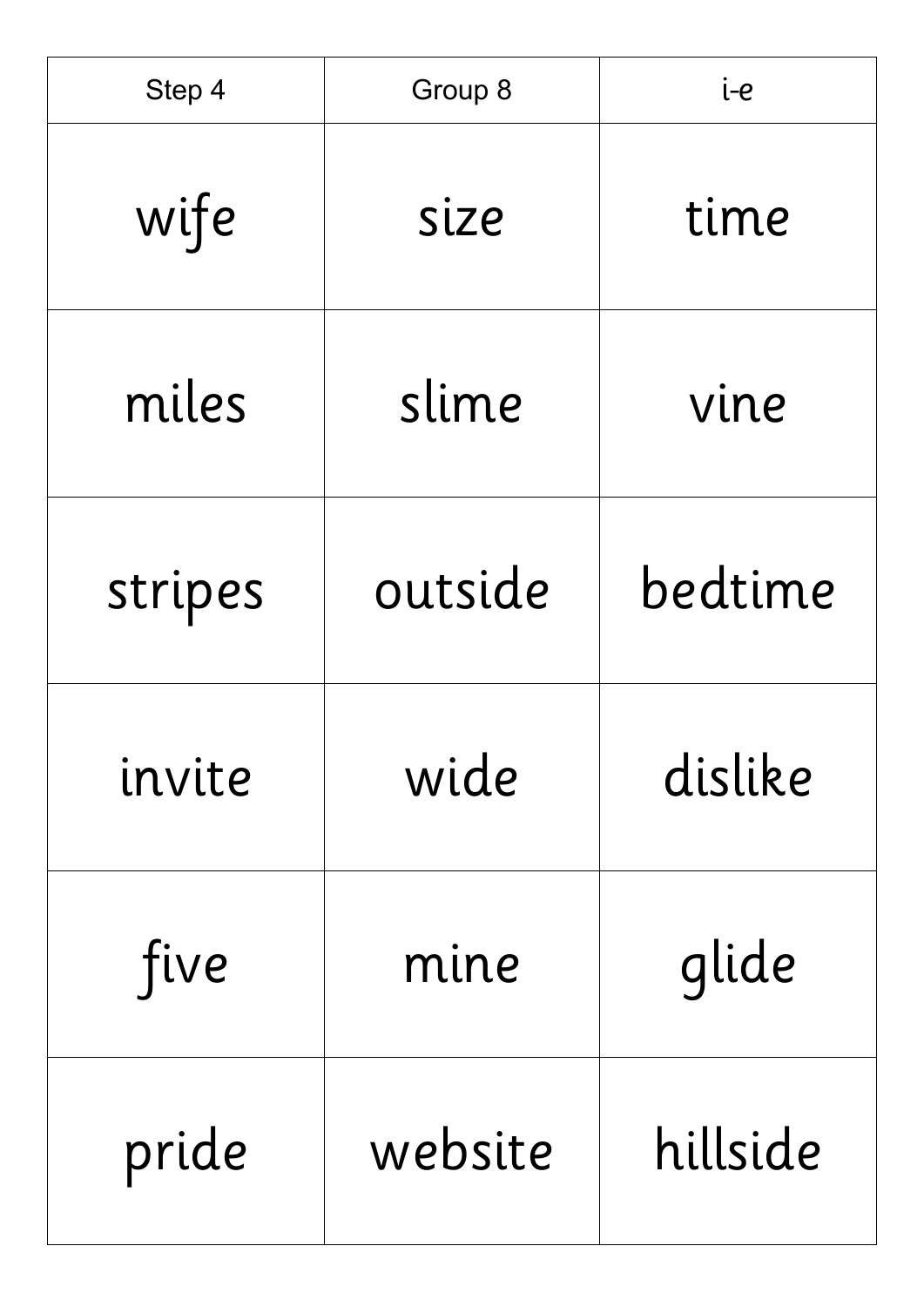| Step 4 | Group 8 | $O - C$ |
|--------|---------|---------|
| mole   | doze    | woke    |
| joke   | rope    | bone    |
| hole   | note    | poke    |
| stone  | drove   | smoke   |
| choke  | lonely  | throne  |
| stole  | slope   | broke   |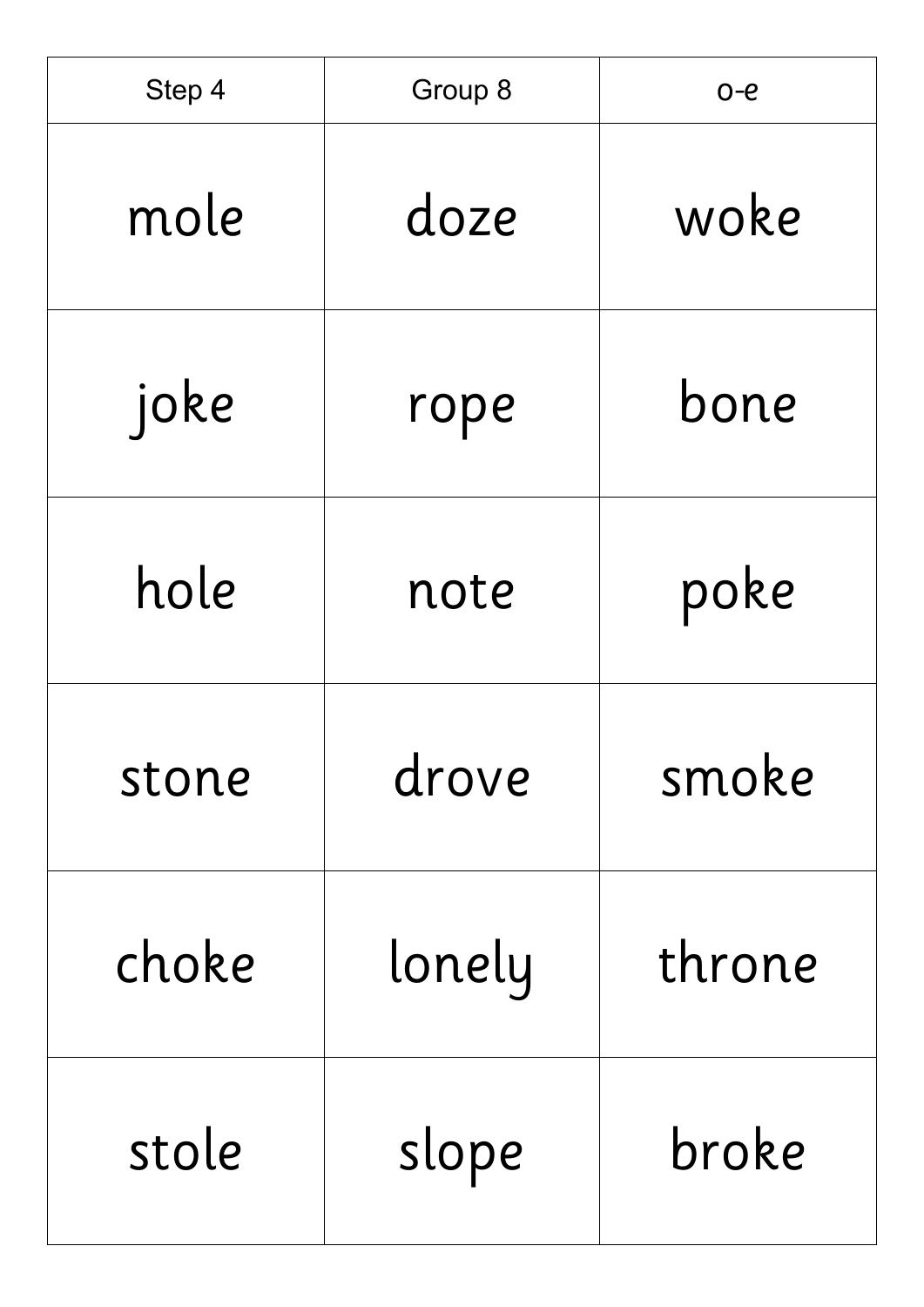| Step 4   | Group 8  | $O - C$  |
|----------|----------|----------|
| pole     | stroke   | owe      |
| hose     | nose     | those    |
| spoke    | alone    | tadpole  |
| hope     | home     | flagpole |
| molehill | explode  | October  |
| close    | primrose | broken   |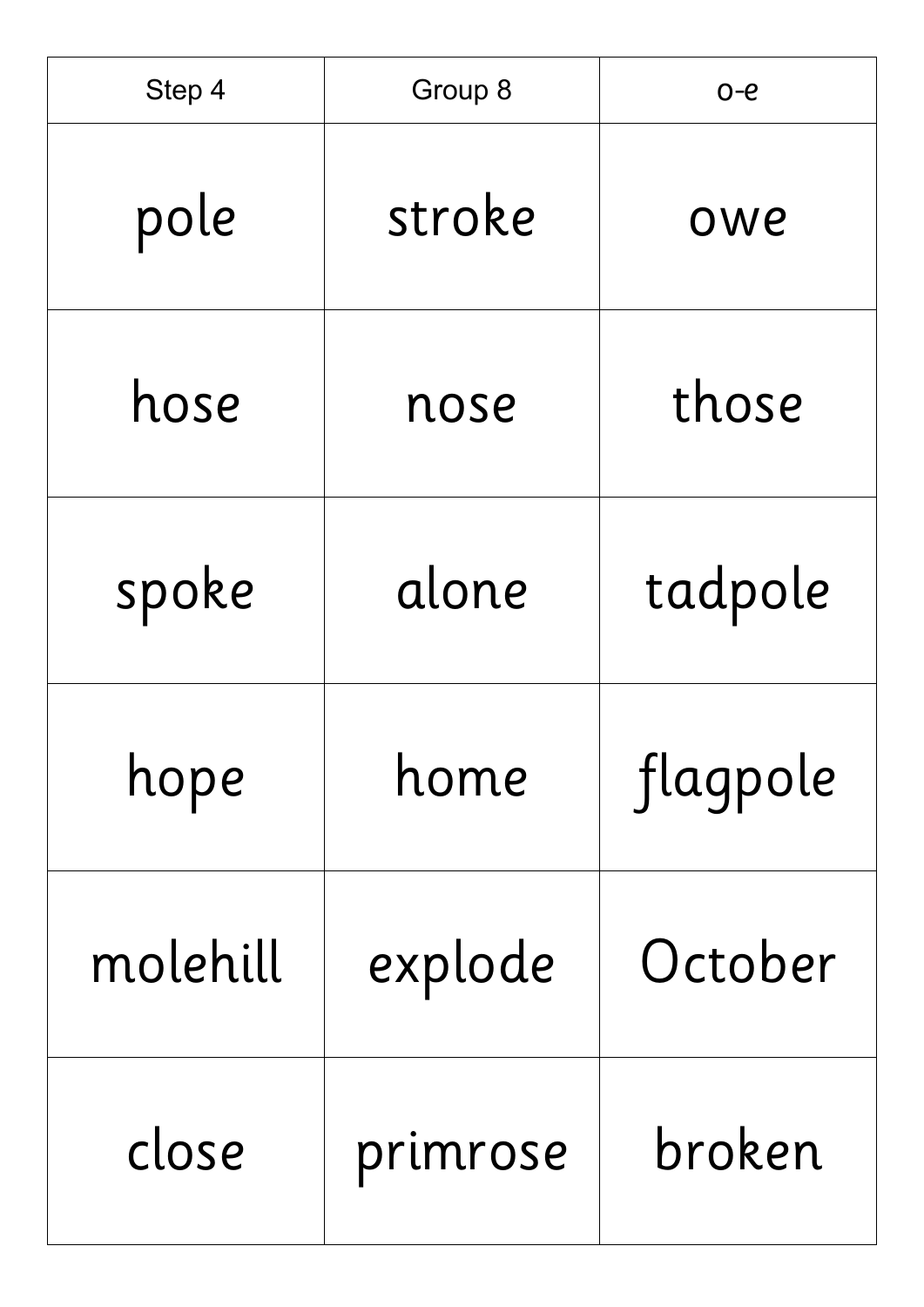| Step 4  | Group 8 | u-e    |
|---------|---------|--------|
| mule    | cube    | tube   |
| cute    | costume | use    |
| tune    | pure    | cure   |
| excuse  | fuse    | accuse |
| perfume | volume  | duke   |
| rude    | June    | salute |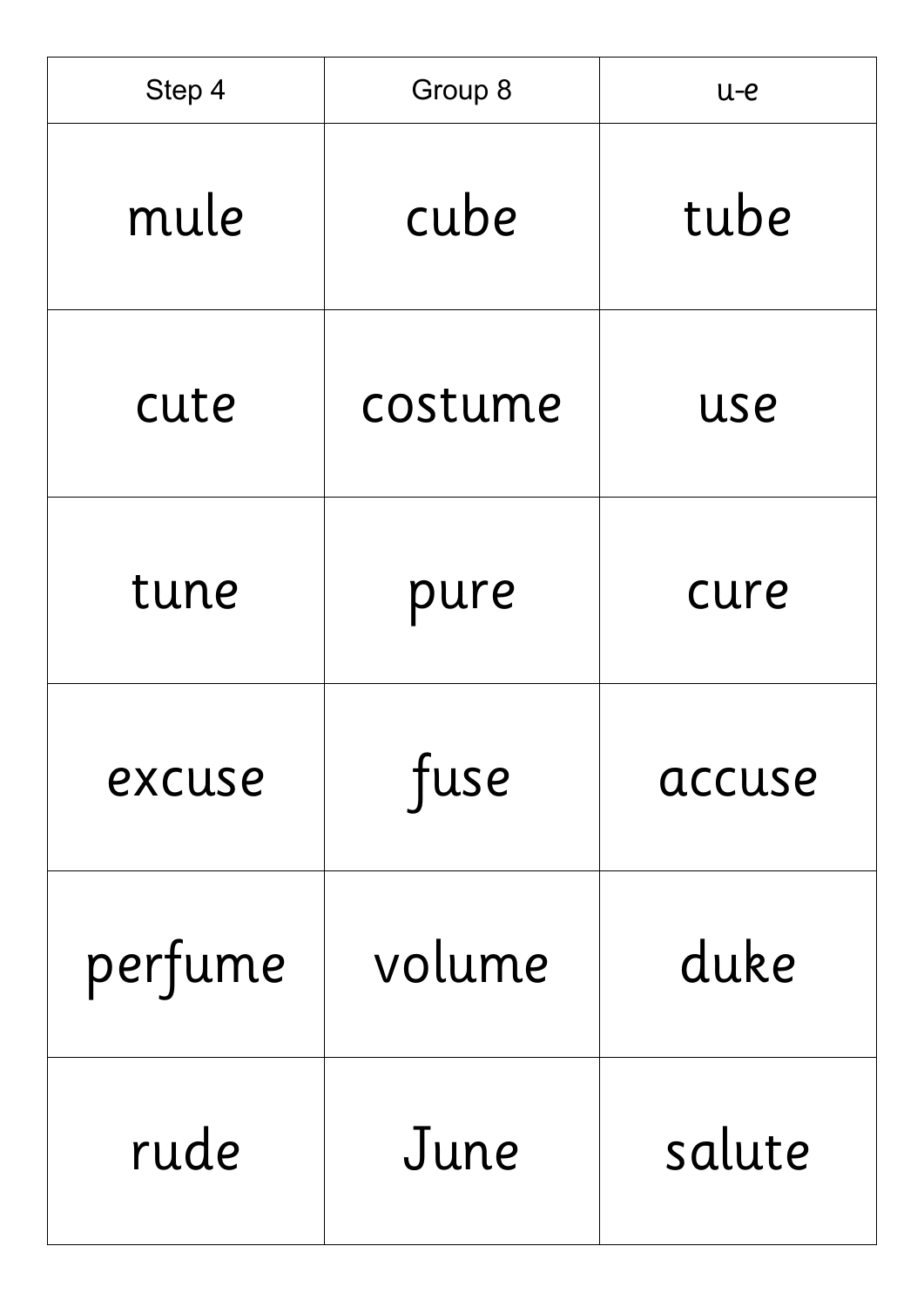| Step 5    | Group 9  | ay      |
|-----------|----------|---------|
| day       | lay      | may     |
| play      | spray    | stay    |
| clay      | playtime | daytime |
| yesterday | Sunday   | railway |
| runway    | holiday  | player  |
| crayons   | Tuesday  | display |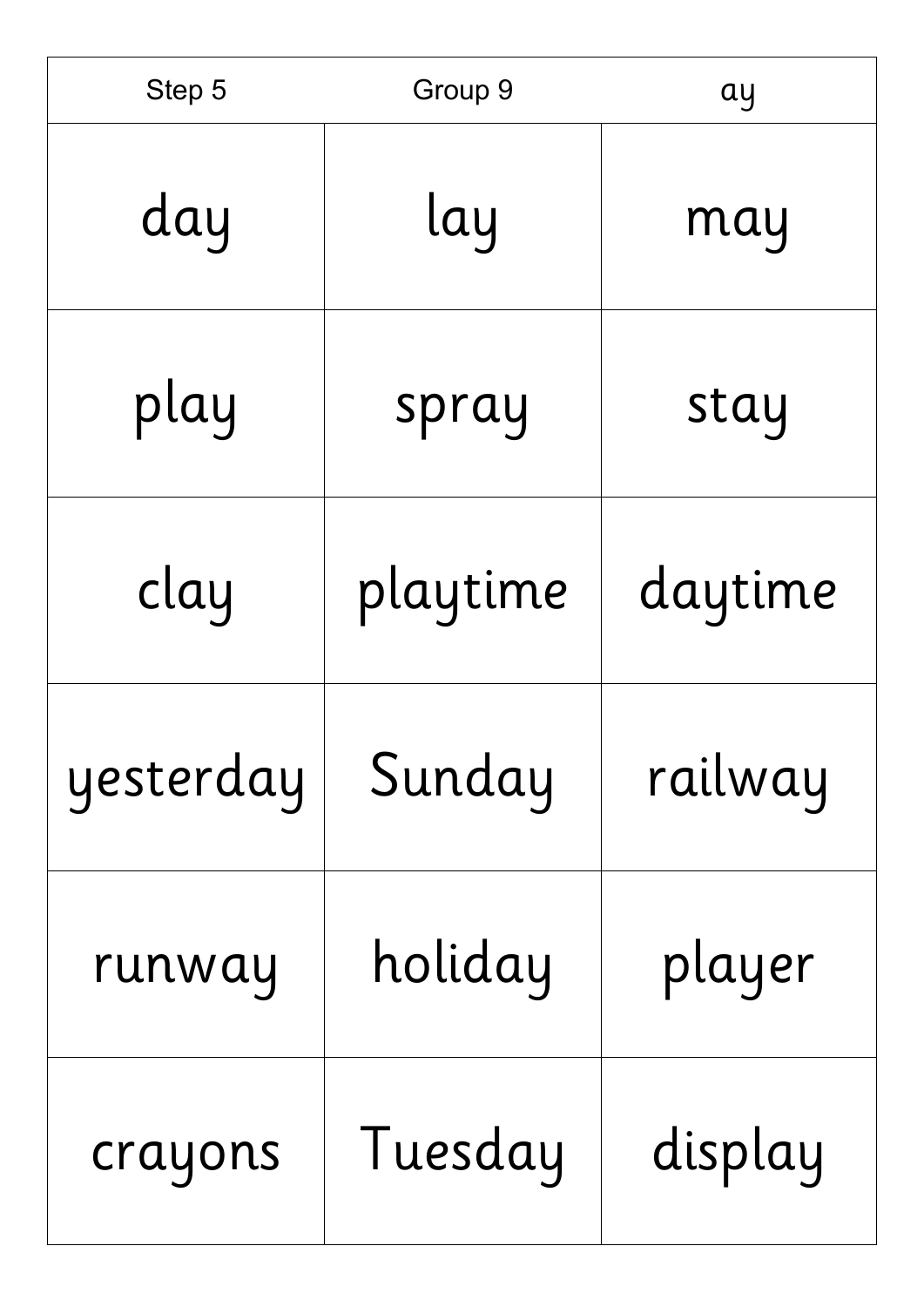| Step 5   | Group 9  | oy       |
|----------|----------|----------|
| boy      | toy      | Joy      |
| enjoy    | Roy      | enjoying |
| annoy    | boyish   | employ   |
| oyster   | annoying | soya     |
| employer | joystick | royal    |
| destroy  | ahoy     | loyal    |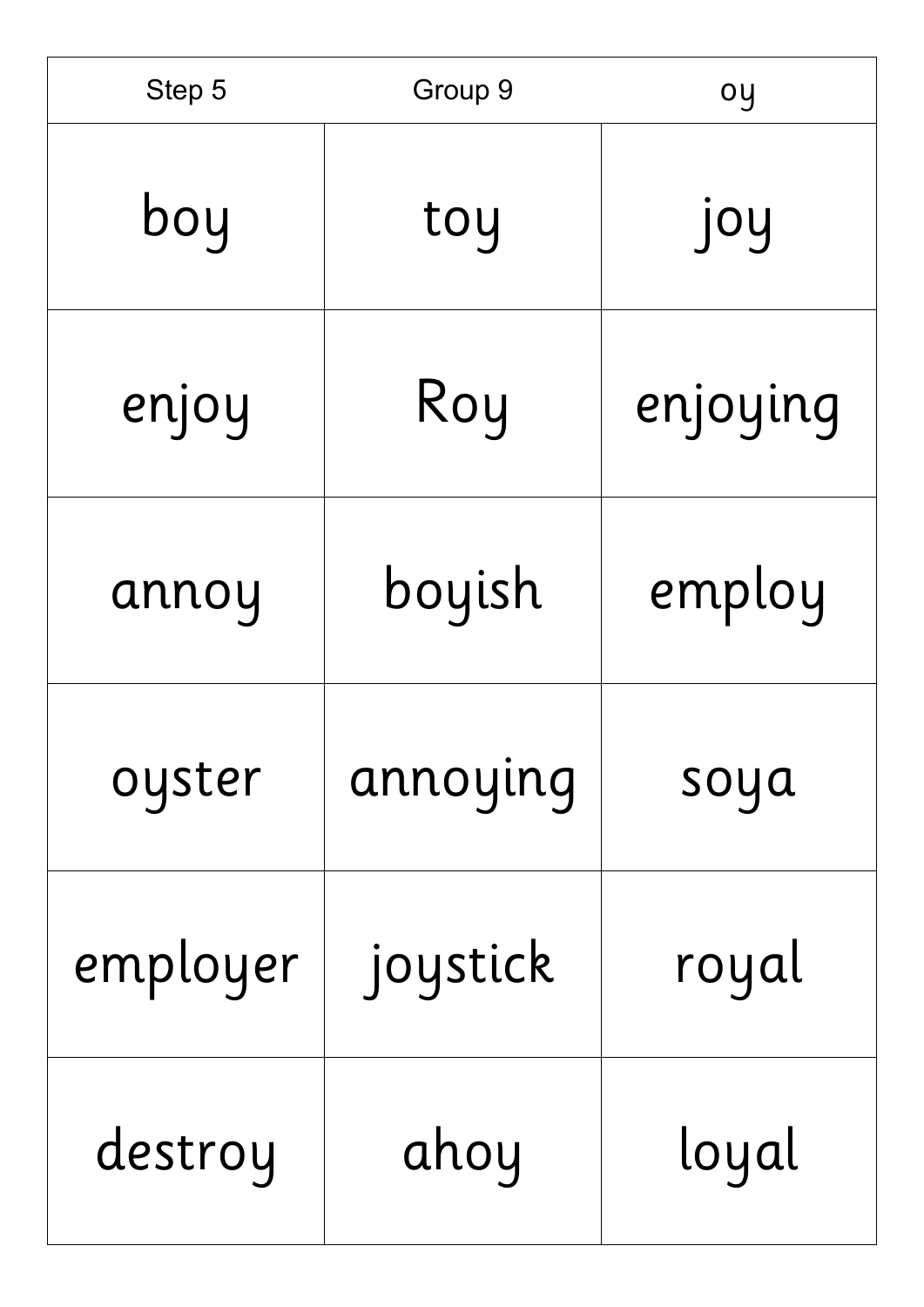| Step 5  | Group 9   | y /ie/    |
|---------|-----------|-----------|
| by      | try       | fly       |
| dry     | fly       | shy       |
| sly     | sky       | cry       |
| myself  | pigsty    | butterfly |
| nylon   | satisfy   | magnify   |
| terrify | dragonfly | lullaby   |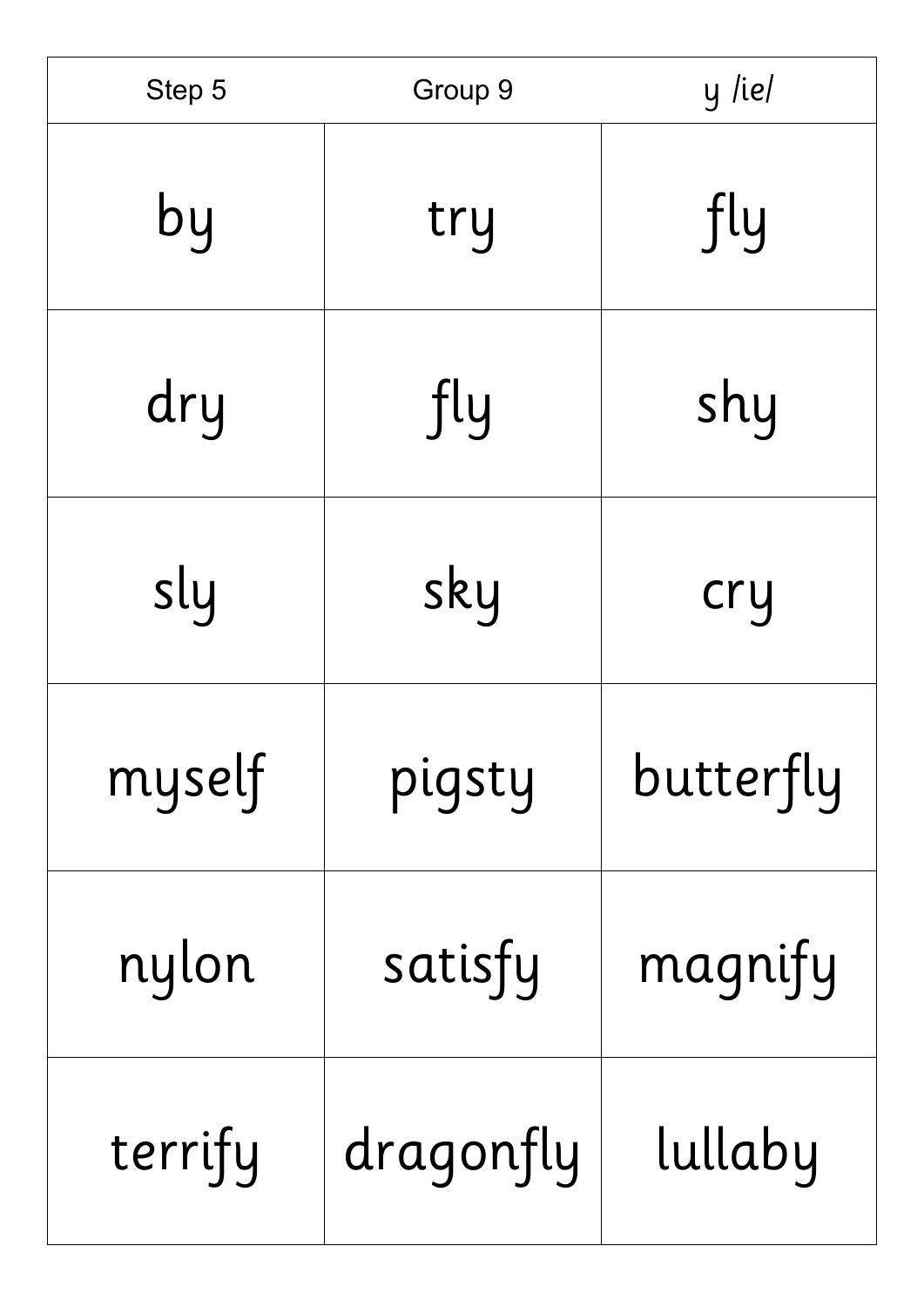| Step 5 | Group 9 | ea leel |
|--------|---------|---------|
| eat    | tea     | sea     |
| meat   | read    | each    |
| leaf   | heat    | seat    |
| leak   | team    | hear    |
| weak   | dear    | seal    |
| fear   | beach   | year    |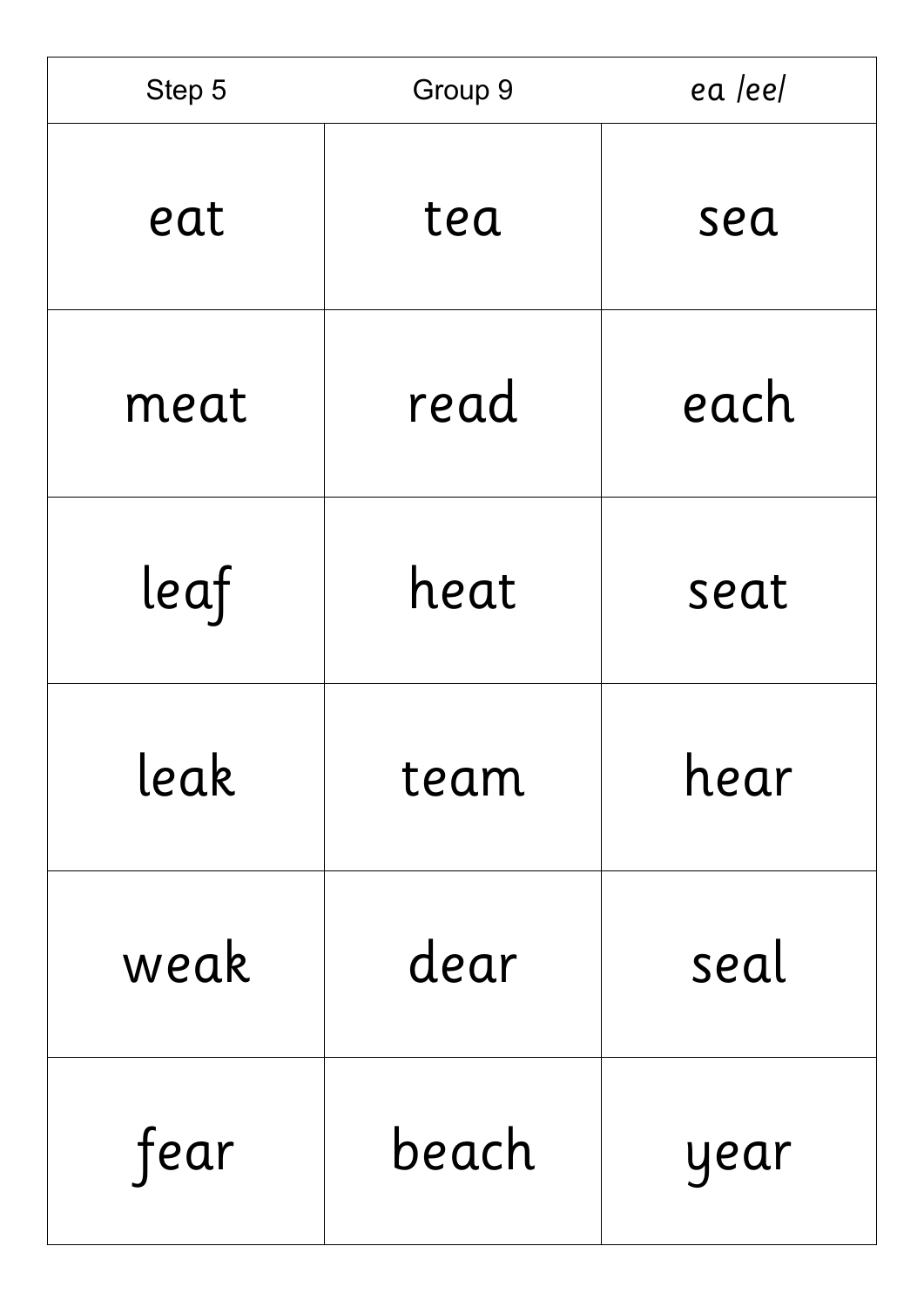| Step 5  | Group 9 | ea /ee/  |
|---------|---------|----------|
| teacher | clean   | clear    |
| cream   | speak   | dream    |
| stream  | squeak  | cheap    |
| peanuts | teapot  | nearly   |
| earwig  | reach   | seaside  |
| seaweed | peach   | teaspoon |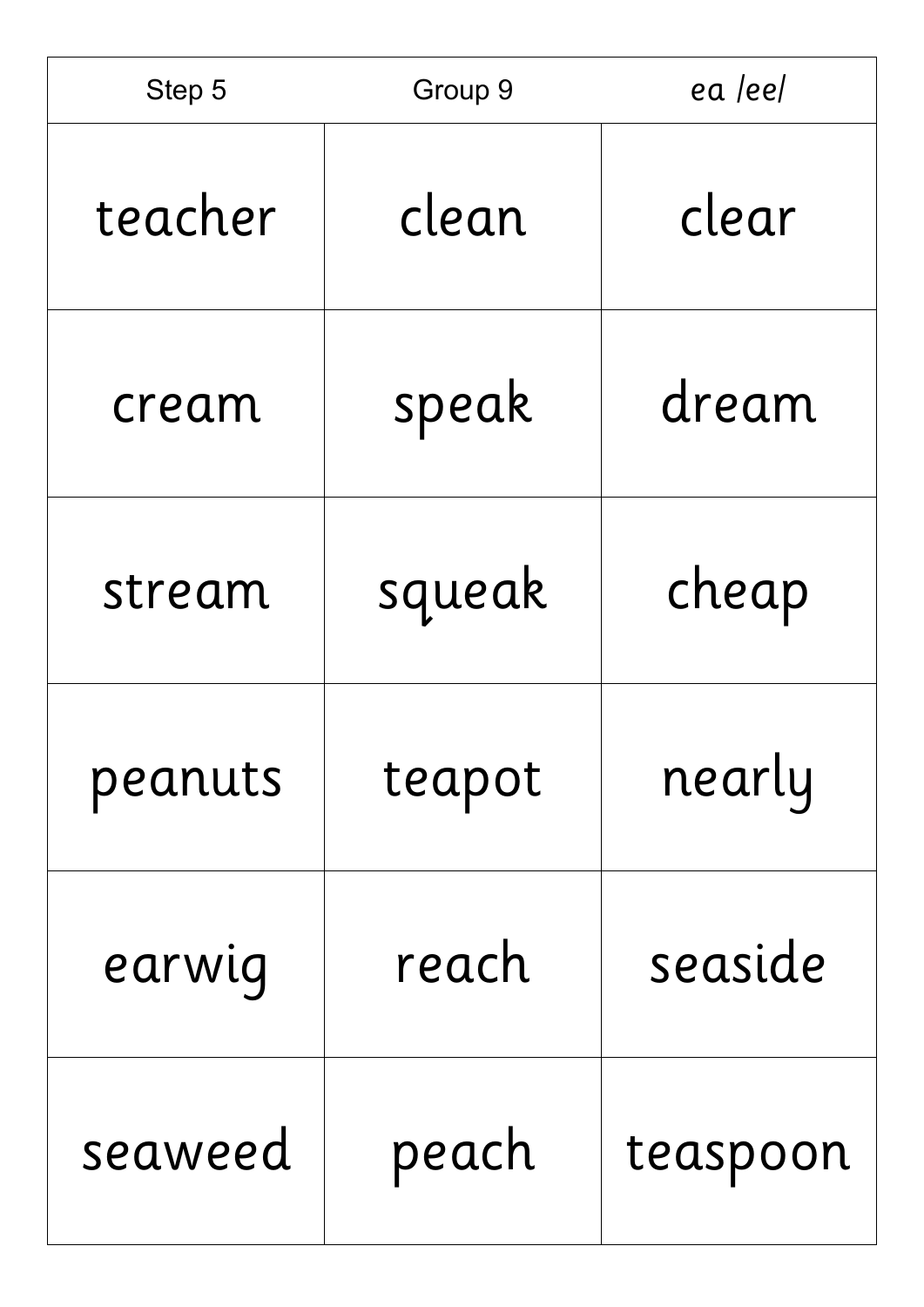| Step 5    | Group 9  | igh       |
|-----------|----------|-----------|
| high      | night    | light     |
| right     | sight    | bright    |
| fight     | fright   | might     |
| lightning | flight   | sigh      |
| tight     | thigh    | midnight  |
| slightly  | sunlight | tightrope |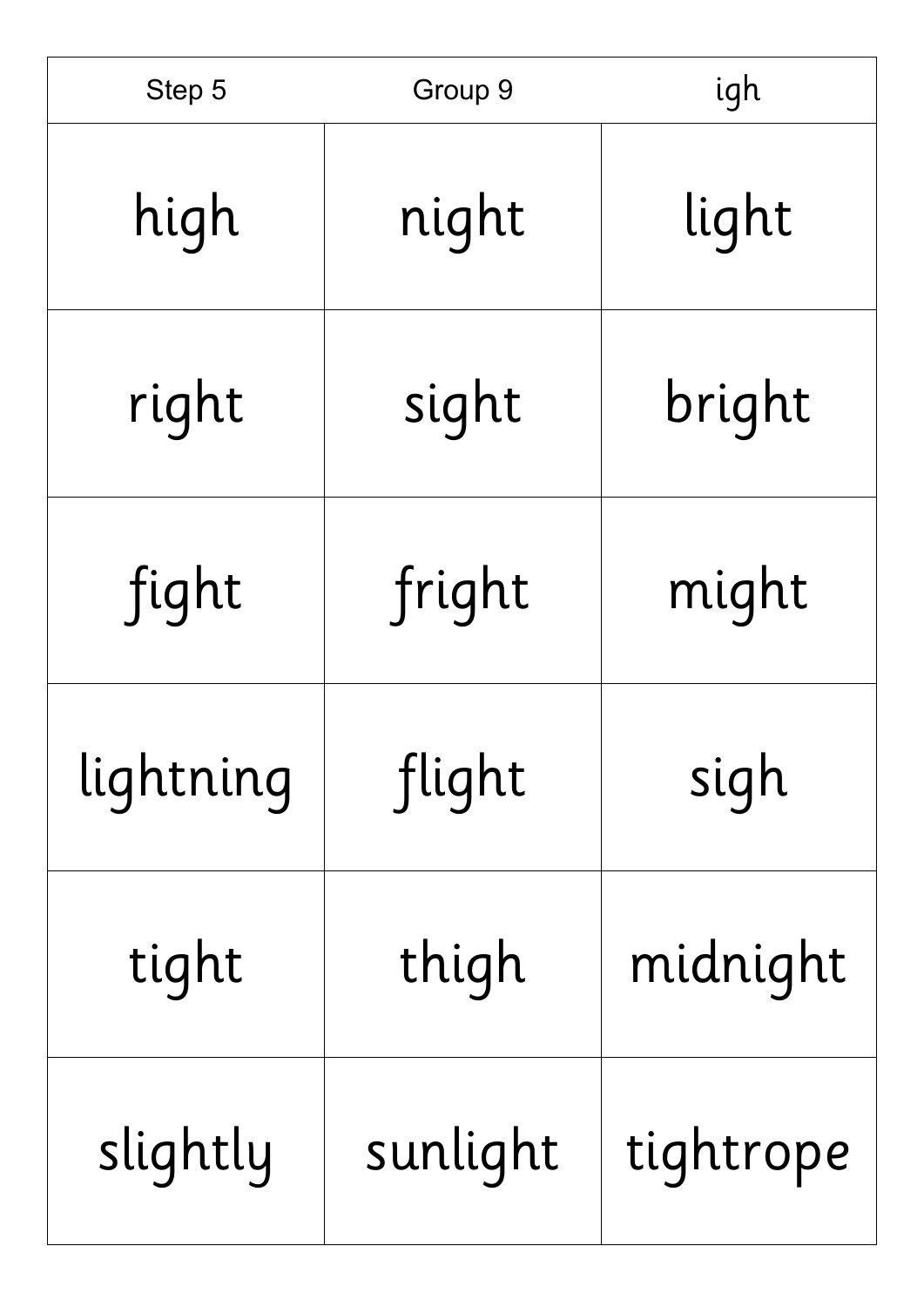| Step 5 | Group 9 | ow /oa/ |
|--------|---------|---------|
| low    | own     | slow    |
| snow   | show    | blow    |
| grow   | throw   | window  |
| yellow | shadow  | pillow  |
| elbow  | follow  | arrow   |
| owner  | rainbow | snowman |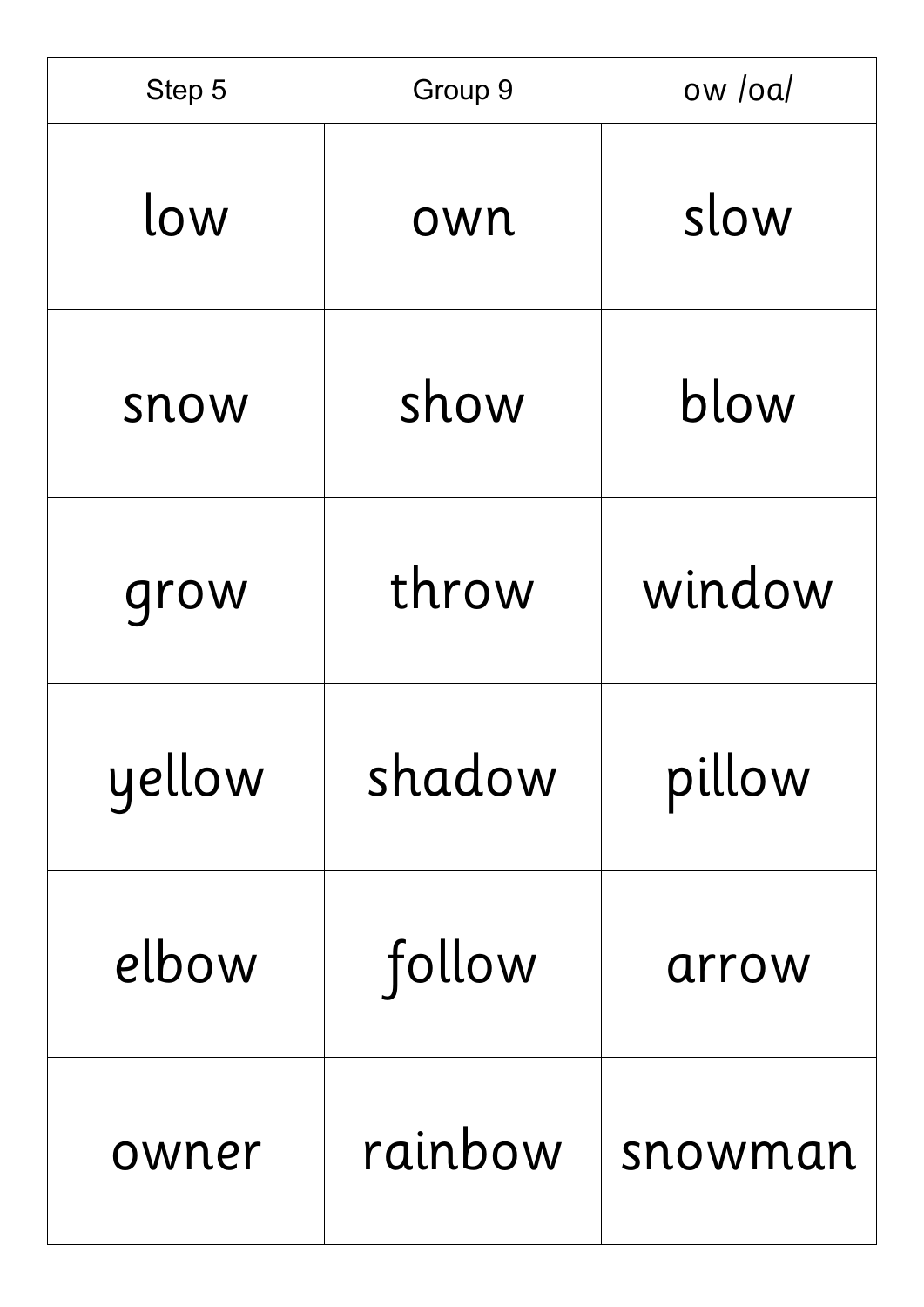| Step 5    | Group 9 | ow /ou/ |
|-----------|---------|---------|
| owl       | how     | down    |
| town      | COW     | howl    |
| brown     | crown   | clown   |
| frown     | growl   | shower  |
| flower    | powder  | tower   |
| sunflower | however | towel   |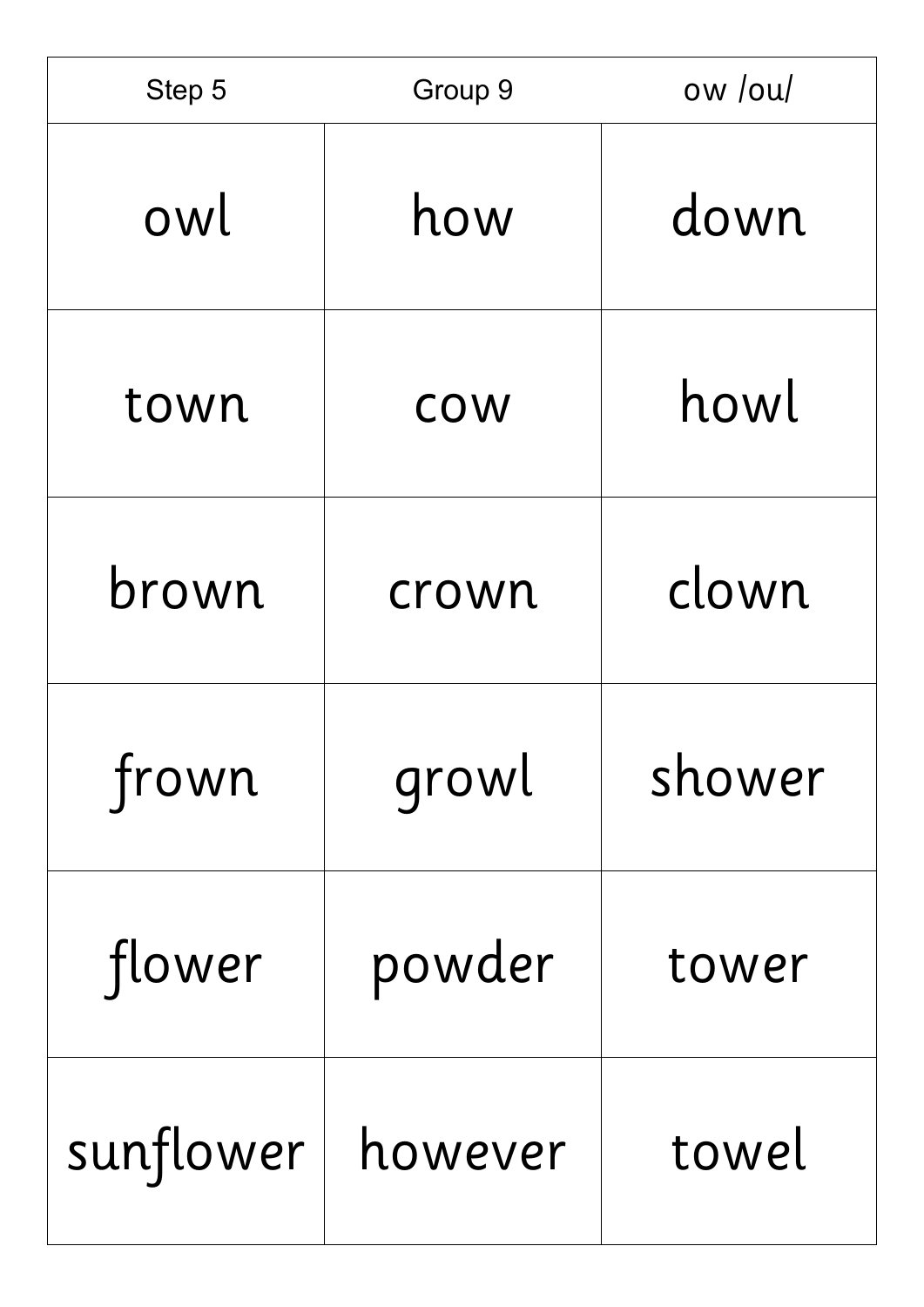| Step 5   | Group 9  | ir       |
|----------|----------|----------|
| bird     | girl     | dirt     |
| stir     | firm     | first    |
| shirt    | third    | skirt    |
| thirteen | thirsty  | birthday |
| dirty    | birdseed | sir      |
| twirl    | thirty   | squirt   |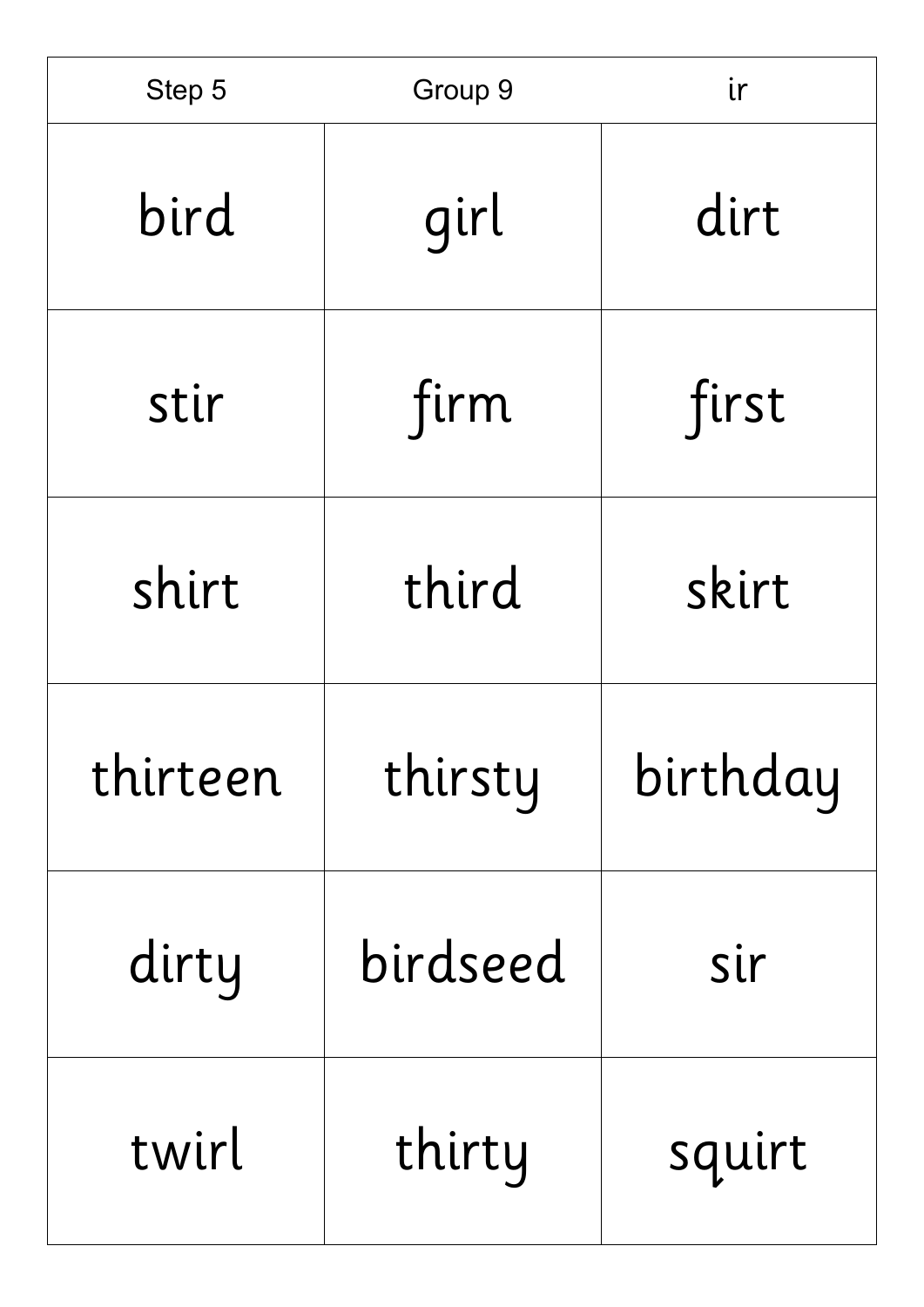| Step 5   | Group 9 | ur       |
|----------|---------|----------|
| fur      | turn    | burn     |
| hurt     | curl    | purr     |
| burnt    | burst   | church   |
| burger   | yogurt  | sunburnt |
| surprise | nurse   | purple   |
| Saturday | nursery | surname  |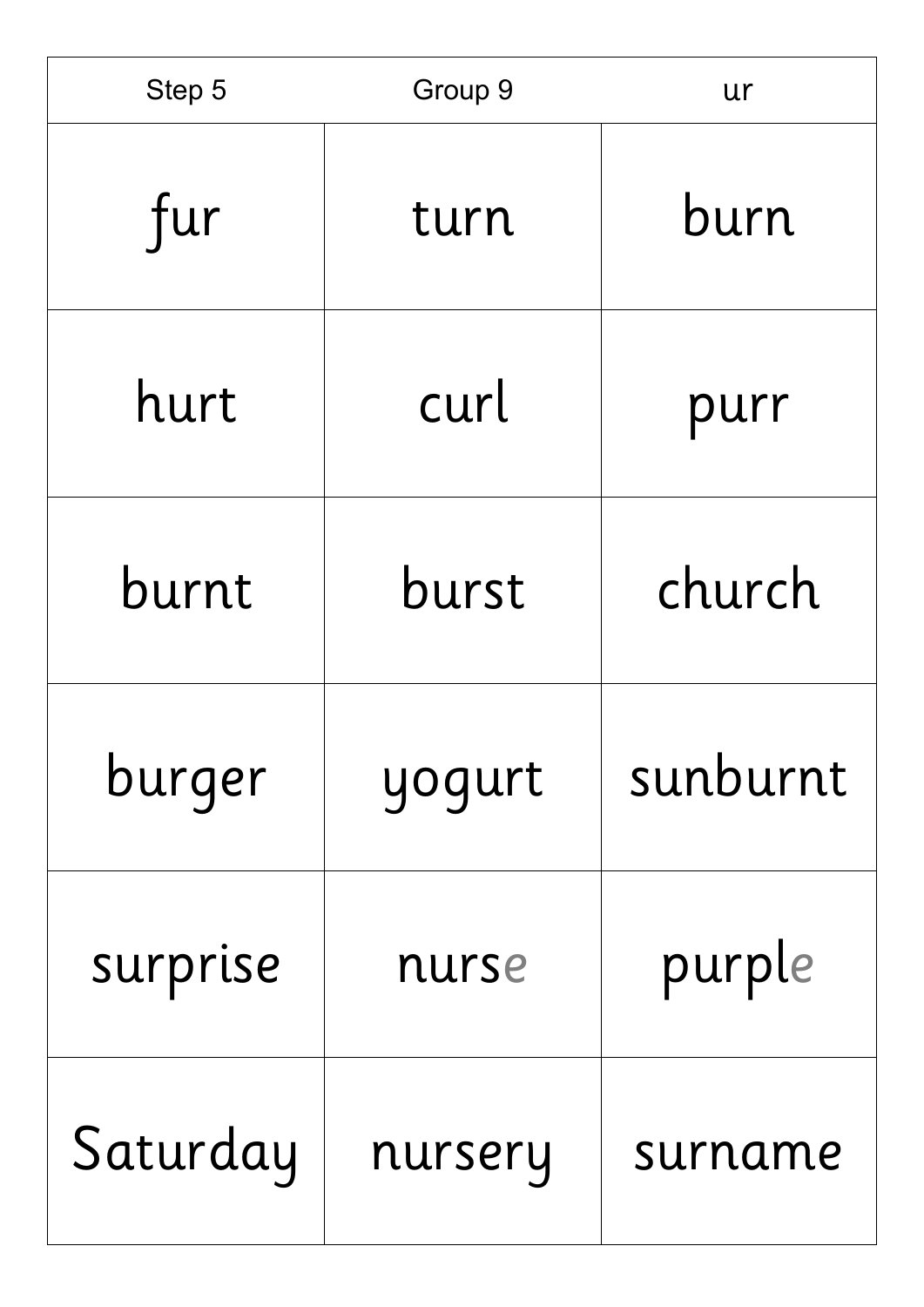| Step 5 | Group 9              | ew /ue/ or /oo/ |
|--------|----------------------|-----------------|
| few    | new                  | dew             |
| stew   | blew                 | grew            |
| chew   | drew                 | flew            |
| vlew   | threw                | screw           |
| pew    | newt                 | jewels          |
| crew   | newspaper  corkscrew |                 |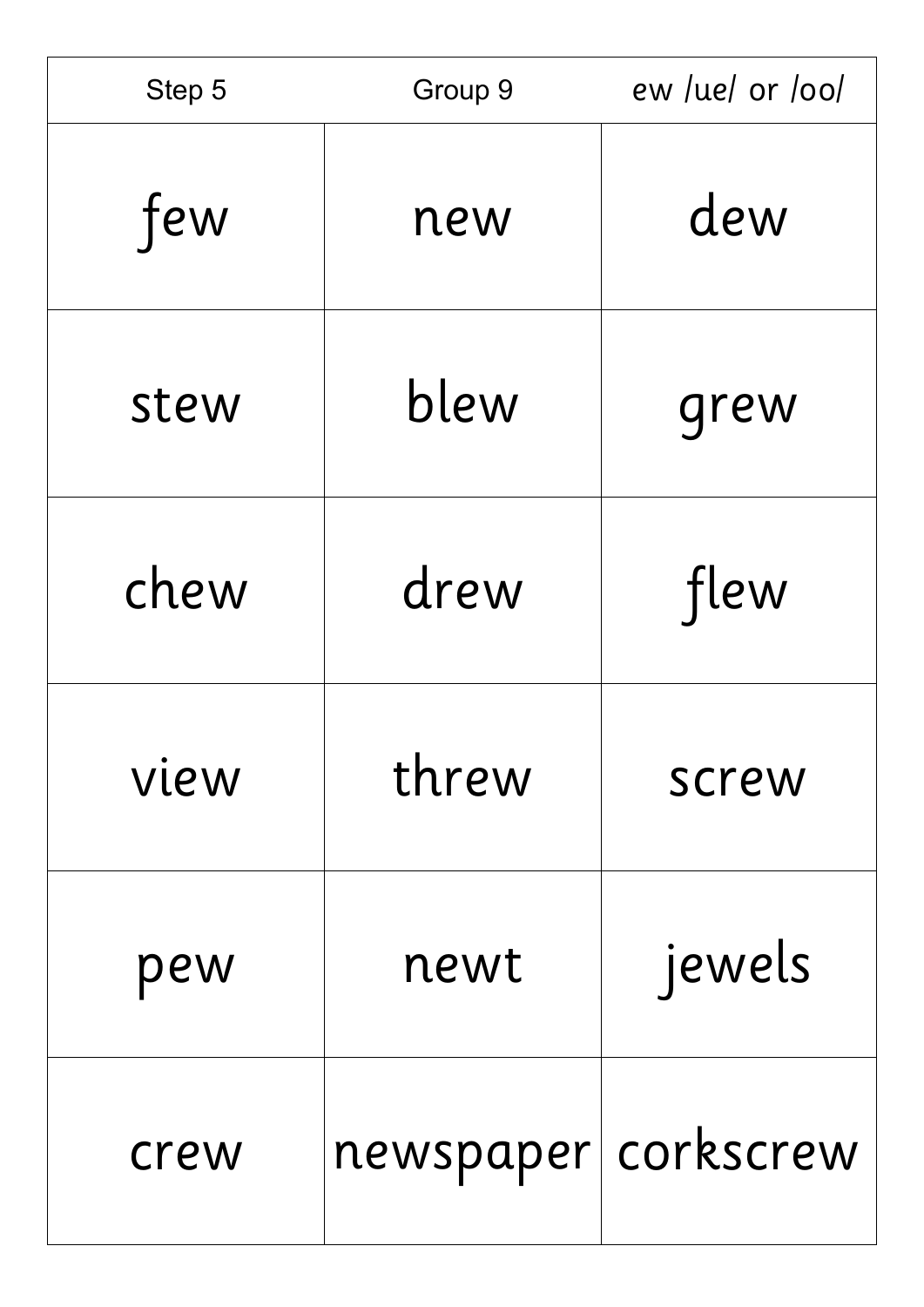| Step 5    | Group 9 | au        |
|-----------|---------|-----------|
| fault     | Paul    | haunt     |
| August    | cause   | because   |
| pause     | faulty  | haunted   |
| haul      | vault   | taunt     |
| launch    | laundry | author    |
| automatic | author  | astronaut |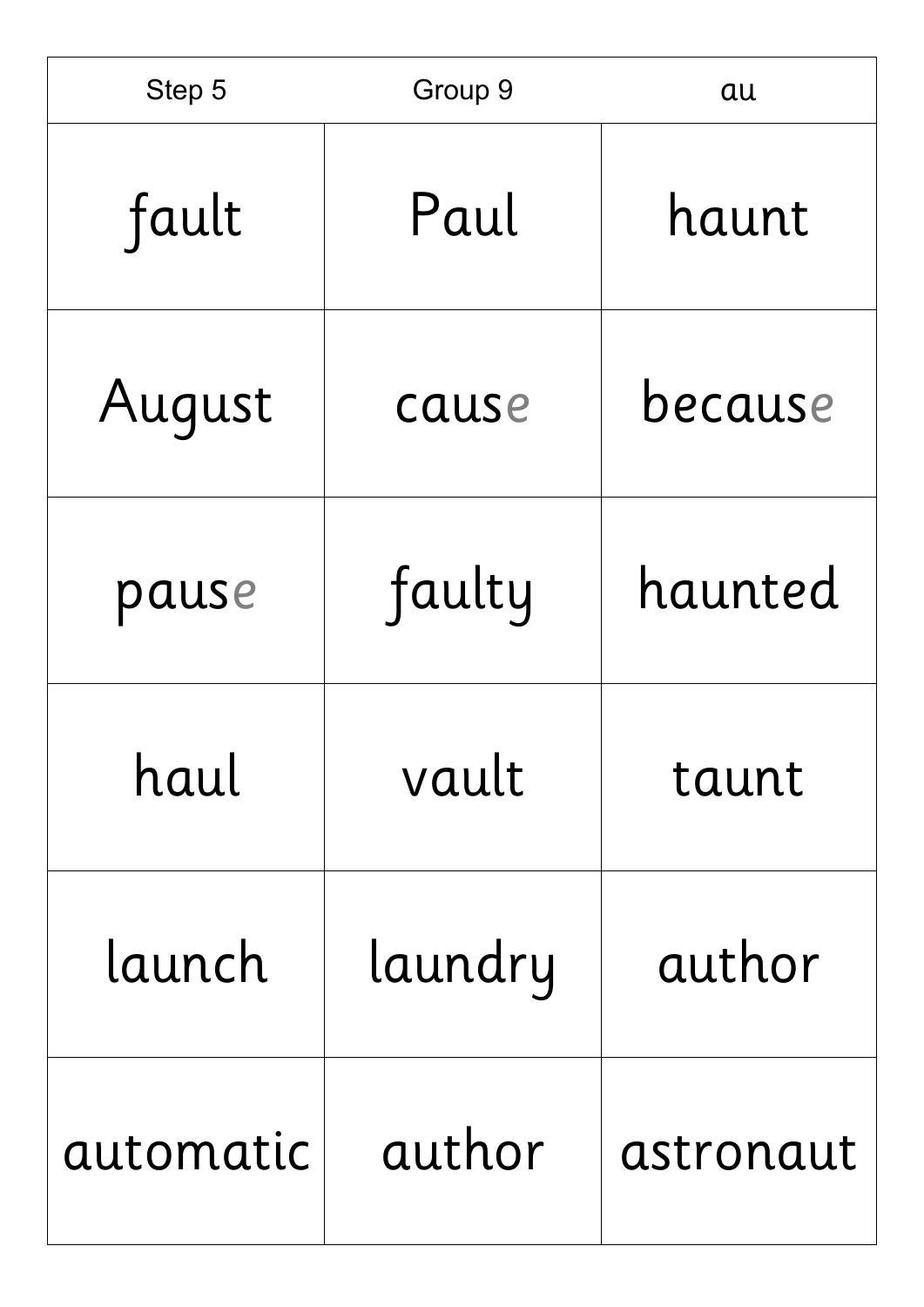| Step 5     | Group 9 | aw         |
|------------|---------|------------|
| saw        | paw     | <b>Jaw</b> |
| thaw       | lawn    | draw       |
| straw      | prawn   | crawl      |
| yawn       | claw    | jigsaw     |
| seesaw     | dawn    | jawbone    |
| strawberry | drawing | hawk       |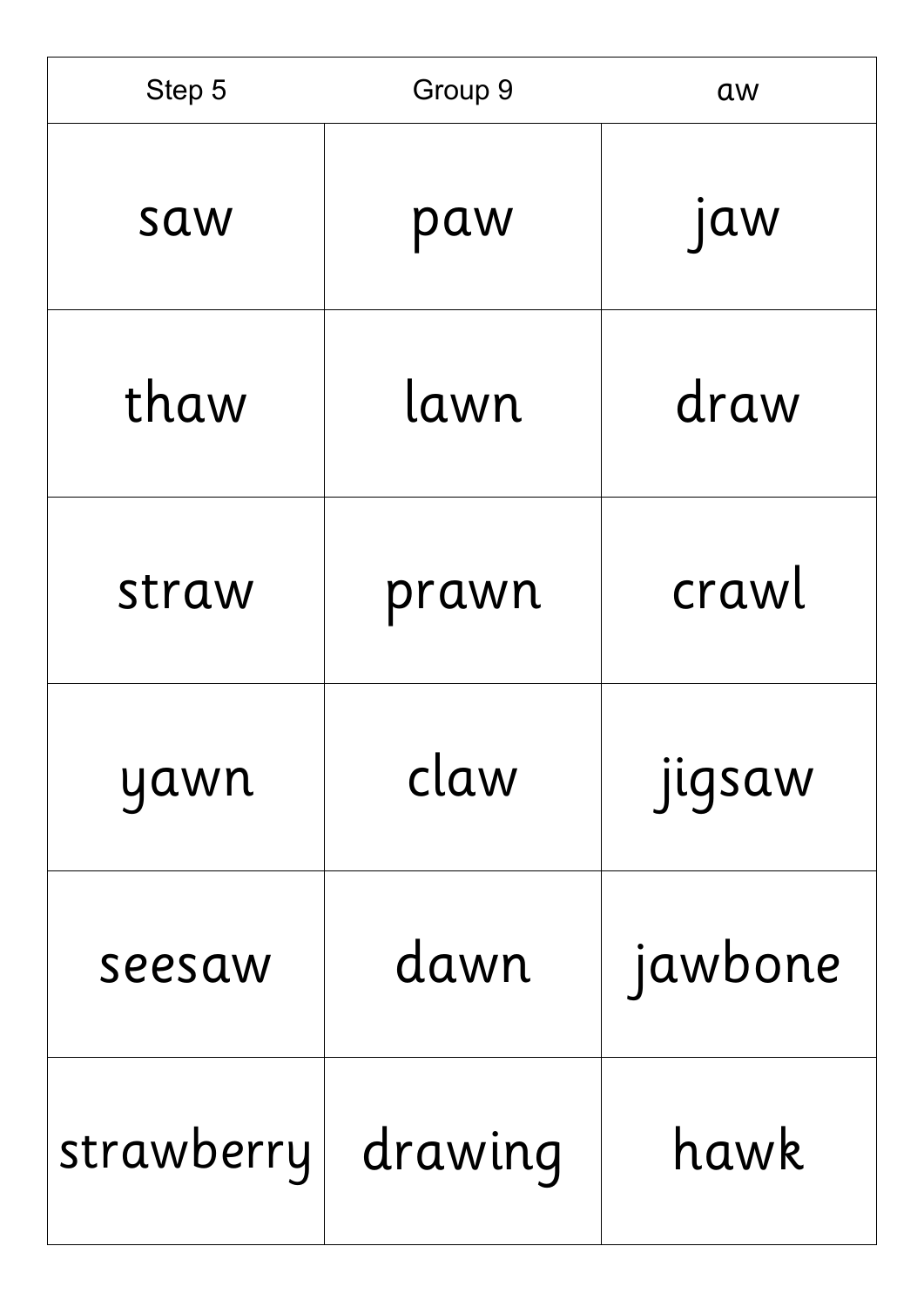| Step 5 | Group 9   | al        |
|--------|-----------|-----------|
| all    | hall      | fall      |
| ball   | wall      | call      |
| tall   | talk      | walk      |
| chalk  | small     | salt      |
| stalk  | chalky    | ballpoint |
| always | wallpaper | penalty   |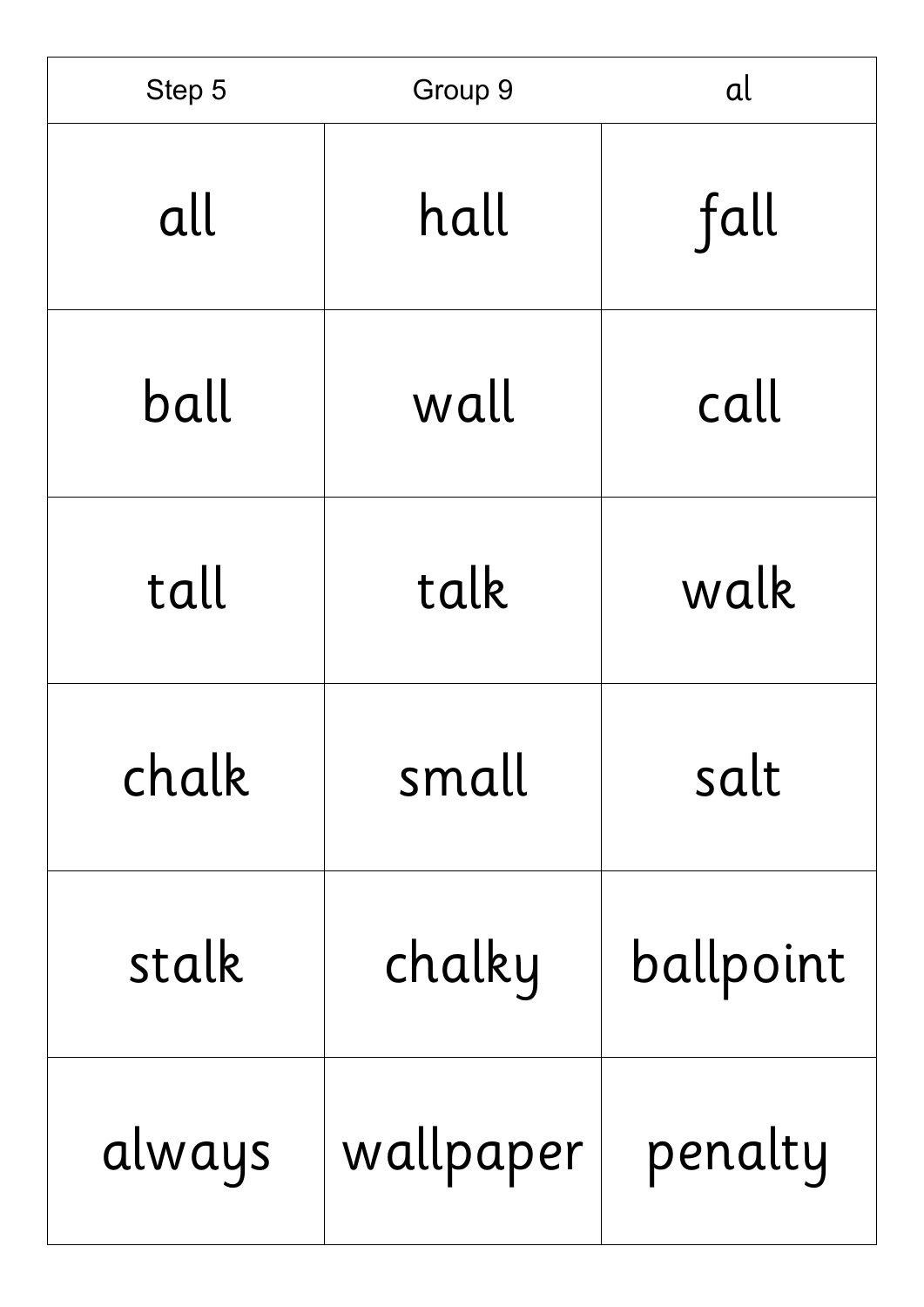| Step 5             | Group 9                         | ph        |
|--------------------|---------------------------------|-----------|
| dolphin            | phone                           | nephew    |
| phonics            | sphere                          | alphabet  |
| elephant           | orphan                          | telephone |
| photograph prophet |                                 | phrase    |
|                    | autograph   phantom   photocopy |           |
|                    | hyphen   amphibian   paragraph  |           |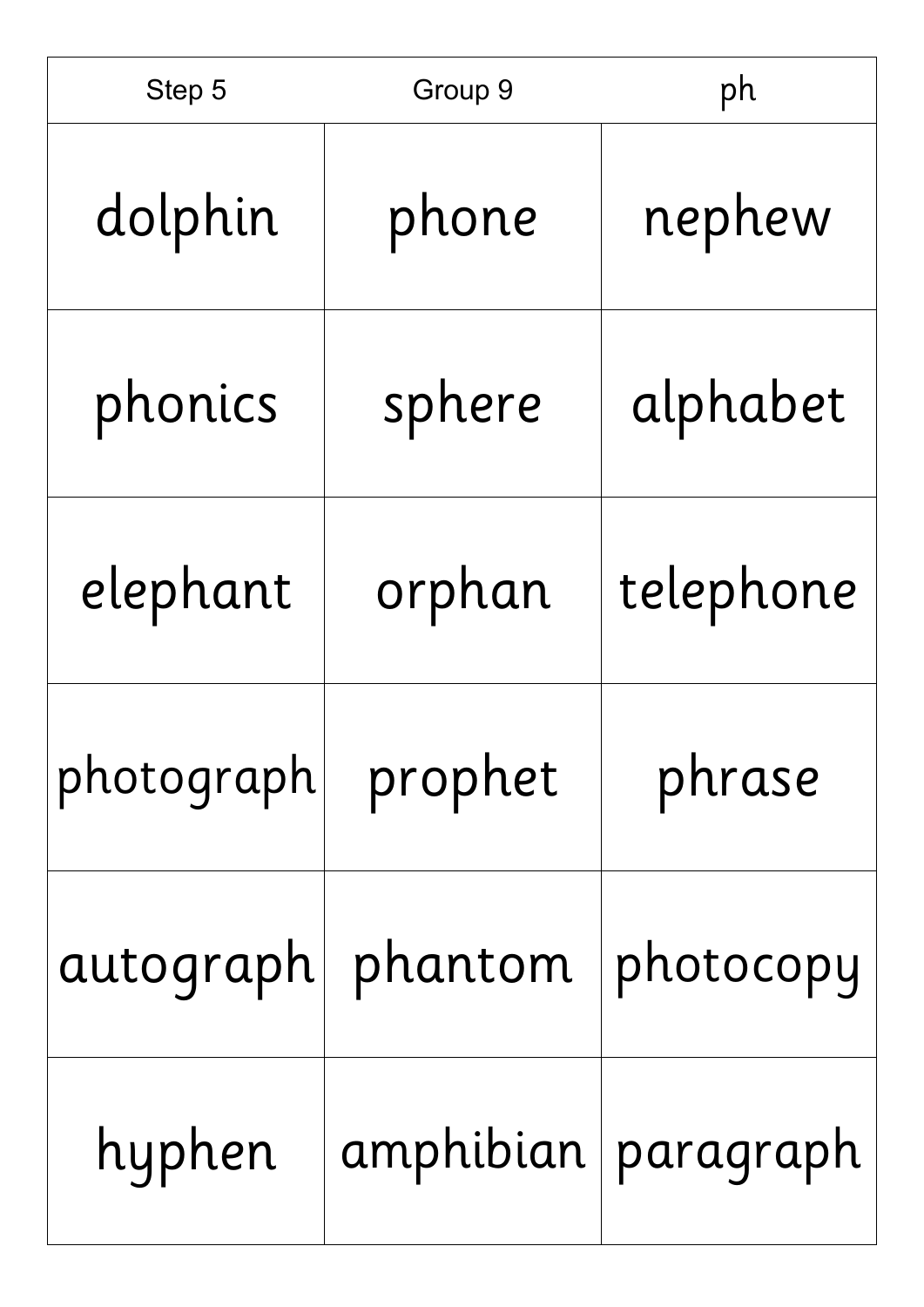| Step 5   | Group 9  | Soft c /s/ |
|----------|----------|------------|
| mice     | rice     | face       |
| place    | race     | excite     |
| ice      | city     | space      |
| twice    | trace    | saucer     |
| princess | iceberg  | spaceship  |
| except   | saucepan | pencil     |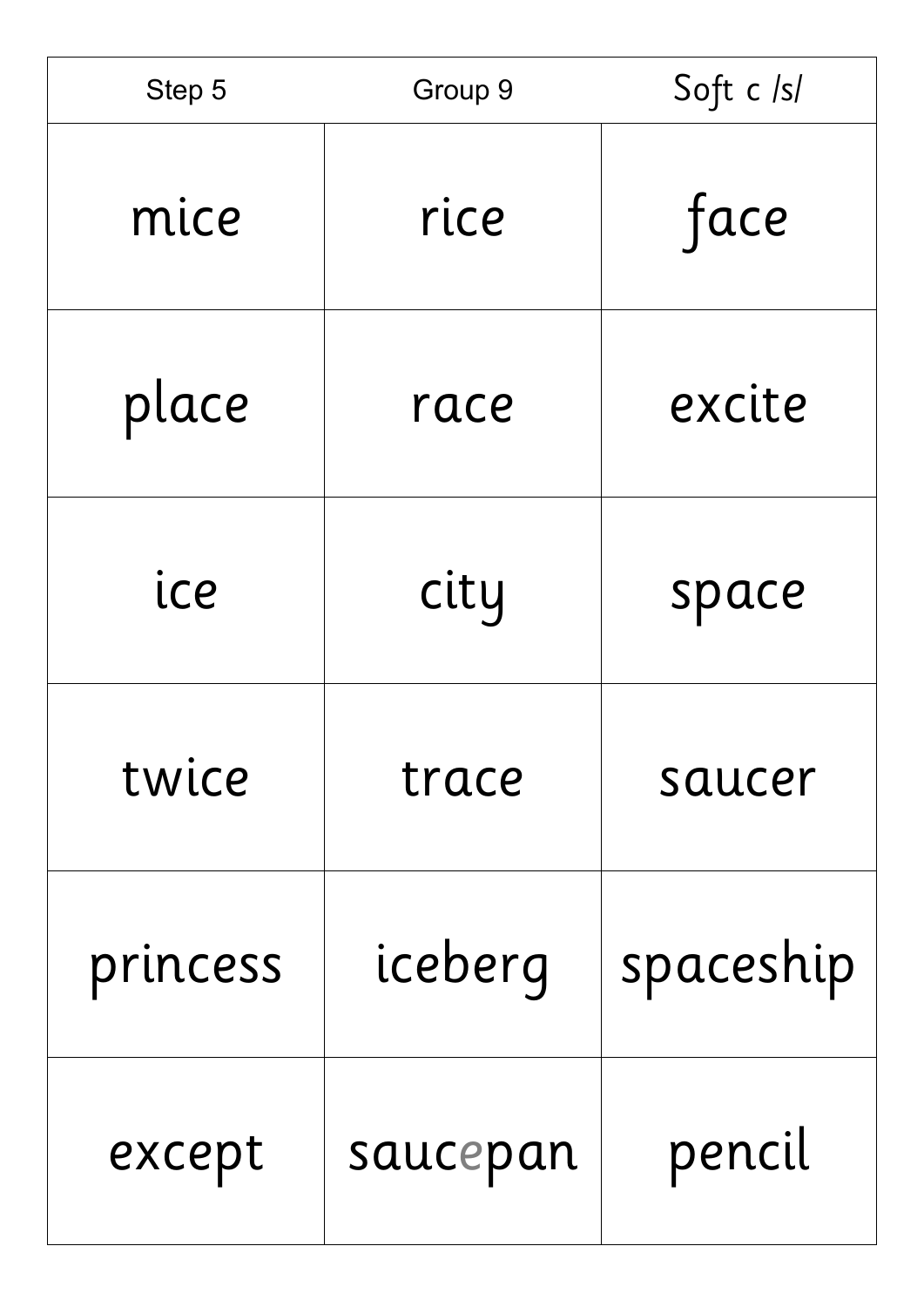| Step 5    | Group 9 | Soft c /s/ |
|-----------|---------|------------|
| dice      | lace    | circus     |
| celery    | cycle   | fence      |
| excellent | decide  | advice     |
| bounce    | prince  | balance    |
| bracelet  | palace  | exercise   |
| sentence  | circle  | certain    |